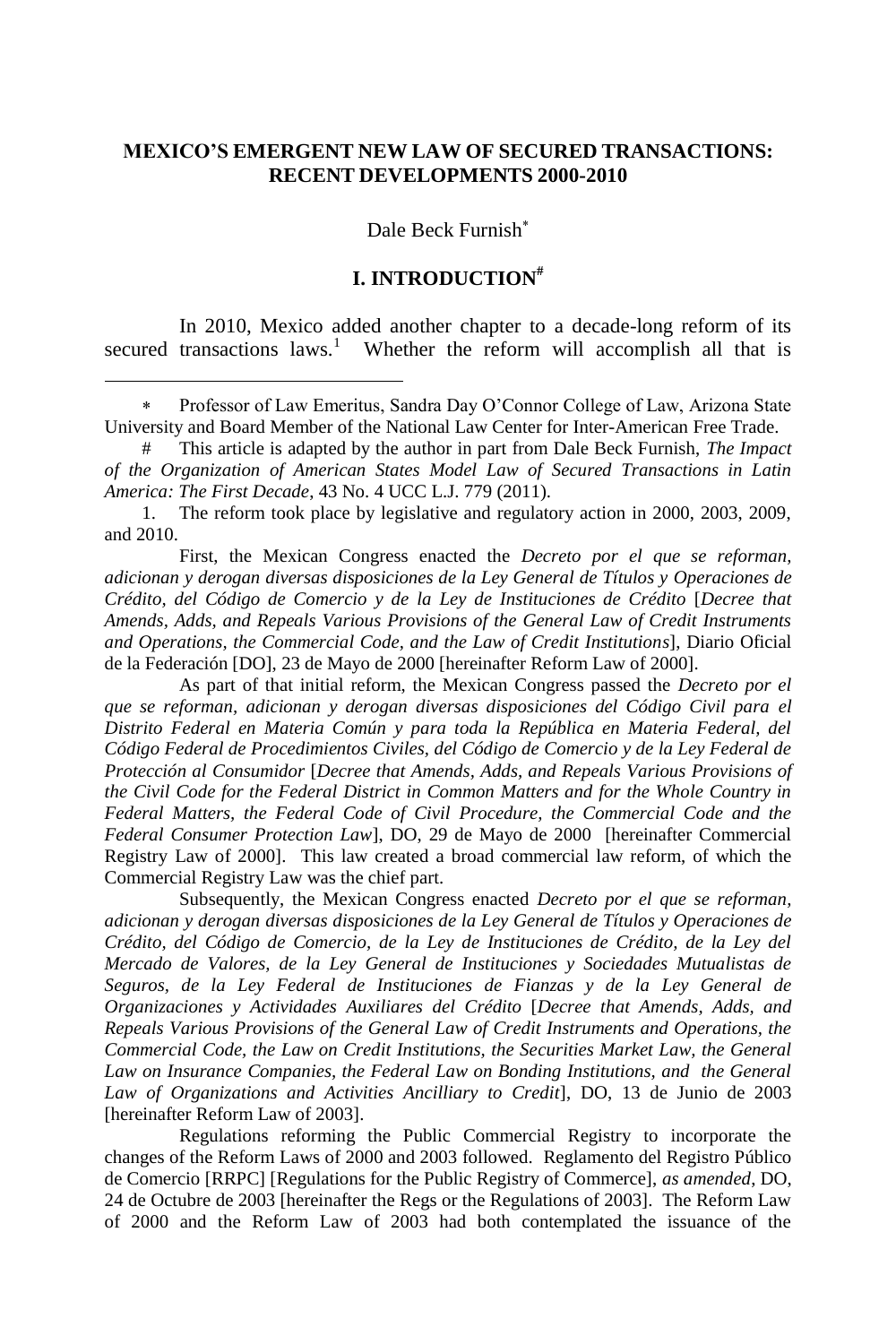necessary for a full-blown, modern secured transactions system remains to be seen, but by any measure, the Mexican process has come a long and arduous way since its initiation before 2000. As trade between Mexico and the United States picks up along the border, and Mexican and U.S. businesses become more integrated under the aegis of the North American Free Trade Agreement,<sup>2</sup> the Mexican law of secured transactions takes on surpassing interest. A generation ago, as U.S.-Canadian trade blossomed and the country's commercial relations grew intertwined, the Canadian provinces enacted "personal property security acts‖ modeled after the Uniform Commercial Code's Article 9 on Secured Transactions.<sup>3</sup> If all three member countries of NAFTA could harmonize their laws of secured transactions, it would expedite credit transactions throughout North America.

Thousands of credit transactions involve cross-border lenders, typically U.S. creditors who loan to Mexican debtors and seek to secure their loans against

Regulations of 2003. *See generally* Dale Beck Furnish, *Accommodating Registry Systems for the OAS Model Law: Mexico's New Registry Regulations*, 37 No. 4 UCC L.J. 3 (2005) [hereinafter Furnish, *Registry Systems*].

 $\overline{a}$ 

Finally, in 2009, the Mexican Congress returned to the reform process once more with its *Decreto por el que se reforman y adicionan diversas disposiciones del Código de Comercio* [*Decree that Amends and Adds Various Provisions of the Commercial Code*], DO, 27 de Agosto de 2009 [hereinafter Reform Law of 2009]. Curiously, the delay between legislative approval of the Reform Law of 2009 and its official publication, which established its effective date, was much longer than usual.

The Public Commercial Registry accommodated the new law in three final executive regulatory actions: 1) the *Decreto por el que Se Reforman y Adicionan Diversas Disposiciones del Reglamento del Registro Público de Comercio* [*Decree that Amends and Adds Various Provisions of the Regulations of the Public Commercial Registry*], DO, 23 de Septiembre de 2010 [hereinafter RUG Regulations]; 2) the *Acuerdo por el que se establecen las formas para llevar a cabo las inscripciones y anotaciones en el Registro Público de Comercio y en el Registro Único de Garantías Mobiliarias* [*Accord Establishing the Forms by Which to Carry Out Registrations and Annotations in the Public Commercial Registry and the Single Registry of Security Interests*], DO, 12 de Octubre de 2010 [hereinafter Forms Reg]; and 3) *Aclaración al Acuerdo por el que se establece las formas para llevar a cabo las inscripciones y anotaciones en el Registro Público de Comercio y en el Registro Único de Garantías Mobiliarias, publicado el 12 de octubre de 2010* [*Clarification of the Accord Establishing the Forms by Which to Carry Out Registrations and Annotations in the Public Commercial Registry and the Single Registry of Security Interests, published October 12, 2010*], DO, 19 de Octubre de 2010 [hereinafter Clarification Reg]. This article refers to the three regulations promulgated in 2010 collectively as Regs or Regulations of 2010.

2. North American Free Trade Agreement, U.S.-Can.-Mex., Dec. 17, 1992, 32 I.L.M. 289 (1993) [hereinafter NAFTA]. The agreement entered into force among the parties on Jan. 1, 1994. *See North American Free Trade Agreement (NAFTA)*, OFFICE OF THE U.S. TRADE REPRESENTATIVE, [http://www.ustr.gov/trade-agreements/free-trade](http://www.ustr.gov/trade-agreements/free-trade-agreements/north-american-free-trade-agreement-nafta)[agreements/north-american-free-trade-agreement-nafta](http://www.ustr.gov/trade-agreements/free-trade-agreements/north-american-free-trade-agreement-nafta) (last visited Dec. 30, 2011).

3. *See* RON C.C. CUMING, C. WALSH & R. WOOD, PERSONAL PROPERTY SECURITY LAW (2005).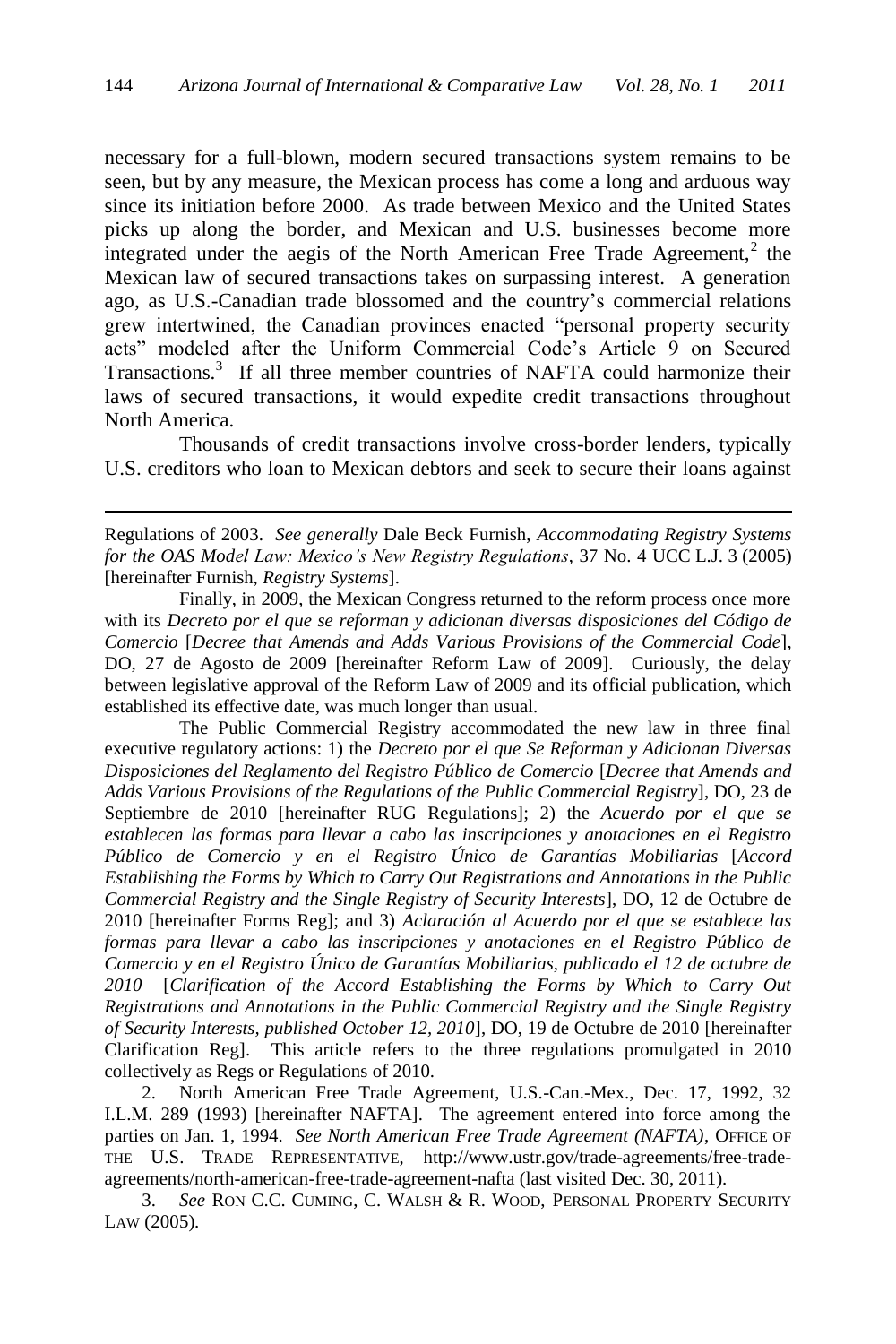assets originating in Mexico.<sup>4</sup> I originally prepared this article for a symposium growing out of a panel discussion that focused on one such area of major activity: the financing of Mexican crops for export. More often than not, U.S. lenders provide crop loans to the large-scale Mexican growers who push a cornucopia of fruits and vegetables north across the border each year. Typically, such lenders also function as the wholesalers who buy such products and market them in the United States. As the process moves from farm field to ultimate consumer, the Mexican debtor will possess assets on the U.S. side of the border, ranging from the agricultural products themselves after export, to invoices and accounts receivable after their sale, to U.S. bank accounts maintained by many Mexican growers. But before the goods cross the border, can a U.S. lender take a security interest in the Mexican crop, secure in the knowledge that if the Mexican farmer defaults, the lender can proceed against the crop in Mexico without losing his claim to other, undiscovered claimants?

Heretofore, the Mexican law of secured transactions made such transactions precarious because it did not provide a transparent system of clear priorities on which secured creditors could rely.<sup>5</sup> Similar business loans take place constantly, in giddying variety and stupefying amounts, between states throughout the United States, and between the United States and Canada.<sup>6</sup> The difference is that the United States and Canada have harmonized their secured transactions laws in a way that creates a common credit market between the two countries by assuring creditors that they can secure loans against movable goods in either country by a simple and transparent process, with full assurance of the validity and priority of their liens.

<sup>4.</sup> This is reflected in filings against Mexican debtors at the Office of the Secretary of the District of Columbia under UCC Section 9-307(C), which deems D.C. the location for foreign debtors whose home countries' laws do not "generally require information" concerning the existence of a nonpossessory security interest to be made generally available in a filing, recording, or registration system," which was the case for Mexico until recently.

<sup>5.</sup> *See* Dale Beck Furnish, *Mexican Law of Secured Transactions*, *in* DOING BUSINESS IN MEXICO (Philip von Mehren, gen. ed., 2000), *reprinted in* DOING BUSINESS IN MEXICO (Leon E. Trakman et al. eds., 2004) [hereinafter Furnish, *Mexican Law*].

<sup>6.</sup> Some idea of the amount of these loans may be derived from the chart provided for commercial banks by the Federal Reserve Bank of St. Louis. *Commercial and Business Loans at All Commercial Banks (BUSLOANS)*, FED. RESERVE BANK OF ST. LOUIS, <http://research.stlouisfed.org/fred2/series/BUSLOANS?cid=49> (last visited Dec. 26, 2011). Such loans have surpassed \$1.6 trillion. *Id.* The recent growing interest in international bankruptcy also indicates the increasing movement of credit across borders. *See, e.g.*, Jenny Clift, *The UNICTRAL Model Law on Cross-Border Insolvency*, 12 TUL. J. INT'L & COMP. L. 355 (2004); Jay Lawrence Westbrook, *Multinational Enterprises in General Default: Chapter 15, the ALI Principles, and the EU Insolvency Regulation*, 76 AM. BANKR. L.J. 6 (2002); Andrew T. Guzman, *International Bankruptcy: In Defense of Universalism*, 98 MICH. L.REV. 2177 (2000).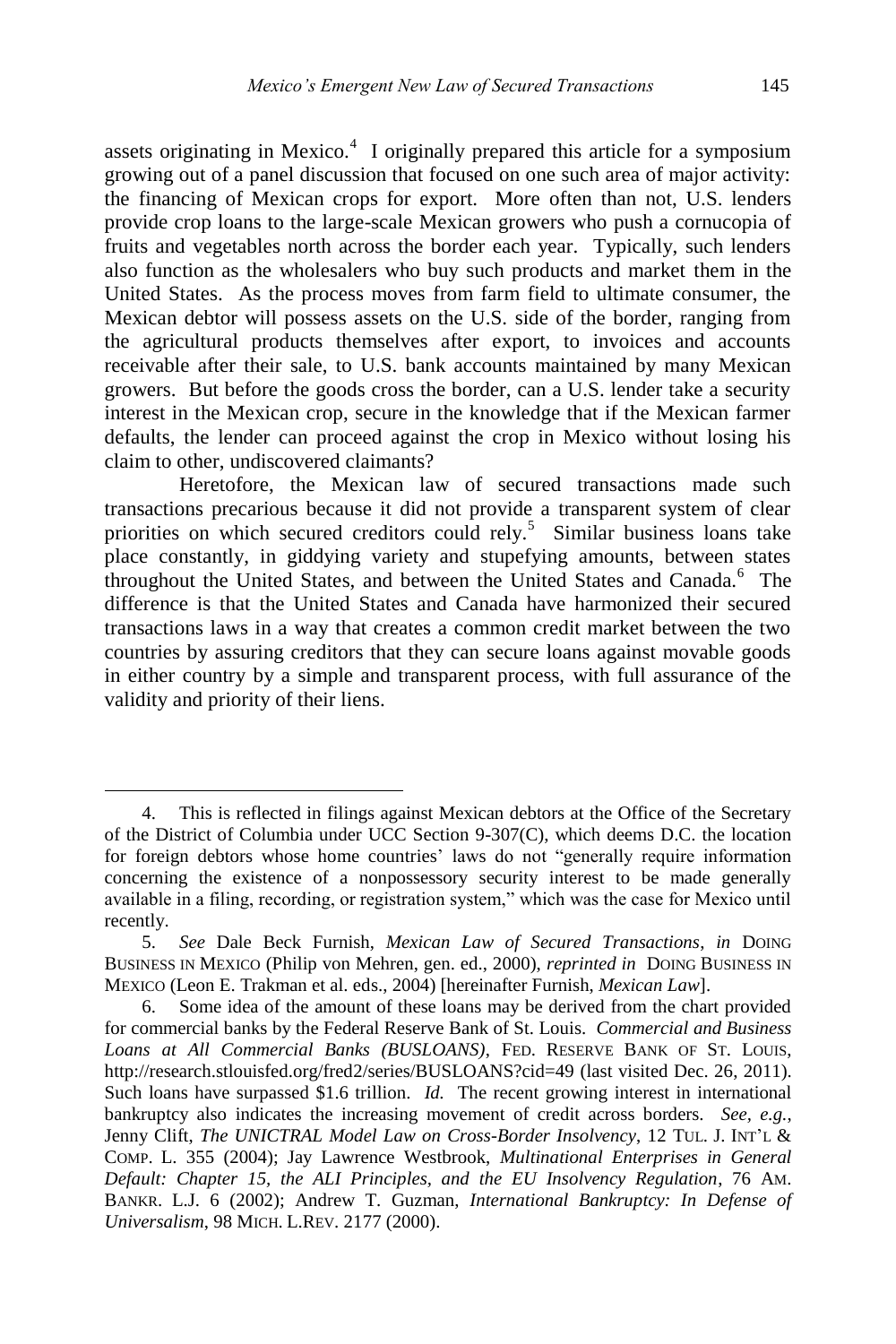Mexican policymakers and legislators recognized the benefits of such a system to their economy some time  $ago.<sup>7</sup>$  Effective reform should unleash increased offers of credit that could drive development of Mexican commerce and industry; help Mexican merchants compete with their counterparts in the United States, Canada, and beyond; and provide needed employment opportunities throughout the country. The process of instigating legislative reforms that would make the Mexican law consistent with that of the United States and Canada has encountered obstacles, however. The Mexican political system has proved a difficult horse for the reform process to ride. This short article shall evaluate the course of that process and to what extent it has succeeded in transforming the Mexican law of secured transactions into a system that will provide a common footing with the United States and Canada, so that credit operations secured by movable goods may occur freely throughout the three countries.

## **II. PERSPECTIVE ON THE DEVELOPMENT OF SECURED TRANSACTIONS LAW**

The world has long known legal devices for securing loans against the assets of the borrower. If the debtor does not pay, then the secured lender may take the asset offered in guaranty, greatly reducing the risk of a default in repayment and thereby reducing the price (or interest rate) on the loan.

Early in history, the Roman legal system fixed on real estate as the favored form of guaranty. Landowners possess wealth in a limited resource. Real estate's value remains relatively stable and tends to appreciate over time (recent experience to the contrary notwithstanding). Land does not move. Surveys may fix its metes and bounds. European states set up land registries, which accommodated taxes against the land but also gave certainty to title and ownership. Loans against land enjoyed an honorable tradition in the law. A simple notification in a land registry provided a lien for the lender, while the borrower could continue to use the land and all permanent improvements on it. By checking against a given parcel in that single land registry, potential lenders could assess the risk of making a loan against their borrower's land collateral relatively quickly and with substantial certainty as to where their claim would rank should their debtor default. This system persisted over millennia while real estate provided the bulk of the world's wealth, well into the nineteenth century.

Movable goods, or personal property, present a more diverse class of assets whose value, composition, and location tend to change constantly. Still, due to the industrial revolution in the nineteenth century, more of the world's wealth today lies in movable goods, belying the traditional prejudice against them. Immovable real estate has not lost its value, but movable goods' value has overtaken it as a source of collateral for secured lending, especially insofar as

<sup>7.</sup> *See* Boris Kozolchyk, *Secured Lending and Its Poverty Reduction Effect*, 42 TEX. INT'L L.J. 727 (2007).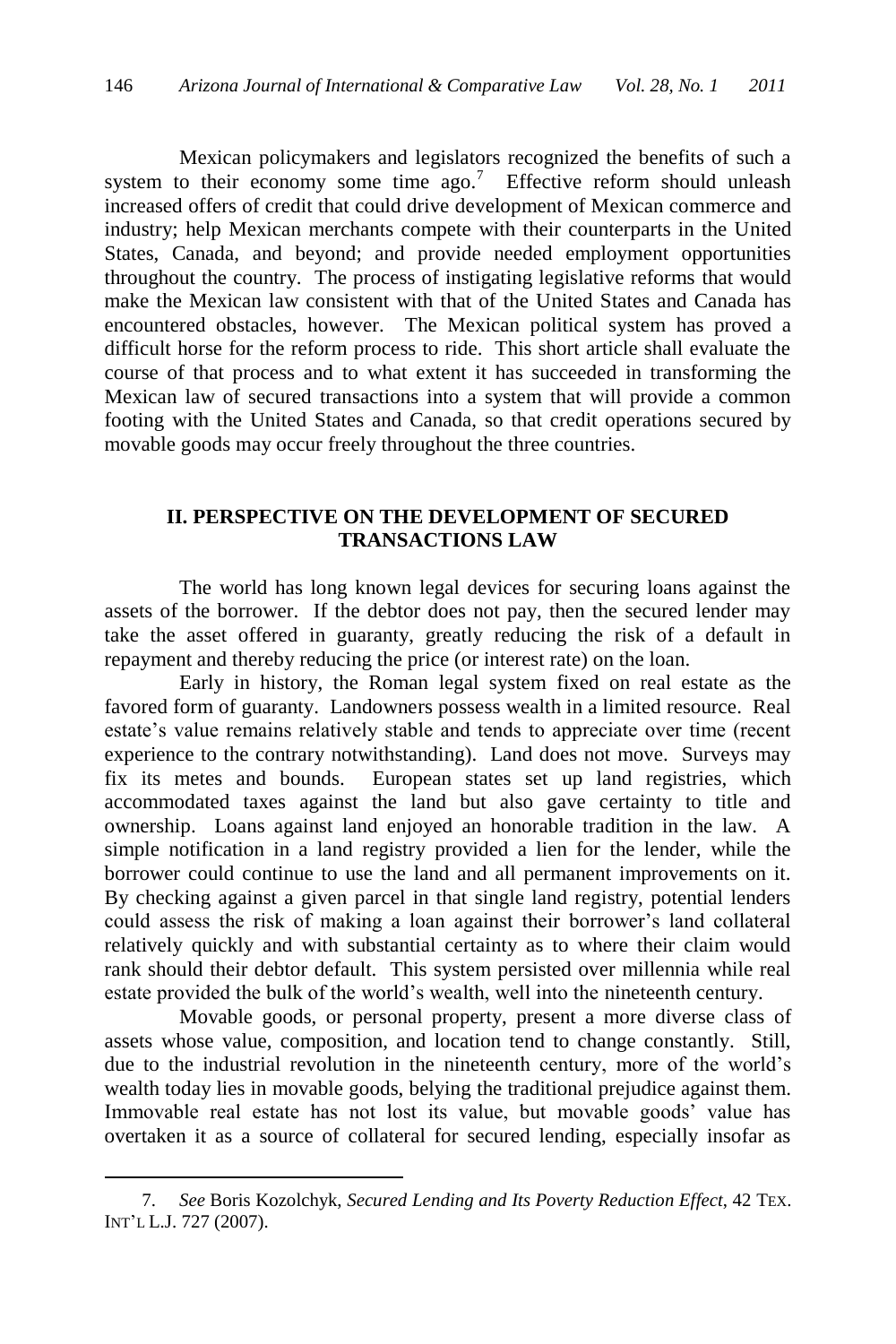business loans are concerned.<sup>8</sup> Consider a company like Microsoft. It has relatively little real estate, but a vast fortune in intellectual property, accounts receivable, bank deposits, equipment, and inventory.

Registry systems for movable goods have developed only recently, coming in on the coattails of the industrial revolution and the change it worked in business and consumer assets. Such registries may seem more difficult in concept than land registries because they must accommodate many distinct legal mechanisms and forms of guaranty. Ultimately, however, registries for movables prove simpler in implementation because all such forms may be registered together as simple security interests in a single registry. As usual, the law does not assimilate change swiftly or easily, and often even resists it, stumbling forward until it hits its stride. Mexico demonstrates a classic case of this process, as the United States did more than a half-century before.

### **A. Legal Traditions Create Stumbling Blocks to Change**

Ancient legal regimes required that when a guaranty ran against movable goods (such as livestock, trade goods, and other inventory), personal jewelry, money, bank accounts, negotiable instruments, or equipment, the lender perfected his guaranty by taking possession of the collateral until repayment.<sup>9</sup> This system, while virtually risk free for the lender, took the asset out of use until the debtor could repay the loan. If the asset put at guaranty played a role in the debtor's livelihood, the debtor might experience a dilemma: he may have needed the money from the loan, but the only way he could get it was to put up in guaranty his means of earning the money to pay it back.

Over the course of several millennia, given their problematic nature and the fact that movable goods generally did not account for most of the wealth in society anyway, lenders did not favor such assets as collateral for loans. The prejudice in favor of land as collateral extended to a prejudice against merchants—dealers in movable goods—in general. Not surprisingly, those who had no land to offer in guaranty did not make much use of credit, perhaps because they had little or no access to it. They tended to live hand to mouth, often in a barter economy. Of course, without credit to expand their enterprises, they had little hope of growth.

The advent of the industrial revolution changed things. Agriculturally based societies began to give way to industry, manufacturing, and commerce. A greater portion of the world's wealth shifted to movable assets as the age of specialization and trade took off, and the population moved off the land into the

<sup>8.</sup> An individual consumer's most valuable asset may still be real estate, specifically, a home. Still, a consumer often has a number of valuable movable goods, beginning with cars. Even real estate-based businesses often depend on a flow of rental income, a movable good.

<sup>9.</sup> ADOLF BERGER, ENCYCLOPEDIC DICTIONARY OF ROMAN LAW 630 (1953) (explaining *pignus*, or pledge).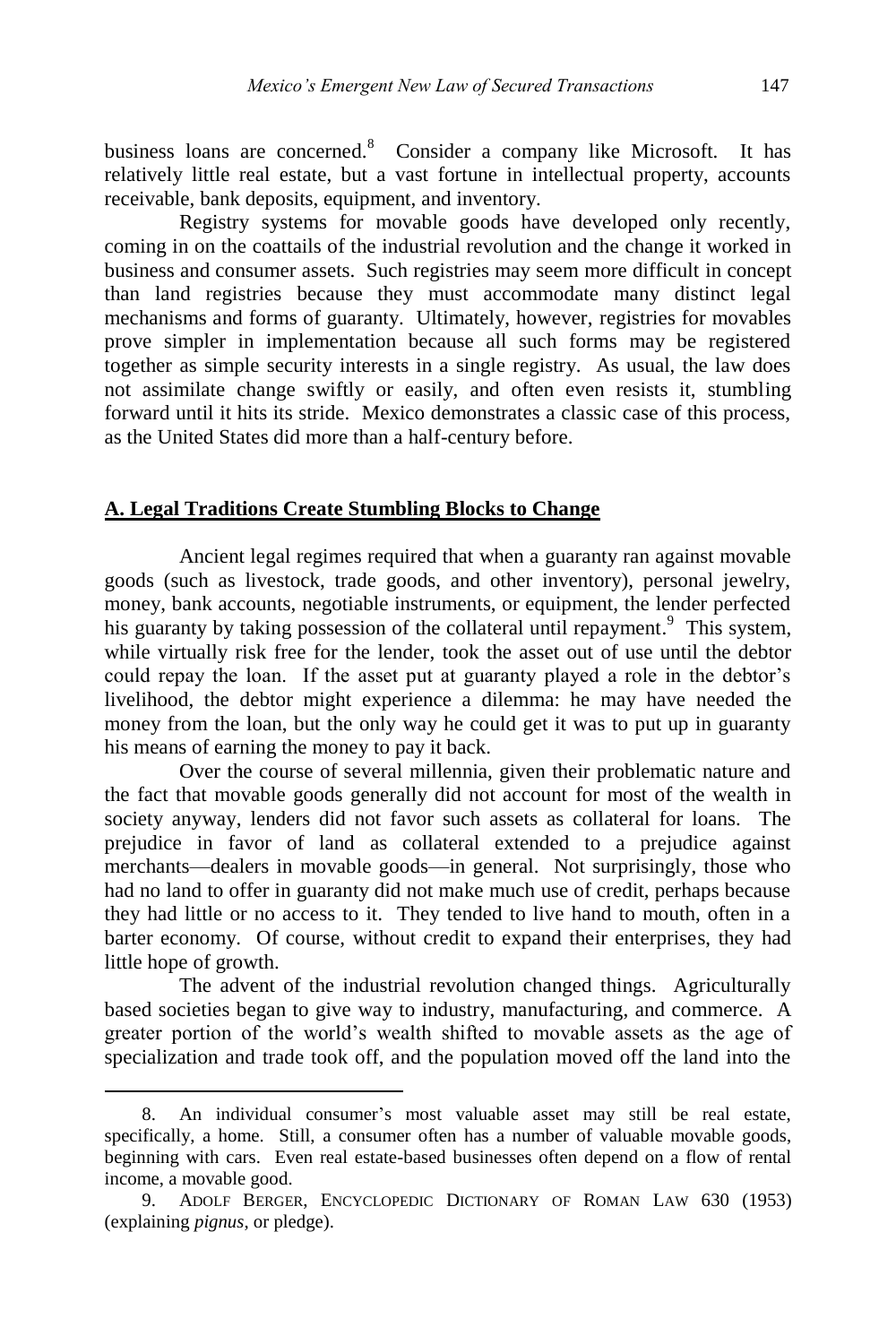cities. People began to work for wages and abandon subsistence self-sufficiency. While land remained important, individuals began to invest their wealth in things like automobiles, appliances, bank accounts, securities, and other movable goods. Enterprise echoed the change: businesses might lease rather than own their factories or buildings, and even if they owned the structures, the greater portion of their capital lay in inventory, equipment, bank deposits, accounts receivable, and other movable goods. Intellectual property in trademarks, patents, and licenses took on great value. Movable assets represented the factors of production for entrepreneurs, and the means of daily life for consumers. In the midst of industrial development, neither businesses nor individuals normally could tender their movables over to lenders to hold in guaranty until they could pay back a loan, lest their normal enterprise and activities cease.

Borrowers and lenders noticed the growth in movable assets, however, and credit practices sought ways to accommodate the use of them as collateral to finance the Industrial Revolution. Rather than the sort of unitary system so natural to land, the complexity and variety of movable property gave rise to a disaggregated system composed of multiple devices and mechanisms. In one common figure, the law recognized conditional sales or title-retention transactions, by which the "seller" gave an item over to the "buyer" but retained the title while the buyer paid for it over time. If the buyer failed to pay at any point, then the seller could recover "his" property. The parties might know it as a de facto loan with a lien on collateral, but in the eyes of the law, it masqueraded as something else.

Borrowers and lenders adapted many other legal mechanisms to the same ends. Goods might be placed in trust for the benefit of the lender, with the borrower as trustee. Field warehouses on a borrower's premises might hold inventory under the ostensible supervision and control of the lender, although the borrower could readily access the items as it sold them or transformed them by manufacture. "Leases" of equipment might carry rental fees equal to the price of the equipment over the life of the lease, with the "lessee" enjoying the right to keep the equipment at the end of the lease. Simple title documents known as warehouse receipts might represent tons of grain stored in silos or other warehoused goods, and possession of the title documents gave a guaranty against the goods that they represented. Consignments, assignments, trust receipts, letters of credit, pledges, chattel mortgages, and a whole assortment of other legal devices also emerged, all with the purpose of giving a lender a guaranty against movable collateral. The possibilities were limited only by the inventiveness of lawyers, lenders, and borrowers, but uncertainty haunted the system.

While multiple legal devices began to provide lenders with collateral interests in movable goods, they did not eliminate risk as much as they might have. The various devices appeared very different in their fundamental structures. Unlike the system for land, with its exclusive registry, no single registry seemed capable of comprehending the diversity of movable goods—or at least no jurist proved prescient enough to conceive of such a registry at the inception of the age. With collateral interests in land, priorities between competing claimants were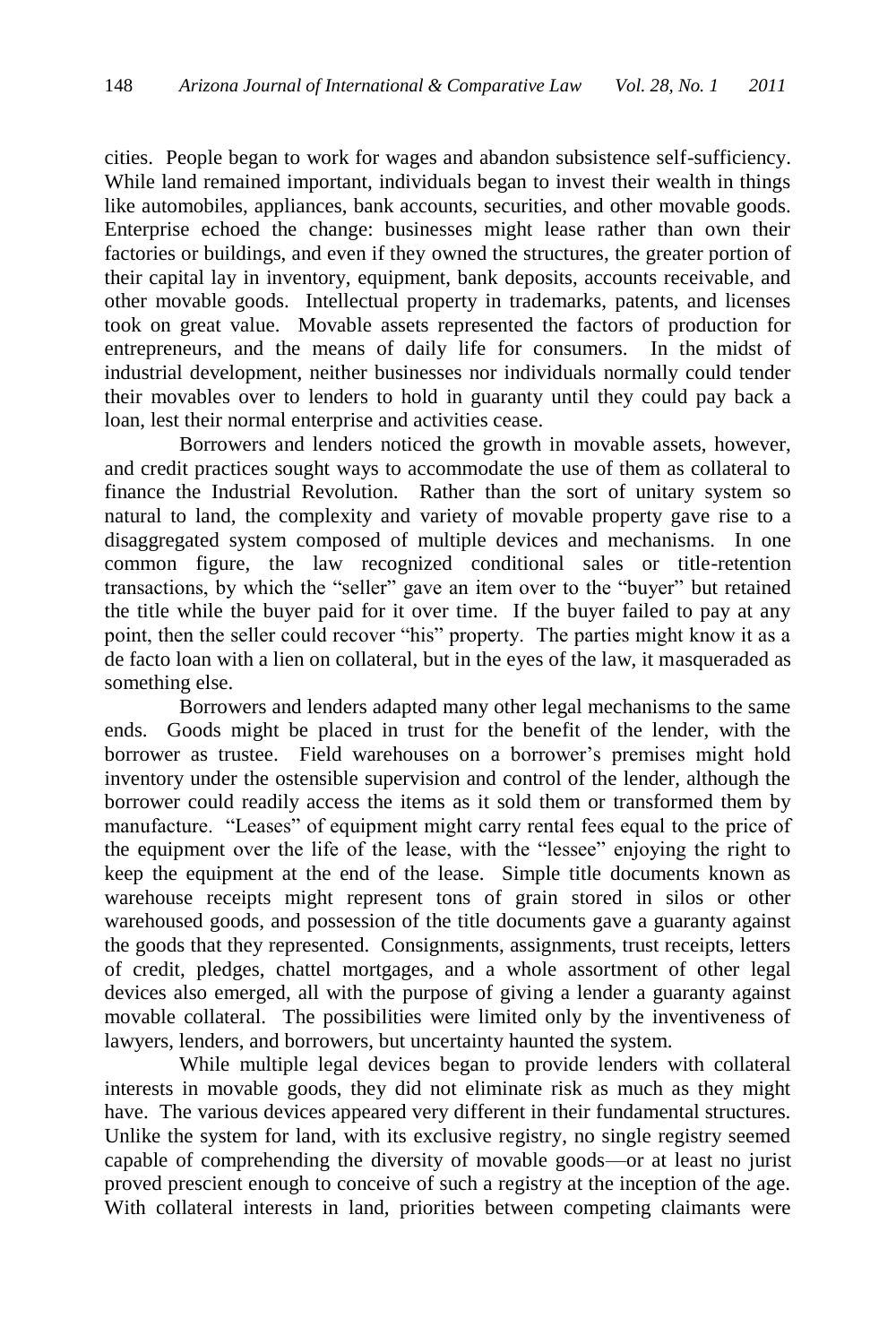relatively clear and easy to determine and usually began with a consultation of the land registry to see who had registered liens against a given piece of land and in what order. With collateral interests in movables, where no single registry existed and most collateral interests were not subject to registration, a debtor's failure to pay often flushed out a gaggle of competing creditors—often unknown to each other until that moment—to make claims against a shifting asset base, frequently tendering multiple claims against the same assets.

#### **B. The Great Depression Sparks Legal Change in the United States**

So long as debtors pay their debts, it does not matter what collateral interests their creditors may enjoy against what assets. Security interests against a solvent, responsible debtor never become subject to the hard reality of sorting out claims between competing creditors. The risk of such an event adds points to the interest rate or may prevent certain borrowers from getting any credit at all, but nothing exposes the fundamental infirmities of the system until a financial crisis provokes wholesale default in an economy with large credit exposure. The United States experienced such a moment of truth during the 1930s with the Great Depression. Bankruptcies abounded, and the system did not respond well, particularly with regard to deciding claims between competing creditors for the same movable collateral. Traumatized, society and the law responded to the challenge, although with some delay, by drafting a chapter (designated Article 9) on secured transactions for a new Uniform Commercial Code (UCC). The various states adopted Article 9 between 1952 and 1967.<sup>10</sup> In essence, the UCC's Article 9 set up a unitary system, classifying any kind of collateral interest in movable property, by whatever name or device, as a "security interest" that had to be registered in a single registry to have any effect against third parties. The drafters came to realize that the complex universe of collateral assets could fit in a single registry simpler than that for real estate.

While the new UCC system gained traction across the United States—by happy orchestration,<sup>11</sup> early adoption in important commercial jurisdictions such

<sup>10.</sup> In fact, the various states each adopted the whole UCC. Pennsylvania was the first, and Arizona was the last, save only Louisiana. Due to its civil law traditions, Louisiana adopted the UCC piecemeal, beginning with Articles 1, 3, 4, and 5 in 1974. Louisiana adopted Article 9 in 2001.

<sup>11.</sup> The sponsoring organizations for the UCC were the National Conference of Commissioners on Uniform State Laws (NCCUSL) and the American Law Institute (ALI). At the time they had completed a final form of the UCC, lawyers with great influence in Pennsylvania headed both NCCUSL and the ALI. William Schnader, a Philadelphia lawyer, was president of NCCUSL. The president of the ALI was Herbert Goodrich, of the U.S. Court of Appeals for the Third Circuit. Their influence made Pennsylvania the first target for adoption, and their initiative was successful. New York presented a harder case, and the UCC was subjected to careful scrutiny before the New York Law Revision Commission. The NYLRC's careful studies of the proposed UCC resulted in a fivevolume publication that led to some changes in the text, but ultimately justified it for other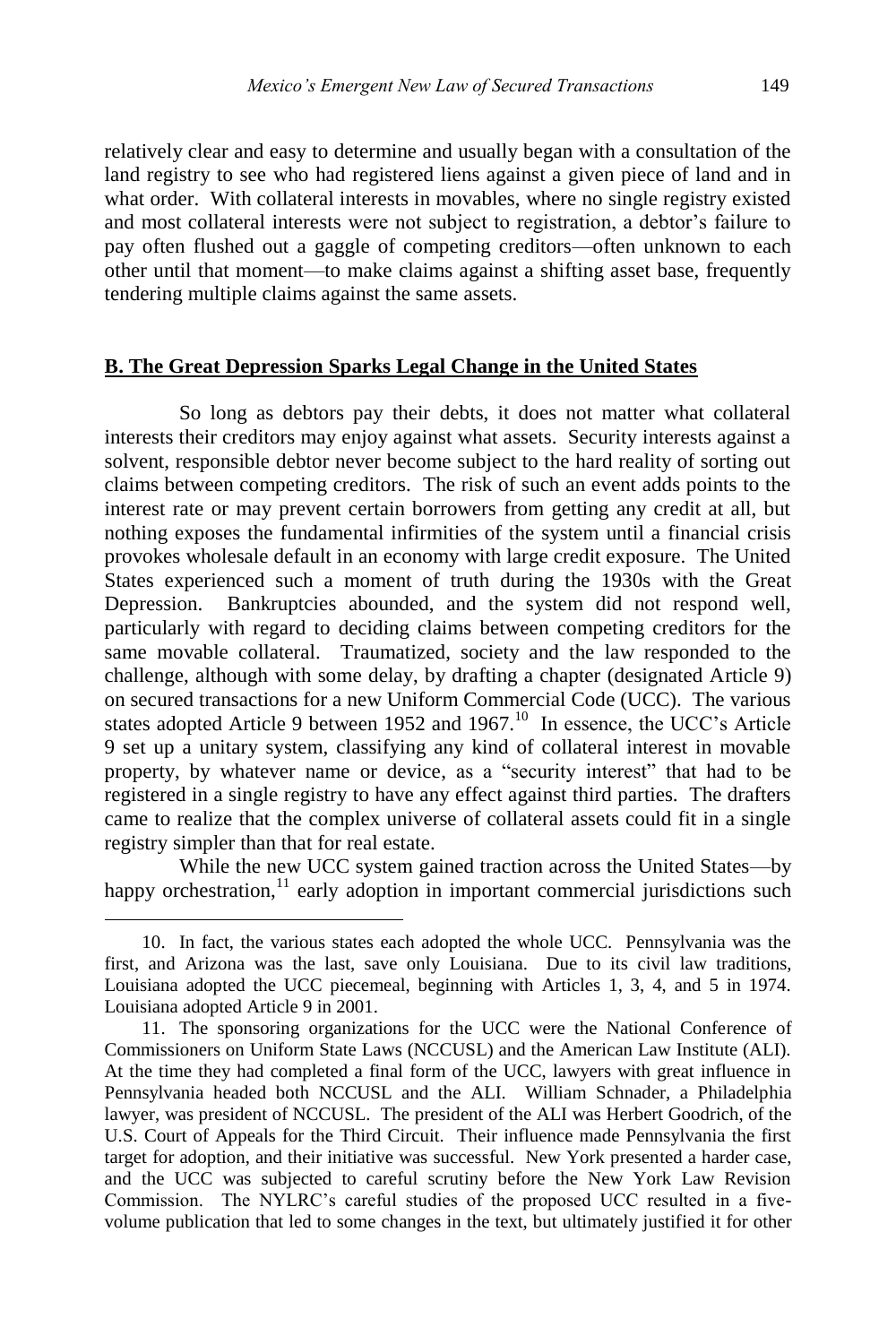as Pennsylvania and New York inspired other states to follow suit—an unintended socioeconomic effect emerged. The system clarified the cluttered landscape of priorities among creditors claiming the movable collateral assets of defaulting debtors, but it did more. Because it reduced the risks attendant to lending against such collateral, it made more credit available at lower rates at a time when the U.S. economy took off in the post-war boom. Credit exploded. Canadian policymakers, their economy progressively more and more integrated with that of the United States, took note, lest their growth be stunted by a lack of credit. Soon, Canada had adapted the basics of UCC Article 9 on Secured Transactions to its legal system, which shares its common law roots with the United States, and added substantial improvements, which the United States in turn picked up for a revised Article 9.

The law, even in an era of high-velocity technological change, does not move quickly. Witness the lag in time from the onset of the Industrial Revolution to the introduction of UCC Article 9, well over a century by even the more conservative estimates. It took the rest of the world, lacking the insight provided by the immediate exposure experienced by the Canadian economy, at least a generation to notice the change in the law and see its effect on credit markets. Even then, there is a deep-seated chauvinism to legal systems, and the U.S. and Canadian common law tradition does not predominate worldwide. Initially, Europe and those countries that follow the older (by about a thousand years) civil law, or Romano-European, tradition may have rejected anything conceived in the common law system as inapposite to theirs. In fact, there are aspects of the civil law that make the introduction of a registry-based regime for all security interests substantially more difficult than it proved to be in the United States and Canada, where it was difficult indeed.

### **III. REFORM OF SECURED TRANSACTIONS IN MEXICO**

More recently, the world moved to seek the benefits of modern secured transactions law as it emerged in the United States and Canada.<sup>12</sup> Mexico, the next Western Hemisphere nation to undertake the effort, presents an excellent example of the process. Its entry into NAFTA, which placed it in a trade partnership with the United States and Canada after 1994,<sup>13</sup> no doubt triggered the Mexican initiative.

Throughout the 1990s, Mexico worked on its secured transactions law reform, attempting to tie into a single regime the multiple devices its legal system

states who were willing to accept that if the UCC passed muster in the commercial center of New York, then they could safely adopt it, too. *See* N.Y. LAW REVISION COMM'N, REPORT OF THE NEW YORK LAW REVISION COMMISSION FOR 1955: STUDY OF THE UNIFORM COMMERCIAL CODE (1955).

<sup>12.</sup> *See* Boris Kozolchyk, *Modernization of Commercial Law: International Uniformity and Economic Development*, 34 BROOK. J. INT'L L. 709 (2009).

<sup>13.</sup> *See* NAFTA, *supra* note 2 and accompanying text.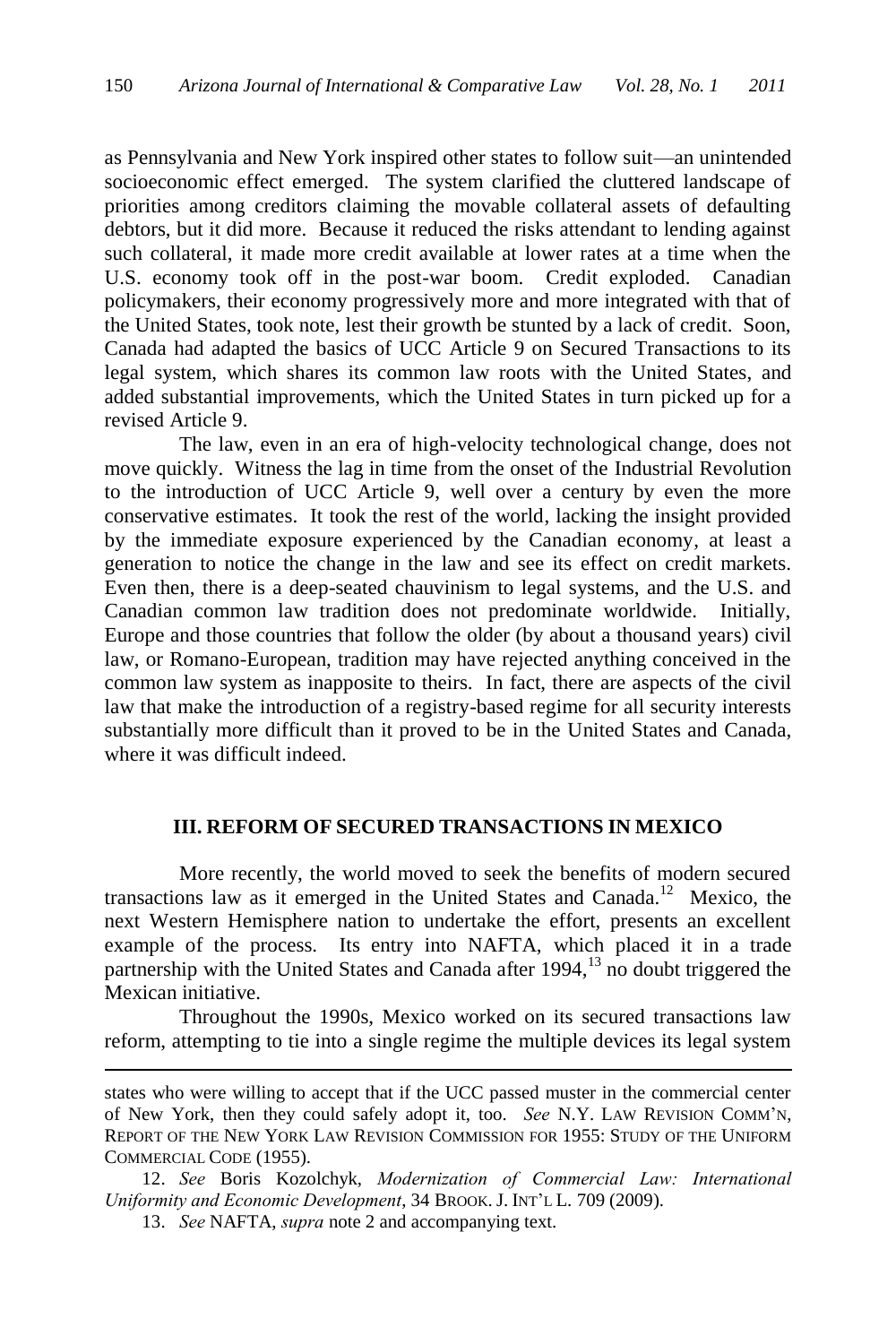had developed over centuries. While Mexico's loan-guaranty landscape resembled that of the United States fifty years before,<sup>14</sup> its Romano-European legal tradition made the unification of such diversity more difficult than simply translating UCC Article 9 into Spanish. In brief, its tradition of notaries public an elite corps of certified expert commercial lawyers who hold the exclusive right to draft and register many commercial documents, which otherwise are invalid meant that Mexico had a more scattered system of registries and many vested interests built around them. Change, particularly to a modern system with a single secured transactions registry, threatened them, and they resisted.

Mexico nonetheless confronted the project with purpose and dedication. Mexican delegates played a leading role for almost a decade in drafting a Model Law on Secured Transactions for the Organization of American States' (OAS) Sixth Inter-American Specialized Conference on Private International Law (CIDIP-VI), culminating in ratification of the model law by the OAS in 2002.<sup>15</sup> While the CIDIP-VI forum produced a well-drafted model law faithful to virtually all of the basic principles of modern secured transactions law, the Mexican national political process proved much more difficult to negotiate.

The same Mexican experts who had played a leading role in drafting the Inter-American Model Law could not gain the ear, or perhaps the pen, of their national legislators. The tradition of centralized rule in the hands of the Mexican president had been transformed with the presidential election of 1994, moving toward real separation of powers, and the drafting process lay open to conflicting influences and voices from all sides in a newly empowered national Congress. As noted above, the question of loan guaranties against movable goods affects a number of vested interests in Mexico, and those interest groups mounted successful opposition to a secured transactions law like the OAS Model Law, vulnerable to characterization as a U.S.-Canadian product unsuitable to a legal system based on different traditions. In the actual event, it took two bites at the legislative apple, in 2000 and in 2003 (before and after the ratification of the OAS Model Law), for the first reform effort to take hold.

Perhaps the legislative process was complicated by Mexico's disastrous economy in the 1990s, when the country suffered through a protracted economic depression. The Congress experienced significant populist pressure to protect defaulting debtors, many of whom faced the loss of their residences, businesses, cars, and other assets. Rather than adopt an integral secured transactions law, such as the OAS Model Law on which Mexican jurists had labored so

<sup>14.</sup> *See* Furnish, *Mexican Law*, *supra* note 5.

<sup>15.</sup> ORG. OF AM. STATES (OAS), MODEL INTER-AM. LAW ON SECURED TRANSACTIONS (2002), http://www.oas.org/dil/cidip-vi-securedtransactions\_eng.htm [hereinafter OAS MODEL LAW] (adopted Feb. 8, 2002, by the Sixth Inter-American Specialized Conference on Private International Law, known as CIDIP-VI, for its Spanish acronym. *See* CIDIP-VI, Feb. 8, 2002, *Final Act* 3(f), OEA/Ser.K/XXI.6/ CIDIP-VI/doc.24/02 rev.3 (Mar. 5, 2002))*.* At the inaugural plenary session of CIDIP-VI, on February 4, 2002, the delegates elected Lic. José Luís Siquieros of Mexico as President of the Conference on the OAS Model Law.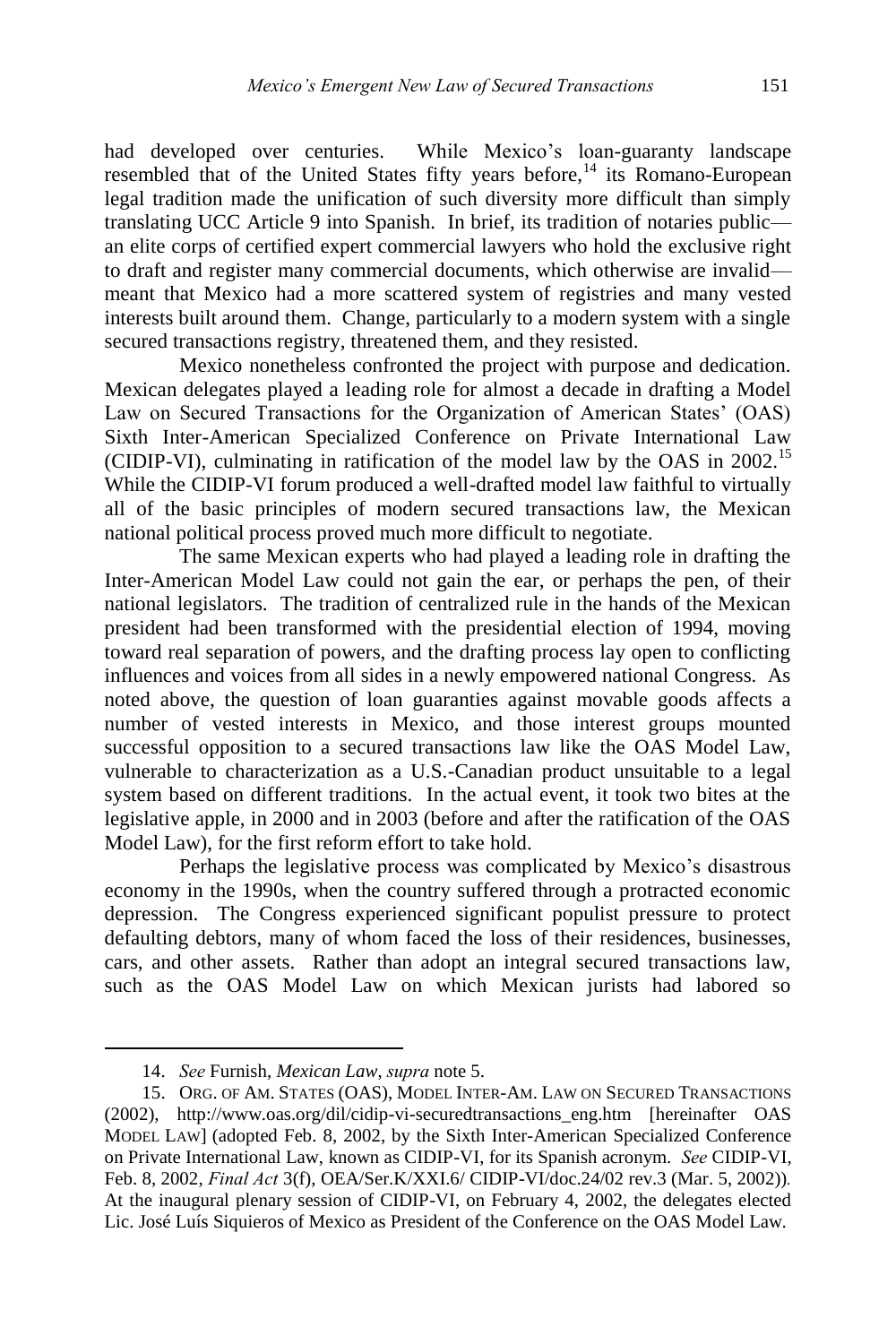effectively,<sup>16</sup> the Mexican legislature chose to attempt reform by peppering piecemeal amendments through existing laws, principally the General Law of Negotiable Instruments and Credit Transactions (LGTOC, *Ley General de Títulos y Operaciones de Crédito*).<sup>17</sup> Thus, one searches hard for a thread to the reform. Basic concepts are not set out anywhere; no "definitions" section provides orientation. Only by picking carefully through the provisions of the re-constituted LGTOC, the Code of Commerce, $18$  and other laws can one begin to ferret out the dimensions of Mexico's reform and to measure it against a modern paradigm like the OAS Model Law.<sup>19</sup> Only then can one begin to see which of the Mexican reforms conform to the principles of a modern functional secured transactions system. Whether by design or because the overall scheme got lost in the welter of amendments, Mexico's legislative reformers left out several important principles.

#### **A. The Mexican Reform Laws of 2000 and 2003**

 $\overline{a}$ 

Considering the process and the obstacles they had to overcome, Mexico's secured transactions reforms of 2000 and 2003 made great strides. Although they did not bring about a coherent, functional, modern secured transactions regime, they did introduce many of the fundamental concepts of such a secured transactions regime into the Mexican legal system. Such concepts, often antagonistic to Mexican legal tradition, were not made generally applicable.

In effect, Mexico's Congress sampled from the concepts and principles in the OAS Model Law, adopting parts of it first in May of  $2000^{20}$  (Reform Law of

<sup>16.</sup> Other Latin American countries that share the same legal traditions as Mexico have adopted the OAS Model Law. *See, e.g.*, Ley de Garantías Mobiliarias, Decreto No. 51-2007, 8 de noviembre de 2007, DIARIO OFICIAL [D.O.] [hereinafter Guatemala LGM]; Ley de Garantías Mobiliarias, Decreto No. 182-2009, 28 de enero del 2010, DIARIO OFICIAL [D.O.] [hereinafter Honduras LGM]; Ley de la Garantía Mobiliaria, Law No. 28677, 24 de febrero de 2006, GACETA OFICIAL [hereinafter Peru LGM].

<sup>17.</sup> In Mexico, unlike in the United States and Canada, commercial laws are federal in nature and are passed by the Congress for the entire republic.

<sup>18.</sup> The amendments to the *Código de Comercio* [CCo.] [Code of Commerce] dealt principally with provisions for registration. *See* text accompanying note 1 *supra* and note 20 *infra*.

<sup>19.</sup> For an excellent exercise in just such careful analysis on eight key points of comparison, see Alejandro López-Velarde & John M. Wilson, *A Practical Point-by-Point Comparison of Secured Transactions Law in the United States and Mexico*, 36 No. 4 UCC L.J. 3 (2004).

<sup>20.</sup> The Mexican reform process both fed the OAS Model Law drafting process and fed off that process. As noted earlier, Mexican jurists played a leading role in the drafting and ratification of the Model Law, and that process was well under way at the same time as Mexico's national reform. Shortly after Mexico's Reform Law of 2000 came out, a conference of experts from all over Latin American gathered in Miami to discuss an advanced draft of the OAS Model Law. Again, Mexican lawyers were present and played a major role in the Miami conference. *See Symposium: Meeting of OAS-CIDIP-VI Drafting*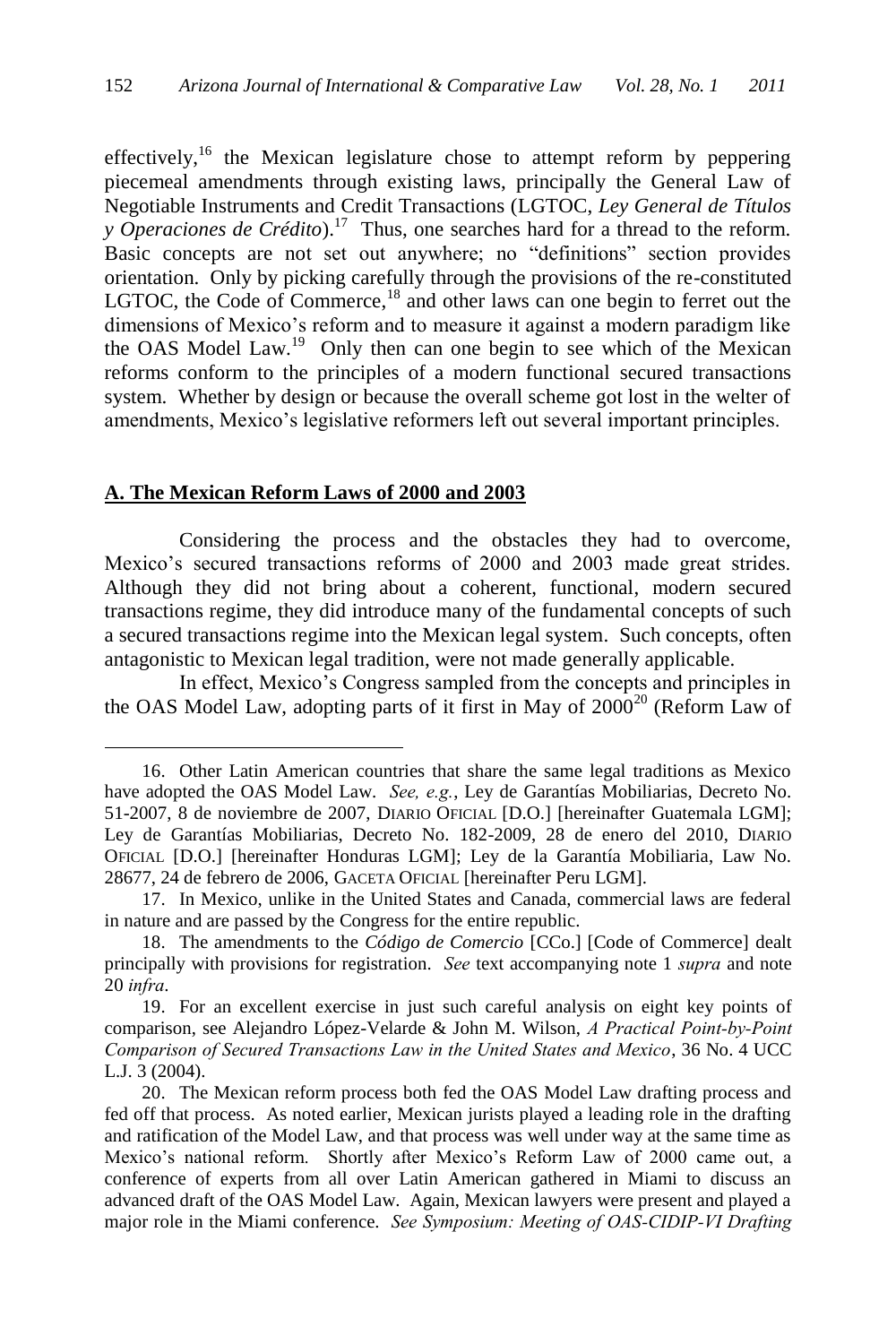2000) and then in June of  $2003^{21}$  (Reform Law of 2003). In October of 2003, the government issued regulations (Regulations of  $2003)^{22}$  setting up a national General Registry System (*Sistema Integral de Gestión Registral*, or SIGER) first contemplated in the Commercial Registry Law of  $2000.<sup>23</sup>$  At the end of this first period of reform, Mexico had legislated an unsatisfactory, non-functioning system, at best mixed in its results, something akin to attempting to create an automobile by taking the engine and wheels while leaving off the steering wheel and the transmission.

The Mexican reforms did begin to break down conceptual barriers inherent in the Romano-European civil law tradition. The May 2000 reform created a new, special form of security interest called the *prenda sin transmisión de posesión*<sup>24</sup> (pledge without transfer of possession) and stated at the outset that the new form of pledge created by the Reform Law of 2000 "constitutes a real right over movable goods whose object is to guaranty an obligation and a preference in its payment."<sup>25</sup> This simple statement broke a long tradition that

*Committee on Secured Transactions*, 18 ARIZ. J. INT'L & COMP. L. 311 (2001) (including a transcript of four days of deliberations, at 334–604, and a copy of the OAS Model Law draft as it then stood, at 605). Sadly for Mexican national reform, the experts who represented Mexico—by executive appointment—at this and other international conferences did not play a significant role in amending the Mexican law.

Despite its label as a "decree," the Reform Law of 2000 is a legislative act by the Mexican Congress and is referred to throughout this article as a "law." The Reform Law of 2000 and subsequent reform laws of 2003 and of 2009—all styled "decrees"—each reformed existing laws, most dramatically the *Ley General de Títulos y Operaciones de Crédito* [LGTOC] [General Law on Credit Instruments and Operations], but also portions of the *Código de Comercio* for matters of registration. Regulations issued in late 2003 amended the CCo.'s procedures for the registration of security interests in movable property, and the Reform Law of 2009 then concentrated its reforms on the registration provisions of the CCo.

Over the years since the CCo.'s initial promulgation in 1889, modifications have left it a mere shell of its original content, with whole sections repealed in favor of freestanding organic laws such as the LGTOC or the *Ley de Instituciones Crediticias* [Law of Financial Institutions]. The CCo., however, still provides general provisions such as those that establish the *Registro Público de Comercio* [RPC] [Public Registry for Commerce] or define what constitutes an act of commerce. Extensive amendments to the articles of the CCo. referring to the RPC—currently contained in a chapter titled *Del Registro de Comercio* and comprising Sections 18-32 bis of the CCo.—have changed the law greatly in the last decade, in preparation for and in conjunction with the reform laws of secured transactions.

21. *See* Reform Law of 2003.

 $\overline{a}$ 

22*. See* Regulations of 2003. The Reform Law of 2000, the Commercial Registry Law of 2000 and the Reform Law of 2003 had all contemplated the issuance of the Regulations of 2003. *See* Furnish, *Registry Systems*, *supra* note 1, at 9.

23. *See* Commercial Registry Law of 2000 (issued at the same time as the Reform Law of 2000 and published about a week later).

24. LGTOC arts. 346–80, *as amended*, Reform Law of 2000.

25. *Id.* art. 346 (translation by author).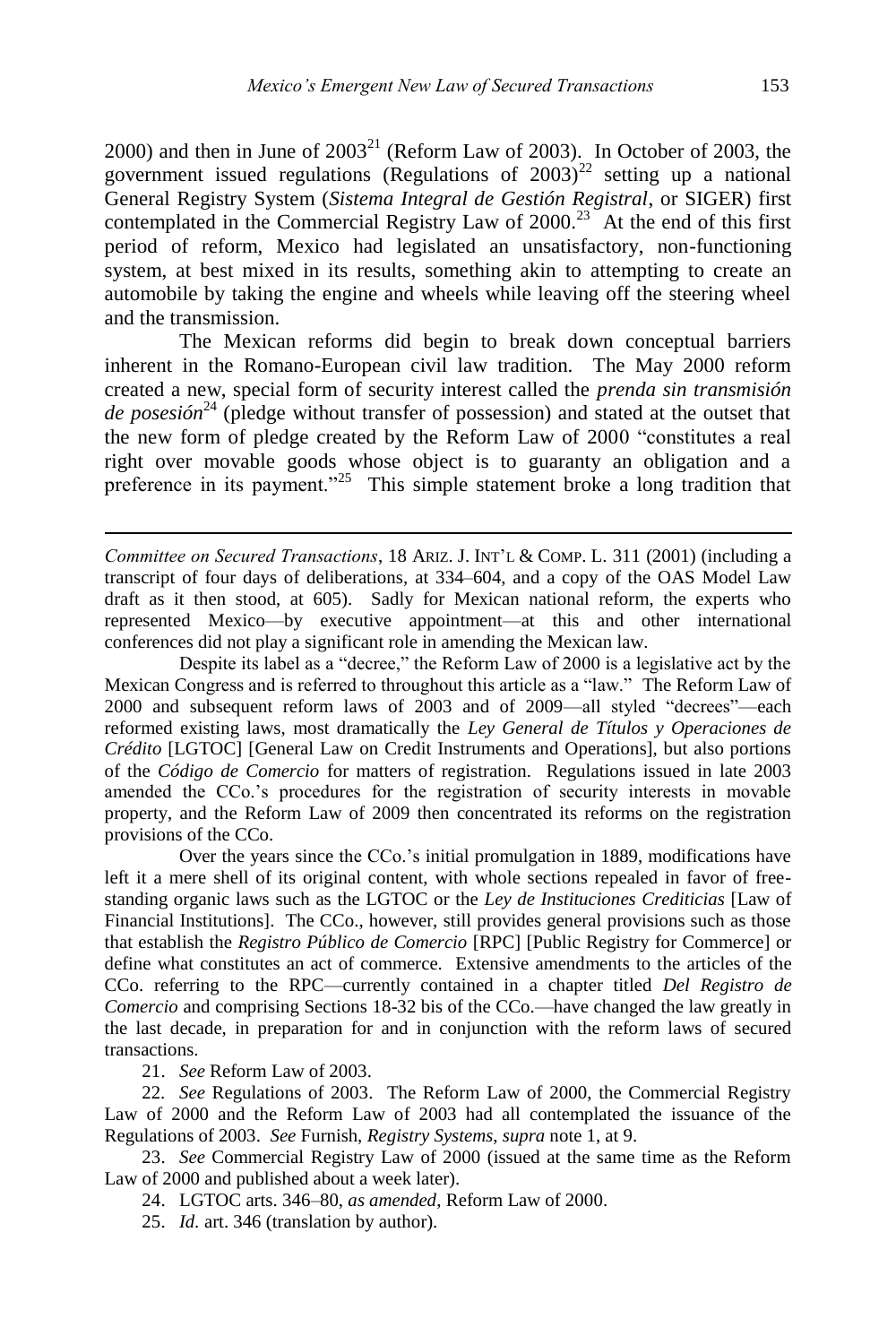would have held that only interests in real property or guaranty rights exercised by actual possession of movable assets could constitute real rights in the secured party, and set down a clear statement of priority, something absent from the system until that time. The law's recognition of the new form of pledge meant that a security interest could hold a priority and rights of enforcement—a right to possess—directly against movable collateral held by the debtor, even when that collateral changed constantly and included after-acquired property. The Reform Law of 2000 may have opened only one small door in the system, but the implications were huge: if one such door may be opened, they all may be. Although it pertained only to the *prenda sin transmisión de posesión* in 2000, the law's description of that isolated figure provided a good general description of a security interest.

Taking such a conceptual leap with one new form of guaranty when none of the various old forms needed to respect it created a stepchild in the system. Why would anyone use the *prenda sin transmisión de posesión*? The Reform Law of 2000's express object may have been to "guaranty an obligation and a preference in its payment,‖ but it gained a priority over none of the traditional forms. The law required no other guaranty to play by the same rules as the *prenda sin transmisión de posesión*. Did the drafters know what they were doing? Did they calculatedly plant time bombs so that they could subsequently explode and bring down the old system? It is impossible to know. One can only state that because the Reform Law of 2000 did not instigate a complete new system for all security interests, the Mexican law of secured transactions seemed to blend new elements tentatively into the old mix, leaving the reform ineffective but subversive of the existing order.

## **B. The Creation of a Predominant Device—the** *Fideicomiso de Garantía* **(Guarantee Trust)—Despite Initial Failure to Impose a Unitary System**

In fact, after that important conceptual leap to a single new type of security interest, Mexico failed to adopt a generic concept of security interest, which would have eliminated the risk of secret or unrecorded liens. Instead, the crazy quilt of legal mechanisms continued unabated, and a unifying concept of security interest (or *garantía mobiliaria*) did not enter the law. The Reform Law of 2000 required the *prenda sin transmisión de posesión* to be registered before it had priority against third parties,<sup>26</sup> but did not give it priority over other commonly used guaranty devices.<sup>27</sup> The Reform Law of 2000 did not impose a requirement that any and all consensual security devices had to register in a single, exclusive registry regardless of what they might be called or how constituted, yet

<sup>26.</sup> *Id.* arts. 366–68.

<sup>27.</sup> *Id.* arts. 370–71.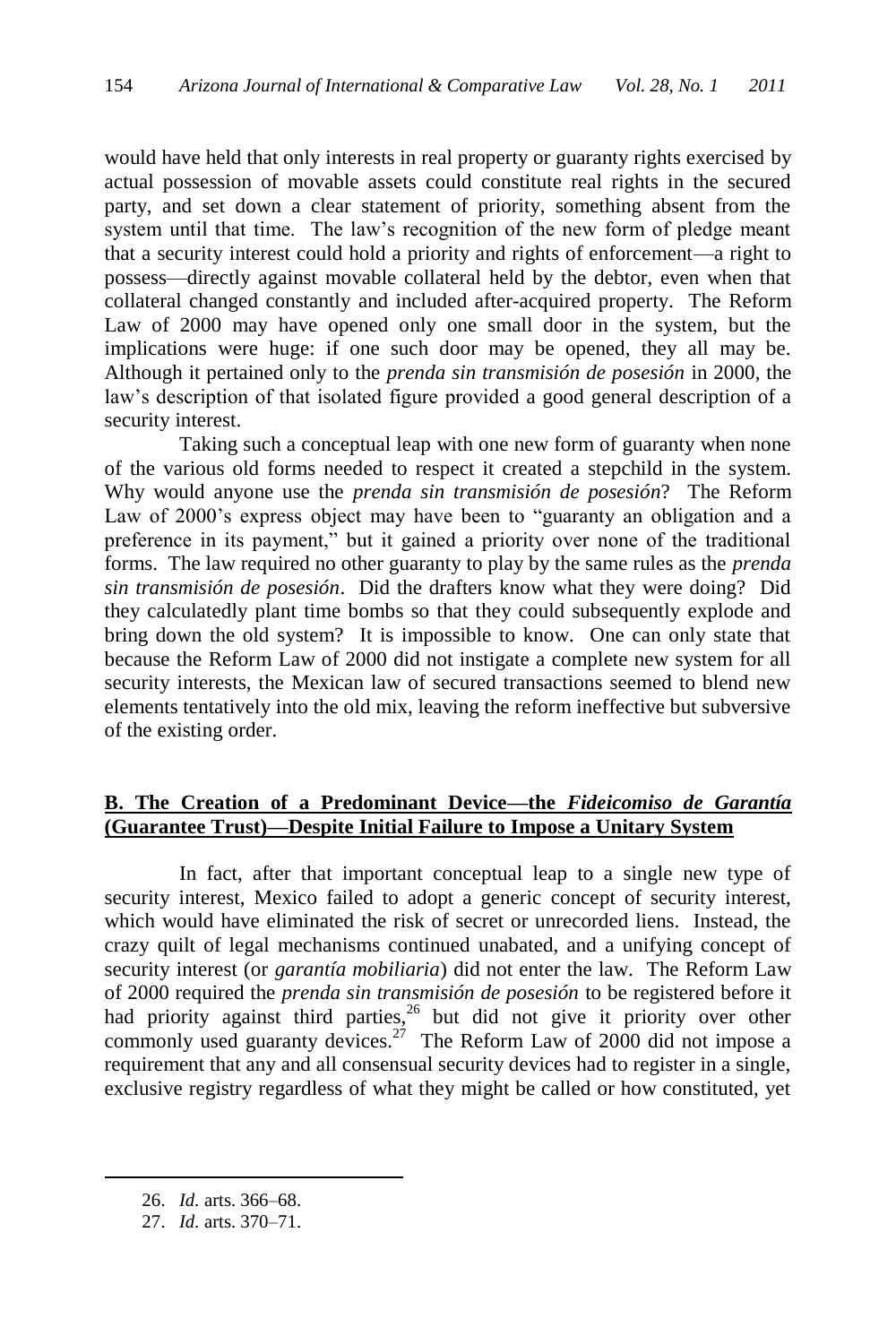that is the quintessential requirement for any functioning secured transactions system.<sup>28</sup>

The Reform Law of 2000 did add a much more functional device. In addition to the *prenda sin transmisión de posesión*, the Reform Law of 2000 added a "guarantee trust" (*fideicomiso de garantía*).<sup>29</sup> The *fideicomiso*, or trust, is well known in Mexican law, and had long been used as a security device, so much so that many Mexican jurists initially saw nothing new in the reform. The Reform Law of 2000 drew up new requirements for the device, however, sharpening its focus and tailoring it to a guaranty against movable collateral. The law allowed a debtor to turn over title to his property to a fiduciary<sup>30</sup> while continuing to use it in the normal course of his business,  $31$  in essence creating a floating lien against a changing body of collateral.

The *fideicomiso de garantía* must be registered in the Public Commercial Registry<sup>32</sup> under debtor-settlor's name. Creditors secured against the trust property did not perfect their liens against the debtor's collateral by filing anything in the registry. Instead, the debtor-settlor of the trust informed the fiduciary which creditors he wished to be the beneficiaries of the trust.<sup>33</sup> The debtor could designate multiple creditor-beneficiaries and establish at the outset which had priority or what percentage of the trust goods corresponded to each.<sup>34</sup> When a debtor paid off a creditor secured under a guarantee trust, the creditor had ten days to formally notify the fiduciary that the obligation no longer existed, so that the fiduciary could remove that creditor as a beneficiary.<sup>35</sup> Once the fiduciary had such notification, the debtor-settlor could designate another creditorbeneficiary or terminate the trust.<sup>36</sup>

Whereas the *prenda sin transmisión de posesión* did not enjoy widespread use in Mexico after the Reform Law of 2000, the *fideicomiso de garantía* did and does today. It carries a fair cost to set up<sup>37</sup>—enough to price it out of the range of small and medium-sized enterprises—but works like a charm

- 31. *See id.* arts. 402, 404–06.
- 32. *Id.* art. 410.

34. LGTOC arts. 397–98.

35. *Id.* art. 398.

36. *Id.*

<sup>28.</sup> *See, e.g.*, U.C.C. § 1-201(35) (2011); OAS MODEL LAW arts. 1(1), 2(1).

<sup>29.</sup> LGTOC arts. 395–414, *as amended*, Reform Law of 2000.

<sup>30.</sup> *Id.* arts. 395, 401. The list of those parties who may serve as fiduciaries is limited to five types of entities serving in the financial sector. *Id.* art. 399.

<sup>33.</sup> LGTOC art. 397. This changed under the reforms of 2009, which now require the secured creditor to register a security interest against trust property in the *Registro Único de Garantías Mobiliarias*, or RUG. *See infra* text accompanying notes 132–34*.* In other words, following the most recent reforms, both the trust itself must be registered and so must any security interest against the property held in trust. *See id.*

<sup>37</sup>*. See id.* art. 400. The list of fiduciaries is limited to the sort of financial-sector institutions who charge a substantial fee for their services, and they enjoy a monopoly under the law. *Id.* art. 399. Lenders secured under a *fideicomiso de garantía* arrangement and otherwise qualified may serve as fiduciaries for the trust. LGTOC art. 398.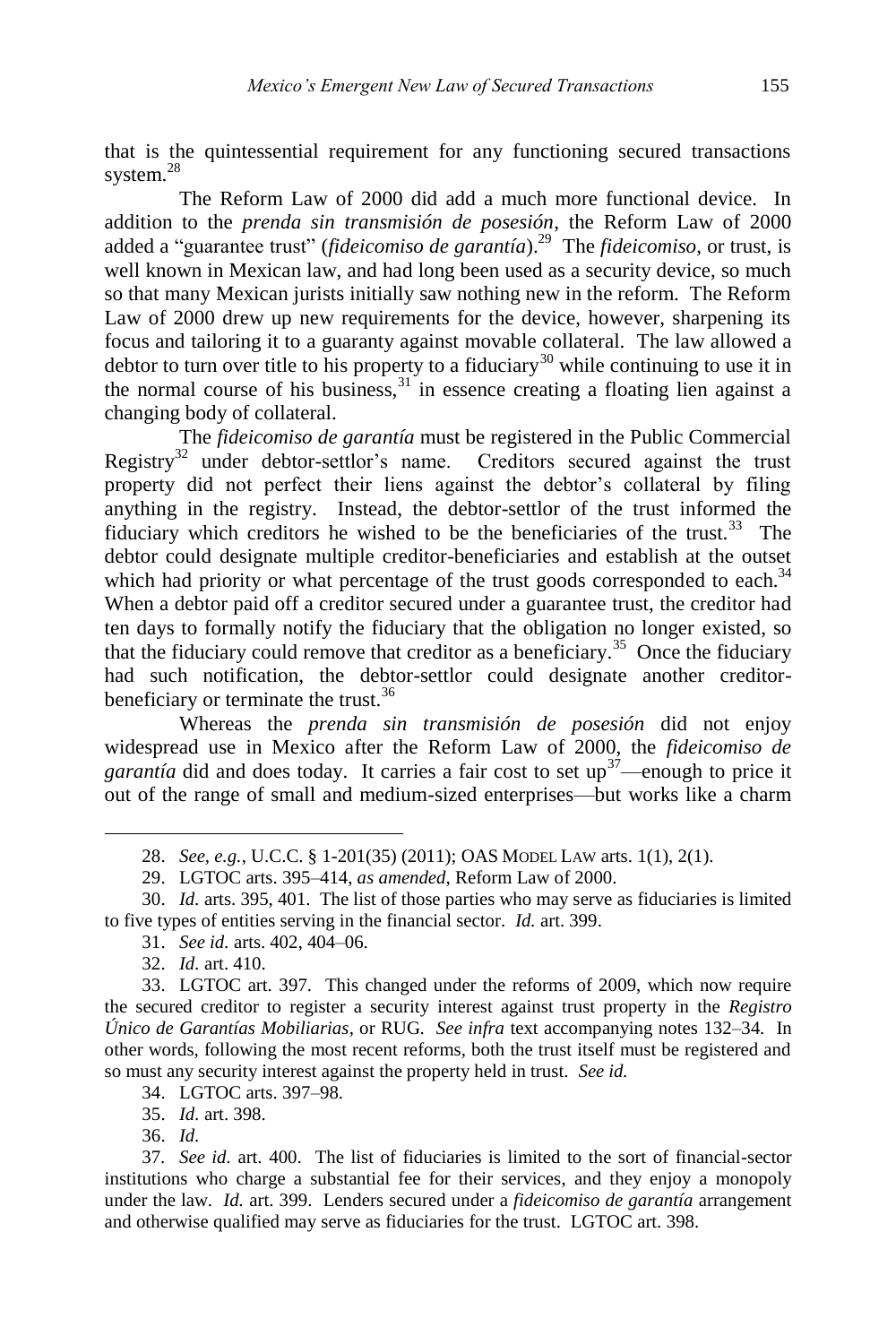for those who can afford it, providing excellent security with little or no risk, and absolute priority. Add to its virtues the fact that commercial players have long familiarity with the *fideicomiso* in general, and the *fideicomiso de garantía* serves as a ready, preferred form of security device, made more focused and reliable by the Reform Law of 2000.

Perhaps of greatest note, the *fideicomiso de garantía* provided a registry of liens by the debtor's name, which should assure priority of liens perfected by designation of secured creditors as beneficiaries. Unlike a classic registry, until the most recent reforms, the secured creditors' names did not appear on the face of the Mexican Public Commercial Registry when a *fideicomiso de garantía* was involved. To find out which creditors had a lien against the trust goods, a third party would have had to consult the fiduciary. In the meantime, however, no third party creditor of the debtor-settlor might have claimed against the trust goods, since title to them remained in the fiduciary.<sup>38</sup> Today, the registry reveals the whole transaction, who holds the property as trustee, and the secured creditors who have security interests against the property in trust.

# **C. The Continuation of Covert Liens After the Reforms**

The first two Mexican reform laws, of 2000 and 2003, did not pretend to impose a comprehensive system of secured transactions by introducing an allinclusive concept of a generic security interest in movable goods, nor did they contemplate within their requirements security devices beyond the pledge without transfer of possession and the guaranty trust. A transitory article in the Reform Law of 2003 even exempted existing transactions that might otherwise have fallen under its provisions: "The provisions of this Decree shall not apply to those credit transactions entered into prior to the effective date of [the Decree], even when renewing or restructuring such credits."<sup>39</sup>

With the exception of the *fideicomiso de garantía*, the reforms made little change in the wide range of devices used by creditors to secure their claims against movable goods. $40^{\circ}$  If anything, practice and usage had added some devices that are difficult to document. This author recently heard of the use of preventive judicial liens acquired with the acquiescence of the debtor at the outset of the loan, known as *tornillos* ("screws"), and of sales contracts held by the creditor to use against the debtor's assets in the event of a default. A well-known, welldocumented device that accounts for financing large amounts of equipment and machinery in Mexico is the *arrendamiento financiero*, a commercial or financial

<sup>38.</sup> *Id.* art. 402. The one possible evasion of this might be simulated sales of the trust goods to a third party creditor, allegedly in the ordinary course of debtor's business. *See also id.* art. 406 (providing for extensive contractual controls over the debtor's use of the trust goods, which should prevent that abuse).

<sup>39.</sup> Reform Law of 2003, Artículo Transitorio.

<sup>40.</sup> *See* Furnish, *Mexican Law*, *supra* note 5.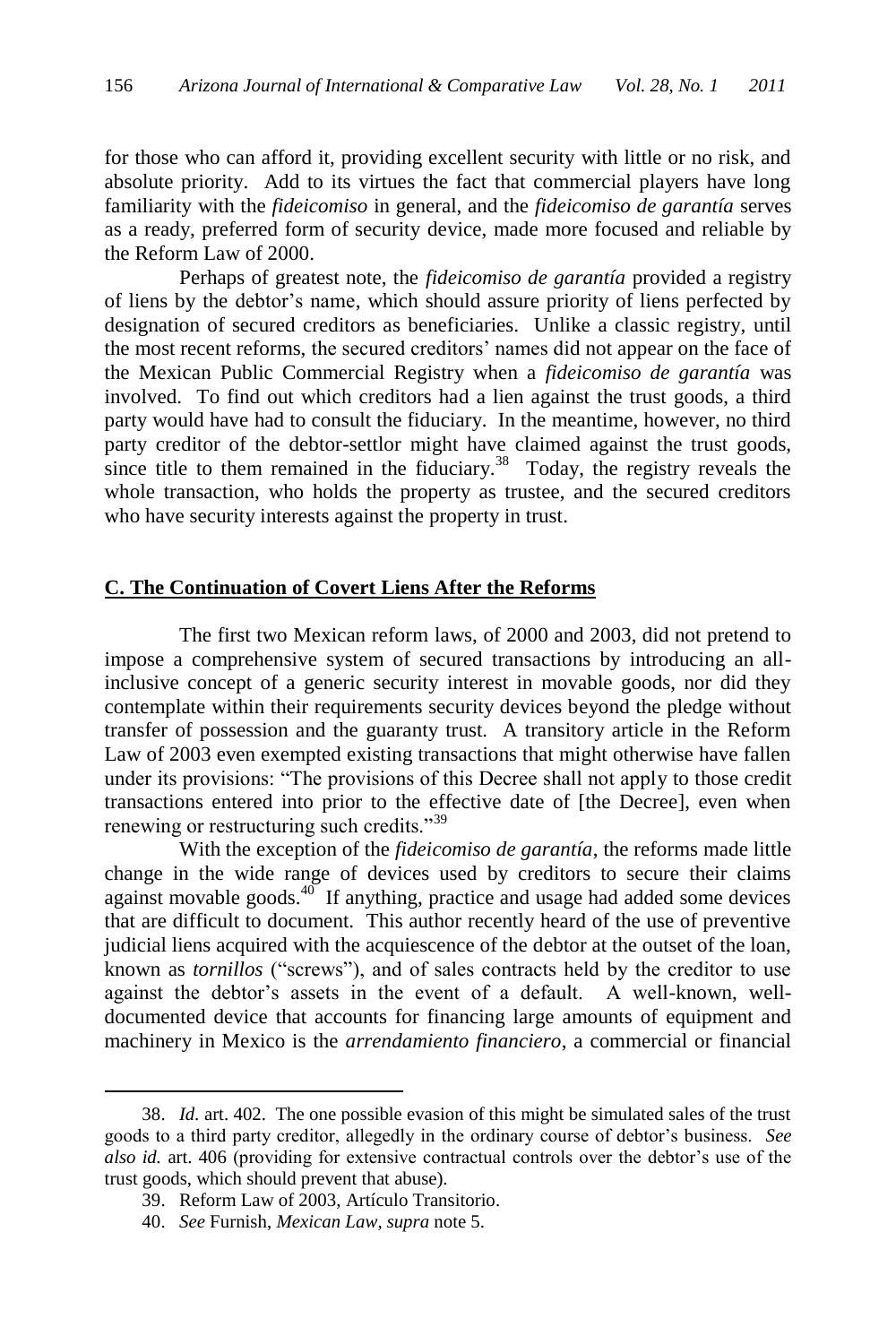―lease.‖ While, according to the law, the *arrendamiento financiero* should be registered,<sup>41</sup> its registration operates not by the debtor's (or lessee's) name, but by reference to the machine or other item leased, making it extremely difficult for third parties to trace such filings. As a result, a substantial and important portion of the secured transactions in the Mexican credit market escapes disclosure of liens in any transparent system.

### **D. A New Registry for the 2000-2003 Reforms**

The early Mexican reform package instituted a national system of registration,<sup>42</sup> the *Sistema Integral de Gestión Registral*, or SIGER.<sup>43</sup> Despite its title (Integrated Registry Management System), it did not pretend to require registration of all security devices. The regulations issued in 2003 instigated a simple, "pre-codified" form for electronic registration of the *prenda sin transmisión de posesión*, <sup>44</sup> but *none* of the other extant security devices had to register by using that form. While the *fideicomiso de garantía* might register in the same registry, it required inscription of the entire document, not a summary  $form<sup>45</sup>$ 

The introduction of a summary form for registration represented an enormous conceptual leap for Mexican registry law, regardless of its application to only one type of security agreement. Traditionally, all documents submitted for inscription in commercial registries had to undergo inspection by expert registrars to certify that they represented a complete and valid document setting out the terms and conditions of the transaction between the parties.<sup>46</sup> Until the document was registered, the obligation was not created, or "constituted," in the eyes of the

<sup>41.</sup> *See* Ley General de Organizaciones y Actividades Auxiliares de Crédito [LGOC] [General Law on Ancillary Credit Organizations and Activities], *as amended*, art. 25, DO, 28 de enero de 2004 (requiring the registration of such leases in either the Registro Público de Comercio or another "applicable registry"). The indefiniteness of the "applicable" registry makes it possible that the lease will not even be registered in the RPC, the registry most likely to be searched by secured creditors and bona fide purchasers.

<sup>42.</sup> *See* Furnish, *Registry Systems*, *supra* note 1.

<sup>43.</sup> For references to registry reforms, see *supra* not[e 1.](#page-0-0)

<sup>44.</sup> Regulations of 2003 art. 2. The provision states in relevant part:  $P$ )re-codified forms will be used as provided by the Ministry and published in the Federal Register pursuant to Article 20 of the Commercial Code . . . in order to record the commercial transactions which, according to the applicable laws, are susceptible to such recording. Responsible parties in the registry offices may not solicit the filing of information other than that set forth in the forms. The recording of these forms will be in an electronic commercial folio. It will be organized in accordance with the merchant's personal, business or corporate name or designation and will include all the commercial transactions of such merchants.") (translation by author).

<sup>45.</sup> *See* LGTOC art. 410, *as amended*, Reform Law of 2000.

<sup>46.</sup> *See* Dale Beck Furnish, *The Creation and Notice of Security Interests in Movable Property*, 36 No. 1 UCC L.J. 99, 111–18 (2003) [hereinafter Furnish, *Security Interests*].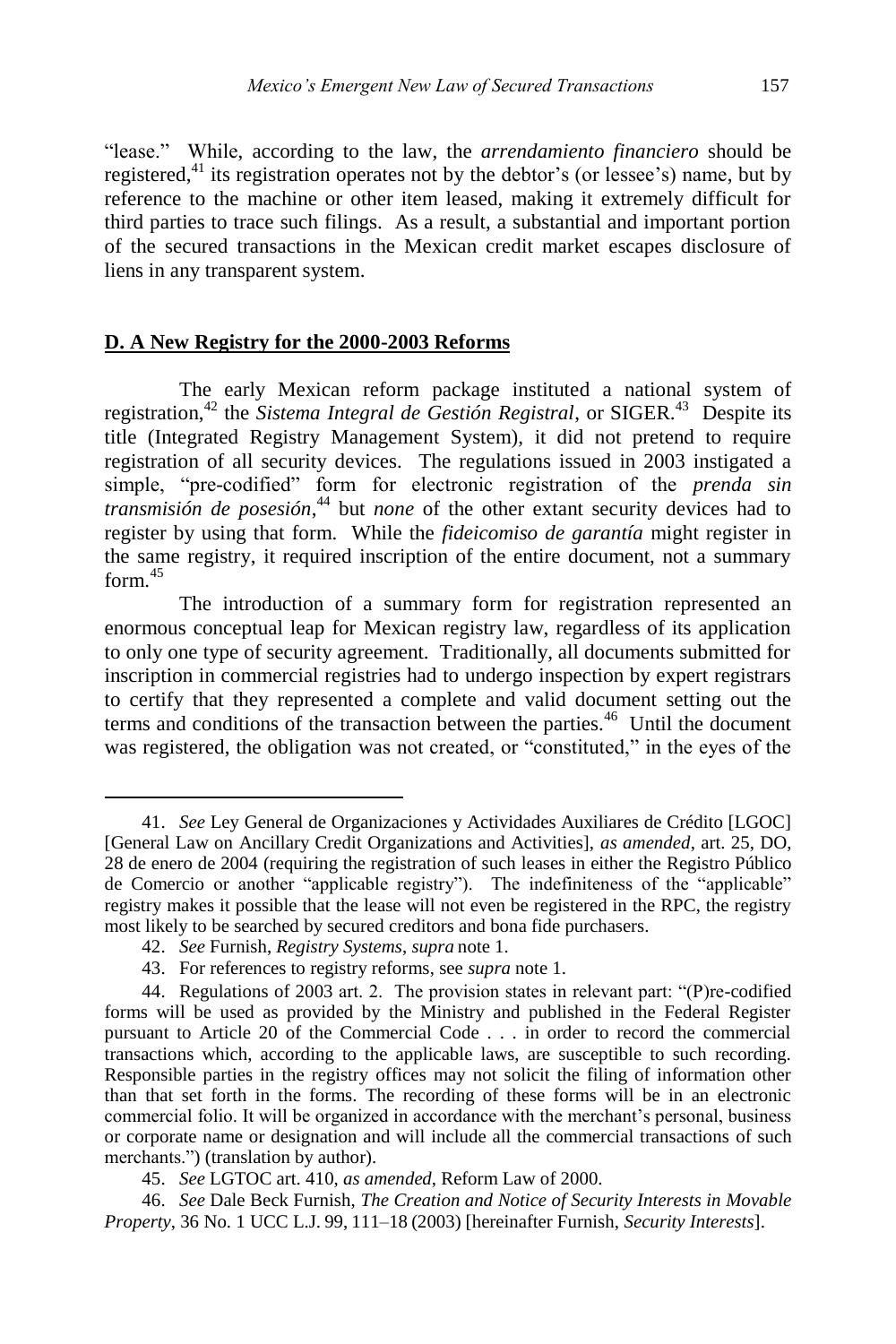law; i.e., without registration, the written obligation was not enforceable. Its registration validated the legal document, constituted the transaction it embodied, invested it with public faith, and publicized it to third parties.<sup>47</sup> Any such system must violently reject the idea of a summary form that includes only the basic information regarding the creditor, the debtor and the collateral;<sup>48</sup> i.e., a form that can serve only one of the several functions of traditional registration, and a subsidiary one, at that: publicity.

One can scarcely exaggerate the difficulties of attempting to accommodate a modern secured transactions system within such a registry tradition.<sup>49</sup> The registration of creditors' liens under the debtors' names made the system work. But the dynamics of modern credit practice—serial transactions based on the priority created by one filing and filing to establish priority even before a security agreement is consummated—clashed with the filing of static documents with the details of each transaction. One filing must establish priority not for a single secured transaction but, at least potentially, for many over a period of years. SIGER's summary electronic form for registering the *prenda sin transmisión de posesión* anticipated all of the issues and created an electronic filing system capable of serving modern secured transactions practice.

Even if the SIGER summary form had applied to all transactions in the nature of a security interest, it had an existing infrastructure to overcome. While Mexico's Commercial Code is national and its commercial registries may constitute a national system, it traditionally had fallen to the states to administer uncoordinated local offices of the "national" registry. To become effective as a national general system, SIGER began to install extensive software networks to link all the state registries into one national system.<sup>50</sup>

<sup>47.</sup> *See* Furnish, *Registry Systems*, *supra* note 1, at 10–13; *see also id.* n.15 (discussing the nature of *fe pública*, or "public faith," in comparative light); Dale Beck Furnish, *El Concepto de la Fe Pública y su Posible Análogo en el Sistema Anglosajón*, 25 REVISTA MEXICANA DE DERECHO INTERNACIONAL PRIVADO Y COMPARADO 127 (2009) [hereinafter Furnish, *El Concepto*] (offering a more complete discussion of the concept, with reference to several analogous functions in U.S. law).

<sup>48.</sup> *See* Regulations of 2003 § 33(IV). Perhaps in anticipation of the reaction by veteran registrars used to scrutinizing all documents submitted for inscription and routinely rejecting those that failed in any detail, the Regulations of 2003 specified that the registrar had to accept the electronic form for a *prenda sin transmisión de posesión* and register it straightaway. The only proper objections might be for failure to pay the filing fee or fill in required data. *Id.* § 33(III).

<sup>49.</sup> The OAS Model Law, despite the need for summary, or notice, filing as a touchstone for its system, initially treated the issue of registries and publicity warily, by inserting the phrase "according to applicable norms" in articles 42–45. That qualifying language, which would not have required that summary filing had to be part of the registry, was removed from the final version.

<sup>50.</sup> That process depended on "Coordination and Cooperation" agreements between the Mexican Ministry of the Economy and each of the Mexican states, under whose auspices the "federal" registries were maintained. In fact, by 2004 all but one of the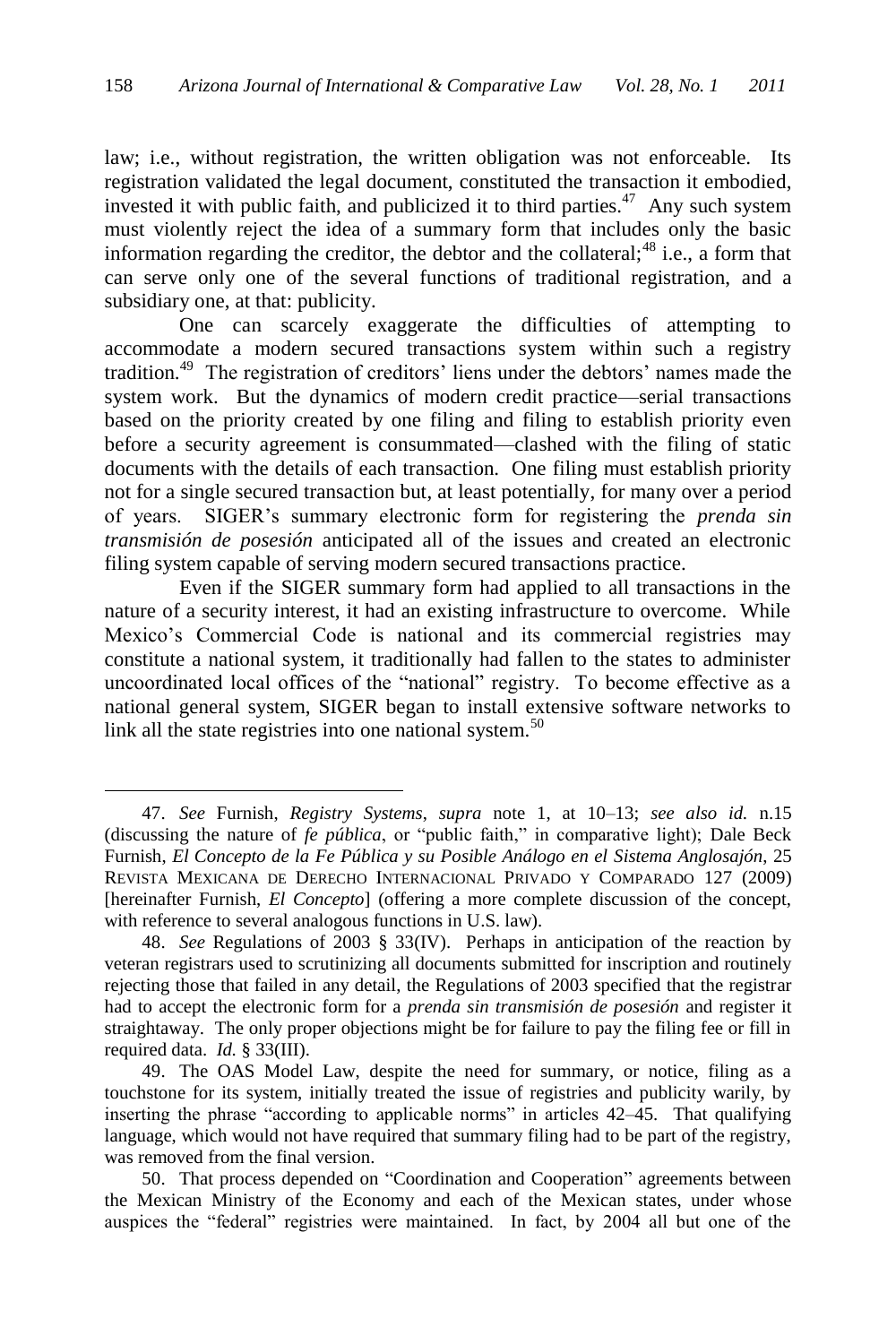The hallmark of a functional registry system for a secured transactions regime consists of a single, universal registry providing effective notice to prospective lenders of all prior creditors who might have a lien against certain of a given debtor's assets and in what order of priority.<sup>51</sup> Mexico's 2000 and 2003 reforms may have fallen short of that mark, but they ingeniously prepared the way with a sure hand. The Commercial Registry Law of 2000, the Regs of 2003, and the SIGER they established set in place concepts and technology that have since given rise to a universal registry system, by the simple expedient of making all transactions in the nature of credit guarantied against movable collateral subject to the SIGER registry requirements.

#### **E. After-Acquired Property**

Modern secured transactions law turns on the proposition that a creditor may take a security interest and set a priority against property that the debtor has not yet acquired, but acquires at some future date.<sup>52</sup> This possibility is what makes floating liens and lines of credit possible. Prior to the recent reforms, Mexican law presumed against security interests in after-acquired property, following the civil law tradition and precluding the possibility by requiring specific descriptions of all movable collateral.<sup>53</sup> It allowed an exception for afteracquired property created as the result of loans to farming and manufacturing operations.<sup>54</sup> The Reform Law of 2000 abandoned the negative presumption against security interests in after-acquired property. It first provided that a debtor could grant a security interest in "every class of rights and movable goods,"<sup>55</sup> and that the security interest may reach "all those goods and rights that form part of debtor's assets at the time the security interest is authorized [and all those goods and rights of the same or similar nature] that the debtor may subsequently acquire."<sup>56</sup> Likewise, the secured creditor may take a lien on future proceeds derived from the original collateral.<sup>57</sup>

Mexican states had signed such an agreement, although the actual implementation lagged behind. *See* López-Velarde & Wilson, *supra* note 19, n.152.

<sup>51.</sup> *See NLCIFT 12 Principles of Secured Transactions Law in the Americas*, princ. 7 (2006), http://www.natlaw.com/bci9.pdf [hereinafter *NLCIFT 12 Principles*]. (indicating the importance of the registry in any secured transactions system). Generally, principles 5– 9 deal with the registry.

<sup>52.</sup> *Id.* princs. 3, 7.

<sup>53.</sup> *See* López-Velarde & Wilson, *supra* note 19.

<sup>54.</sup> *See generally* Furnish, *Mexican Law*, *supra* note 5, at 1-26 to 1-32 (referring to *habilitación*, *avío*, and *refaccionario* loans).

<sup>55.</sup> LGTOC art. 353, *as amended*, Reform Law of 2000.

<sup>56.</sup> *Id*. art. 355(I)–(II); *see also id.* art. 378. For the guaranty trust, the law provides that ―[i]f so stated, a single guaranty trust may be utilized to guaranty simultaneous or subsequent different obligations contracted for by the settler [debtor], with the same or different creditors." *Id.* art. 397.

<sup>57.</sup> *Id.* art. 355(III)–(V).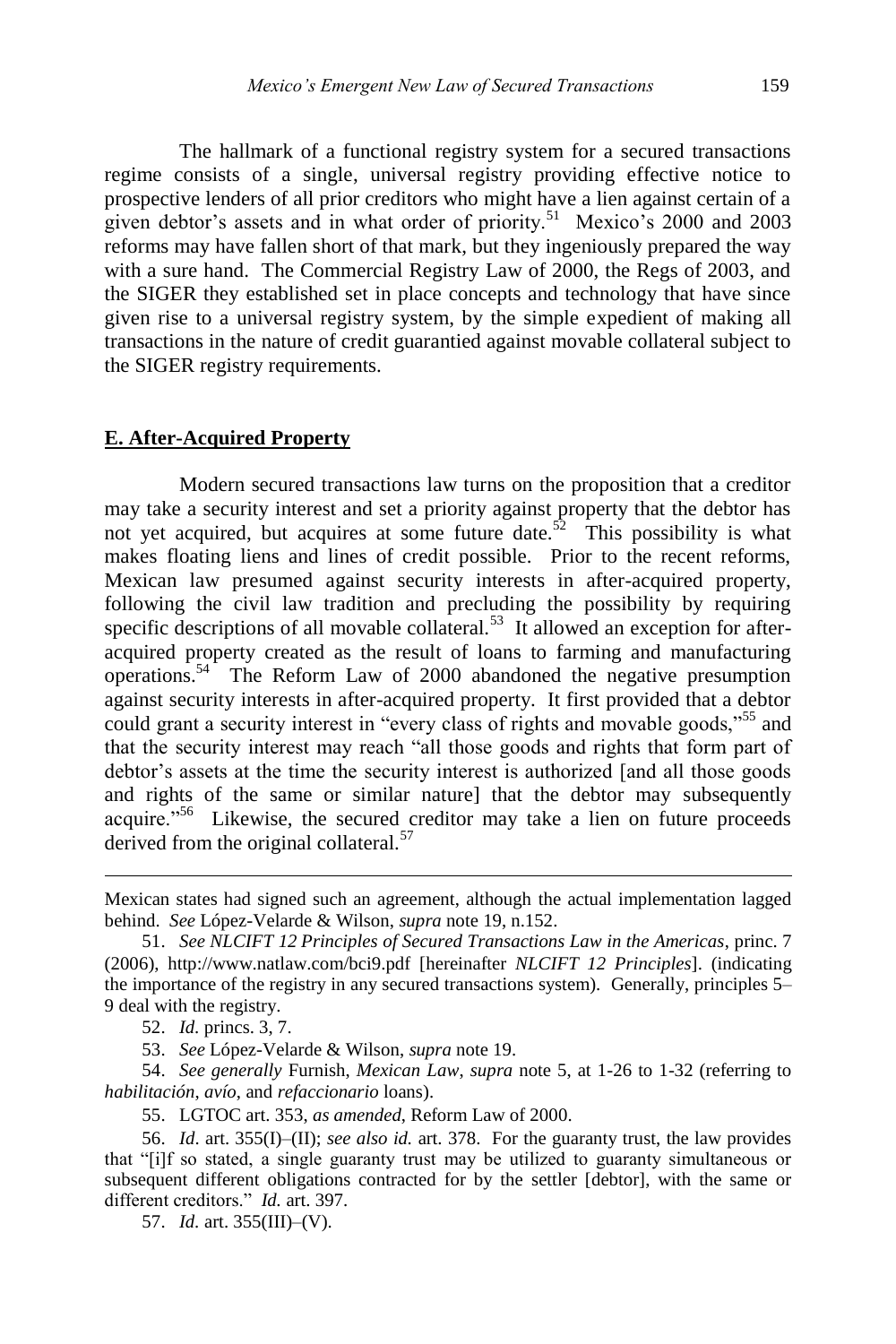The Mexican reform embraced the concept of after-acquired property awkwardly, however, because of the way another part of the law set out its requirements for identifying collateral. The collateral description must "identify" the assets subject to the security interest, and the law appeared to allow a generic description only when it covered "all the movable goods that [the debtor] utilizes in carrying out its preponderant activity."<sup>58</sup> In other words, generic descriptions like "equipment" or "inventory" might be excluded. Aware that alert registrars might reject generic descriptions, the legislators included a provision that commanded them to "abstain" from doing so, but copied the language from the description article that would seem to limit generic descriptions.  $\frac{5}{5}$  An incisive court or lawyer could read other provisions of the law to reveal a purpose to permit after-acquired collateral, and therefore generic descriptions. The Reform Law of 2000 recognized the secured creditor's priority from the date his security interest was first registered, $60$  even though it might undergo subsequent modifications or assignments,  $61$  provisions that seem to contemplate future advances. In addition, while no periodic renewal of the registration appeared necessary to maintain its priority, the Reform Law of 2000 imposed a duty on the creditor to terminate the registration of the security interest when it was paid in  $f_{11}11^{62}$ 

As before, the conceptual advance, whether for all security interests or for just those offering a preponderance of assets as collateral, applied only to the *prenda sin transmisión de posesión* and the *fideicomiso de garantía*. <sup>63</sup> It does not matter. The reforms of 2000 and 2003, by whatever measure, did adopt the concept of a standing priority against after-acquired property, taking it beyond the old farming and manufacturing limitations. They brought Mexico a step closer to enabling the financing of commercial credit with after-acquired assets and closer to the day when the concept would apply system-wide rather than as an exception.

<sup>58.</sup> LGTOC art. 354. Apparently, the legislature struck the specificity requirement from the statute late in the process, leaving a sentence structure that could be read in this restrictive manner, although that had not been its intention. *See* López-Velarde & Wilson, *supra* note 19.

<sup>59.</sup> LGTOC art. 377.

<sup>60.</sup> *Id*. arts. 366, 368.

<sup>61.</sup> *Id*. art. 376.

<sup>62.</sup> *Id.* art. 364.

<sup>63.</sup> The analysis for the *fideicomiso* applies different sections of the law, but they seem to make a stronger case for including after-acquired property than those for the *prenda. See id.* arts. 395, 402, 414. Article 395 requires the transfer of "certain goods" to the fiduciary, but article 402 permits the debtor to utilize the trust goods in normal course of his business activities, and their proceeds fall under the trust. Article 414 makes several provisions for the *prenda* also applicable to the *fideicomiso*, but does not include any of those used in the analysis of after-acquired property under the *prenda*. *See* arts. 353–55, 366, 377.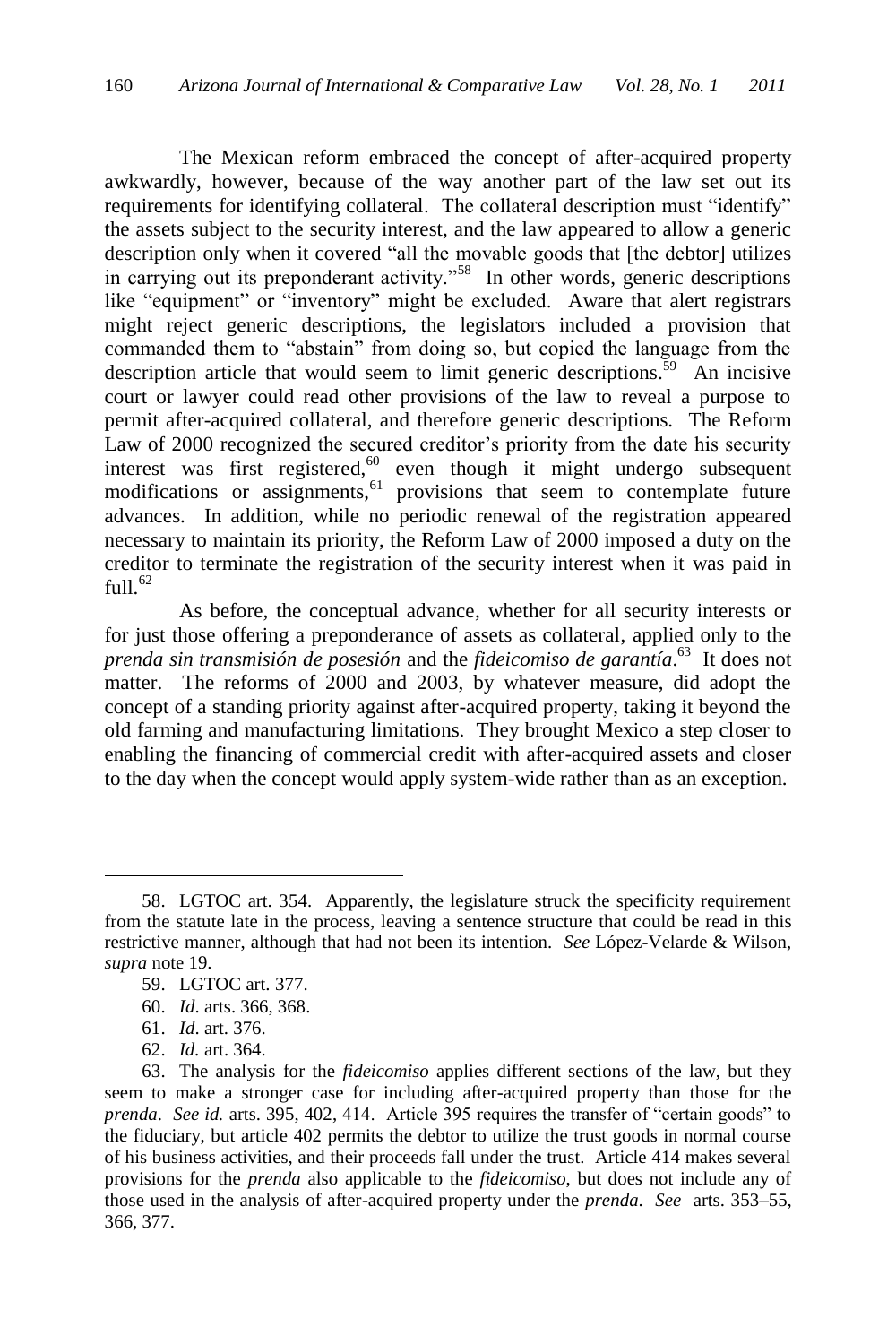### **F. Priority From the Time of Filing**

In the same vein, Mexico adopted the concept of notice filing by dating a lender's priority from the time of registration,  $64$  even if the actual transaction were consummated later.<sup>65</sup> Unfortunately, again, the new concept applied only to the *prenda sin transmisión de posesión*, inscribed by electronic filing of its summary "pre-codified" form in the SIGER registry.<sup>66</sup> Nonetheless, while the limited rule could not have much practical effect on financing arrangements or the possibility of establishing priorities among creditors, it implanted the kernel of a completely new possibility. At least for the *prenda sin transmisión de posesión*, a single electronic filing of a simple form, amenable to periodic modification, might fix the date of priority for a whole series of subsequent secured transactions between that creditor and that debtor. The *fideicomiso de garantía* presents the same possibility, because the debtor and the fiduciary may set up and register the trust before designating any secured creditors as beneficiaries<sup>67</sup> from the time the trust is constituted. However, as before, the law contained unresolved problems with implementing the unfamiliar concept.<sup>68</sup>

The Regulations of the Public Commercial Registry, promulgated on October 24,  $2003$ ,  $69$  distinguished between the document that constituted the transaction (the security agreement) and the document that publicized it, or gave notice of it, to third parties (the summary "pre-codified" form). The summary form established by the Regs applied exclusively to transactions involving the *prenda sin transmisión de posesión*, so the Regulations, in principle, did not include all possible security interests in a summary filing.<sup>70</sup> Even if a creditor secured with another form of legal guaranty had wished to register it with SIGER, presumably the pre-codified electronic form would not have been available. The *fideicomiso de garantía*, which must be registered, presented a good example: no summary form was available; the trust document itself must be registered.<sup>71</sup>

One must take into account that until the Regulations could be fully implemented by painstaking coordination of pre-existing state and federal offices,

- 68. *See* Furnish, *Security Interests*, *supra* note 46.
- 69. *See* Regulations of 2003.
- 70. *Id.* art. 30.

 $\overline{a}$ 

71. LGTOC arts. 407, 410, *as amended*, Reform Law of 2000.

<sup>64.</sup> This is consistent with NLCIFT Principle Six. *See NLCIFT 12 Principles*, *supra* note 51, princ. 6.

<sup>65.</sup> *See* LGTOC arts. 365–66 & 368, *as amended*, Reform Law of 2000. Articles 366 ("date of inscription in the registry") and 368 ("moment of registration") can be read as conflicting. *See* López-Velarde & Wilson, *supra* note 19. It appears to this author that the conflict that Lopez-Velarde & Wilson see might be resolved by noting that Article 366 refers to the day when a *prenda* has "effects against third parties," while Article 368 refers directly to its time of "priority," or a specific moment within the date.

<sup>66.</sup> Regulations of 2003 art. 2. For the text of the provision, see *supra* note 44.

<sup>67.</sup> *Id.* arts. 397–98. In the case of a *fideicomiso de garantía*, the fiduciary rather than the registry may reveal the existence of security interests against trust property. *Id.*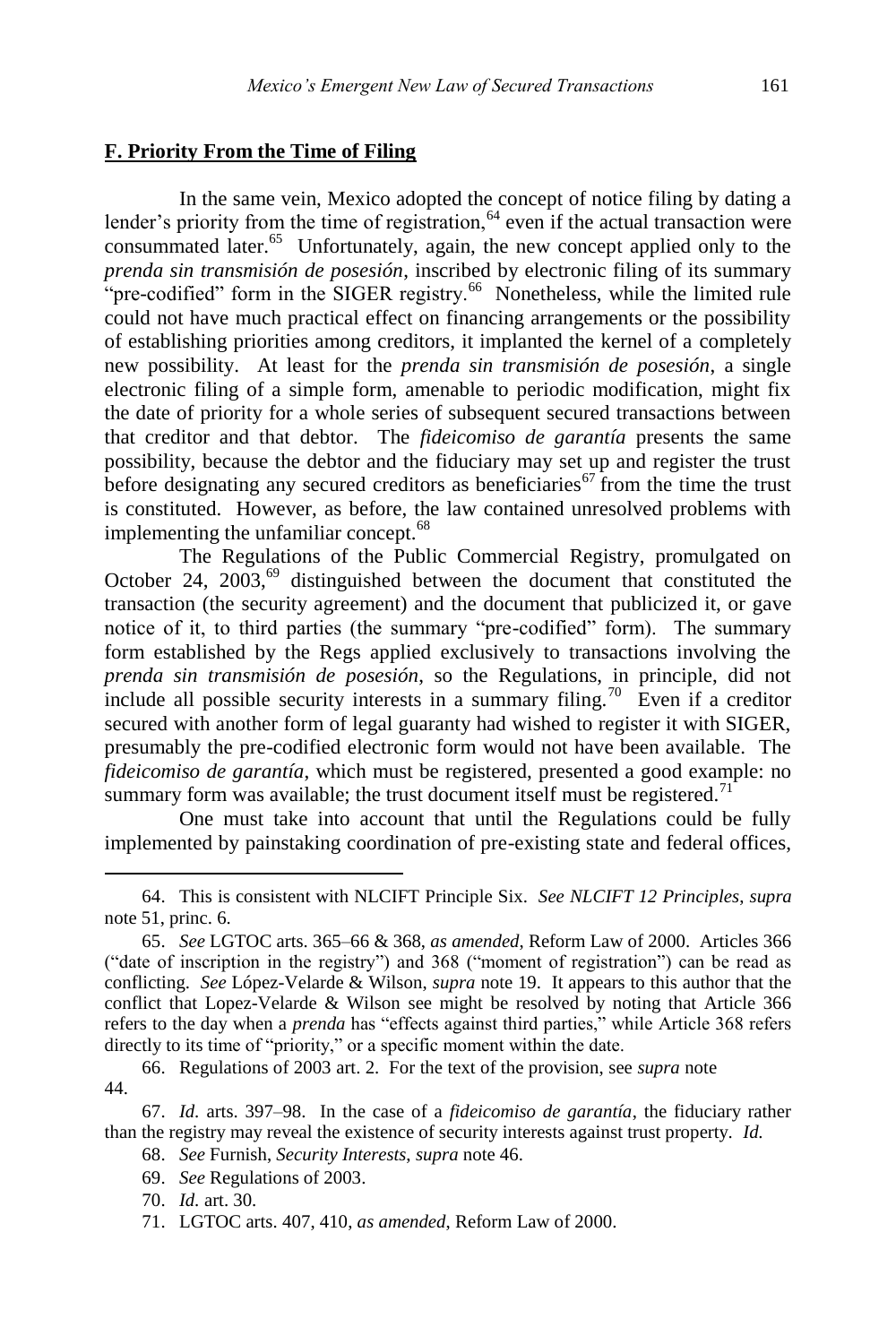especially where state and special registries were concerned, they could not operate meaningfully. According to long-standing legal tradition, in Mexico and throughout the civil law world, a properly constituted security agreement must be drafted by a notary public or public broker, include a series of essential terms that give it validity, be executed with a certain degree of formality, and finally must be registered in its entirety.<sup>72</sup> Because registration may establish its validity (i.e., constitute the transaction) the registrar reviews the document and may reject it if it fails in any necessary component. Traditionally, the successful registration of a valid document then becomes the act of declaration by which publicity is given to third parties. Prior to the proper implementation of the new Regulations, the constitutive and declarative effects of a filing could be achieved only by use of the full-blown document: a security agreement drafted and certified by a notary or public broker that cleared scrutiny by a registrar.

The filing of a pre-codified summary form flies directly in the face of this tradition.<sup>73</sup> Not surprisingly, the Regulations of 2003 negotiated their small filing revolution carefully. The Regs stated that "[p]re-codified [i.e., standardized summary] forms shall be utilized . . . in order to record the commercial transactions which according to the applicable laws are susceptible to such recording."<sup>74</sup> The same provision of the Regulations prohibited the Mexican registrar who reviewed a summary filing from requiring more information than that on the pre-codified form.<sup>75</sup> The Regulations of 2003 appear ambivalent as to whether the pre-codified summary forms must be utilized to file a *prenda sin transmisión de posesión*; while the first sentence states that the pre-codified forms "shall be utilized," the second sentence provides only that when receiving a summary form, the registry may not solicit more information than it contains. This might imply that the registry should or could accept the full security agreement, which would include the summary information, albeit buried in the terms and conditions of a much more extensive document. Given the prevailing and long-established habits of those who bring documents to the registry for inscription, the drafters of the Regulations of 2003 may have hesitated to penalize those who persisted in bringing the whole document for registration (rather than filling out a simple summary online) and those clerks who accepted it. Nonetheless, as both the registries and the registrants began to see the benefits to the summary forms, pressure should have built to utilize the summary in

<sup>72.</sup> *Id.* art. 365, *as amended*, Reform Law of 2000 (creating an exception for the special *prenda*, which is "constituted upon the signing of the contract").

<sup>73.</sup> The concept of a summary form is essential to the system; Principle Five of the *NLCIFT 12 Principles* states: "The filing, in standardized fashion, should contain only the essential data to identify the parties, the type of security interest, the amount of the loan or line of credit and collateral consistent with the needs of actual and potential third parties." *NLCIFT 12 Principles*, *supra* note 51, princ. 5.

<sup>74.</sup> *See* Regulations of 2003 art. 30.

<sup>75.</sup> *Id.* art. 2.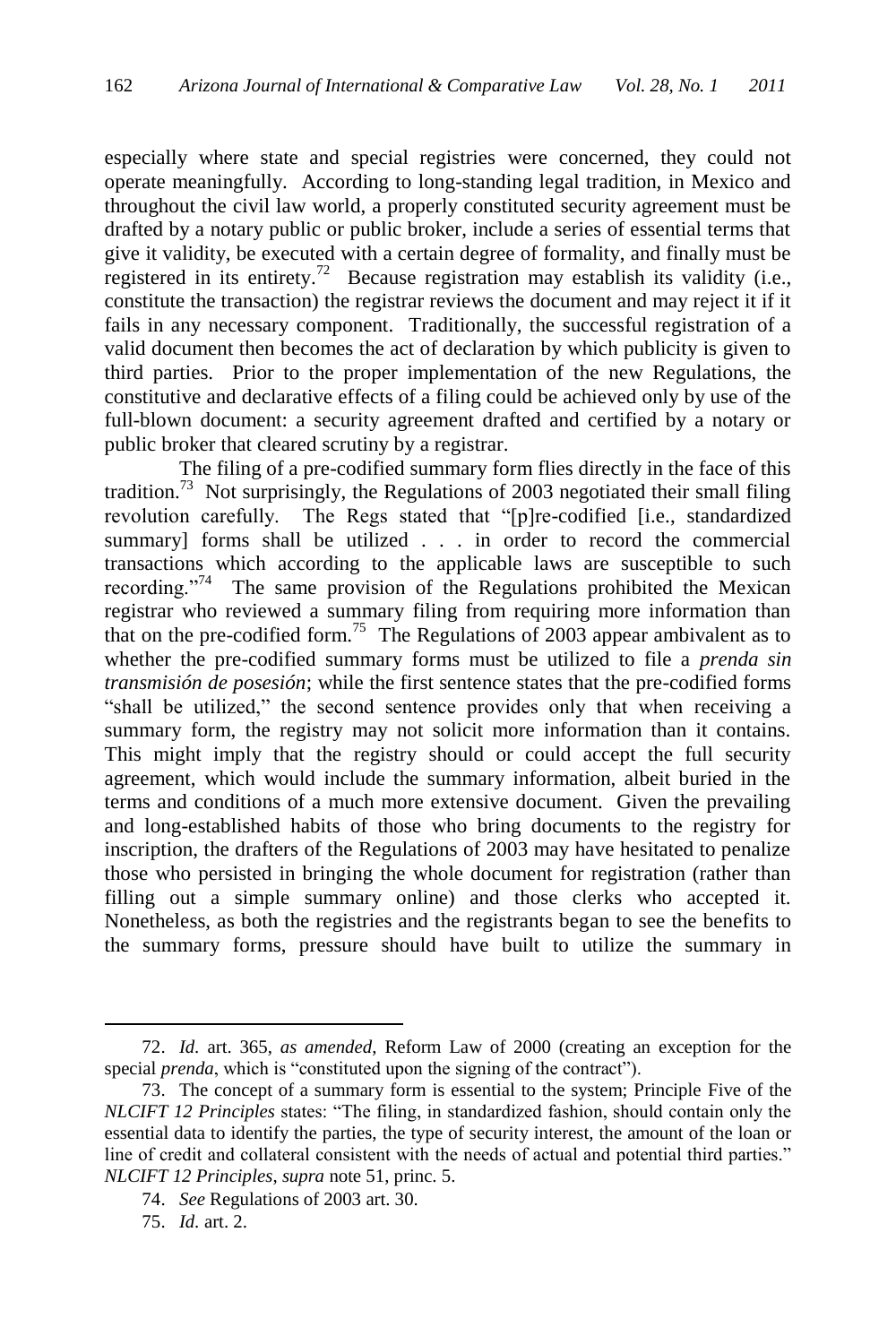preference to the whole document.<sup>76</sup> Registry authorities likewise should have begun to resist handling the full document when the registrant could fill out the summary form online or at the registry in a few minutes.<sup>7</sup>

Until the concept and the practice could overcome tradition and prereform logistics, the possibility of a priority from the time of an initial filing remained impossible for all security devices, save the *prenda sin transmisión de posesión*. The *fideicomiso de garantía* achieved the same effect, but only because actual security interests and their priority occurred behind the registry, with the fiduciary, after initial registration of the trust instrument. For most security devices, the priority gained by filing one complete document would terminate when it became necessary to file another complete document or even a modification to the original. The law encouraged this view by requiring that a creditor terminate the filing once the debtor satisfied the original debt, foreclosing the possibility of continuing subsequent credit operations with the same priority.<sup>78</sup>

The dilemma found an easy and effective outlet six years later. The reform available to the *prenda sin transmisión de posesión* prepared the way for more sweeping application of the principle. In 2009, a simple pen stroke opened the electronic pre-codified summary form to virtually all security devices, giving them a means to establish a durable priority with a single filing.<sup>79</sup> Today, Mexican security interests should enjoy priority from the time of filing a summary form, regardless of whether they occurred after that date. The system, with respect to this principle, seems prepared to function without the awkwardness or uncertainty that Mexican law showed in attending to other essential principles of secured transactions even after it adopted them.

#### **G. Purchase-Money Security Interests**

 $\overline{a}$ 

Secured transactions schemes usually recognize an important exception to the principle of first in time, first in right: the purchase-money security interest, where the lender extends credit that allows the borrower to acquire the collateral.<sup>80</sup> Buying a car and granting the seller-creditor a lien on the title stands as one of the most common purchase-money security interests. The credit system is full of

<sup>76.</sup> *See* Furnish, *Registry Systems*, *supra* note 1, at 33–34 (noting that this use apparently did happen early on in Monterrey, Nuevo León, perhaps Mexico's most active and astute commercial jurisdiction).

<sup>77.</sup> Change occurs slowly in the public bureaucracy, however. The advent of electronic filing of summary forms means that fewer employees are necessary to man the registry, an unpopular prospect for current jobholders. Registry officials accustomed to scrutinizing every document submitted for registration did not give up the practice overnight, no matter how clear the Regulations were. Nonetheless, the Regulations of 2003 and the de facto resistance to them laid important groundwork for the more definitive amendments worked by the later Reform Law of 2009.

<sup>78.</sup> LGTOC art. 364, *as amended*, Reform Law of 2000.

<sup>79.</sup> *See infra* notes 131–34, 146–56 and accompanying text.

<sup>80.</sup> *NLCIFT 12 Principles*, *supra* note 51, princ. 8.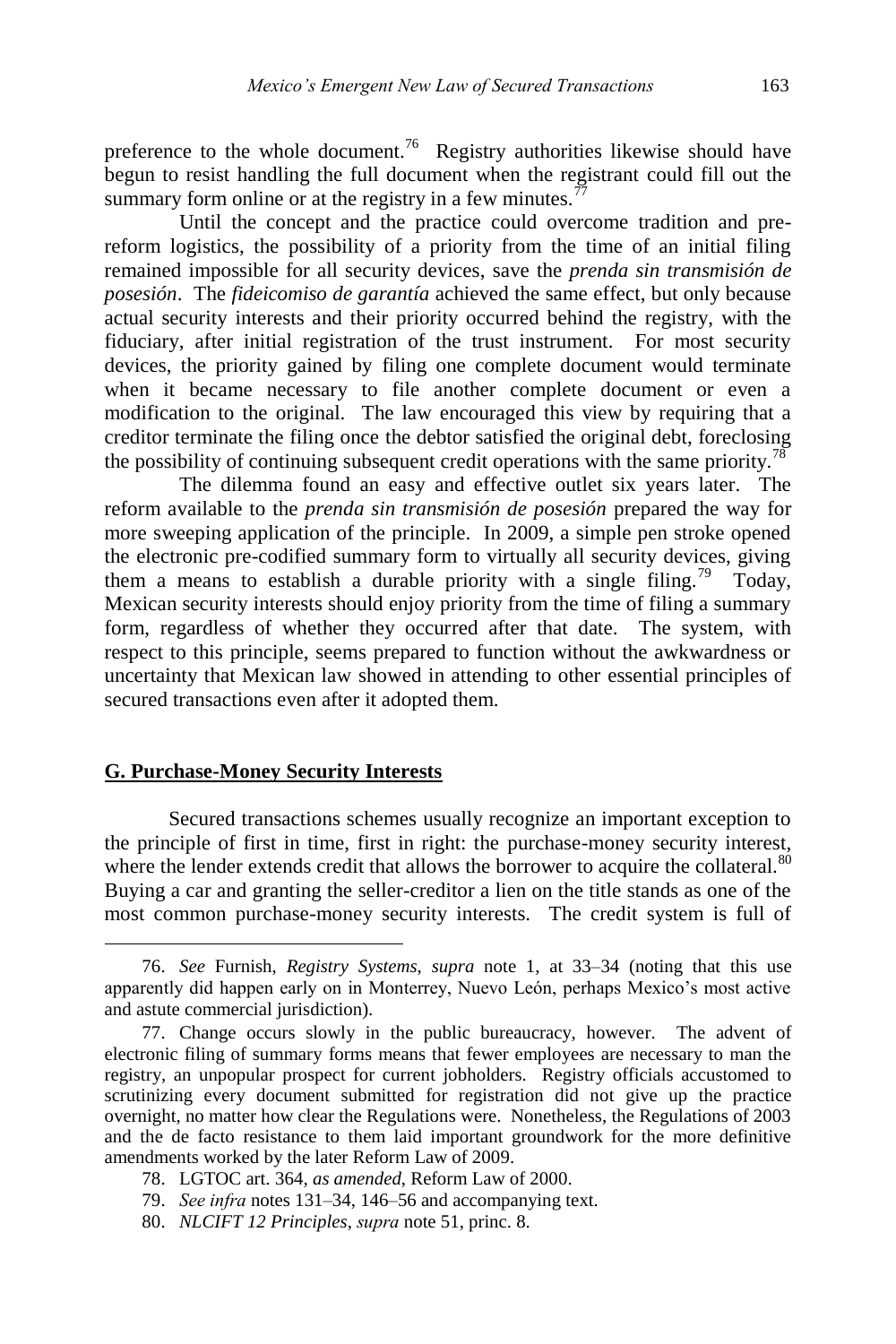them. The principles set out above—that a given creditor may take a priority security interest in virtually all of debtor's assets, including after-acquired property, by a simple registration—might foreclose all transactions by subsequent creditors with that debtor, who could offer priority in no assets, even when the second creditor loaned the money to acquire them. A financial lease, or title retention by a credit seller, or a conditional sale, are all forerunners of the purchase-money security interest. While they may be covert liens, they have much to commend their preemptive claim. It serves the system, however, to have all of the liens against a debtor's assets filed in a single registry, thus permitting a comprehensive view of the debtor's assets and the guaranty claims against them at any given moment.

The laws of Mexico generally acknowledge all of the earlier forms as having a special priority claim by virtue of their title to the specific collateral, ahead of even prior existing creditors, because their collateral never enters into the debtor's estate (i.e*.*, the putative purchase-money creditor, whatever the legal formality of his arrangement, gets to take back his property if the debtor cannot complete his purchase).

The purchase-money security interest performs a salutary function by mitigating what otherwise might be a credit monopoly in favor of the first secured creditor to register its security interest. A secured debtor who can negotiate better credit terms from a subsequent lender need not terminate the original arrangement. A good example might be the department store that has placed its entire inventory as security for a lender who provides it a general line of credit. A new supplier may want to get its merchandise on the floor of the department store and offer particularly favorable credit terms as an incentive. Since the operation would create a purchase-money security interest in favor of the supplier only on the merchandise it supplies, it can take a priority on that collateral.

The Mexican reforms of 2000 and 2003 adopted the concept of a preemptive priority for purchase-money lenders, $81$  but without much detail. The patchwork scheme appears unlikely to free debtors from existing priorities. Where a *prenda sin transmisión de posesión* existed, a purchase-money security interest technically may preempt its priority, so long as it was constituted as a new *prenda sin transmisión de posesión*. 82 The provisions on the *fideicomiso de garantía* did not address the possibility directly, but appeared to permit the mechanism by the debtor's specific designation of the items provided by the purchase-money lender. $83$ 

<sup>81.</sup> LGTOC art. 358, *as amended*, Reform Law of 2000. This provision was quite rudimentary. It recognized the possibility of a peremptory priority for the purchase-money security interest, but neither this provision nor any other established procedures by which existing creditors might be notified. A second provision gave priority to purchase-money security interests, even over the claims of debts for payment of labor claimants, normally a preferred class among debtors in Mexico. *See id.* art. 367, ¶ 4.

<sup>82.</sup> *Id*. art. 358.

<sup>83.</sup> *See id.* arts. 397–98.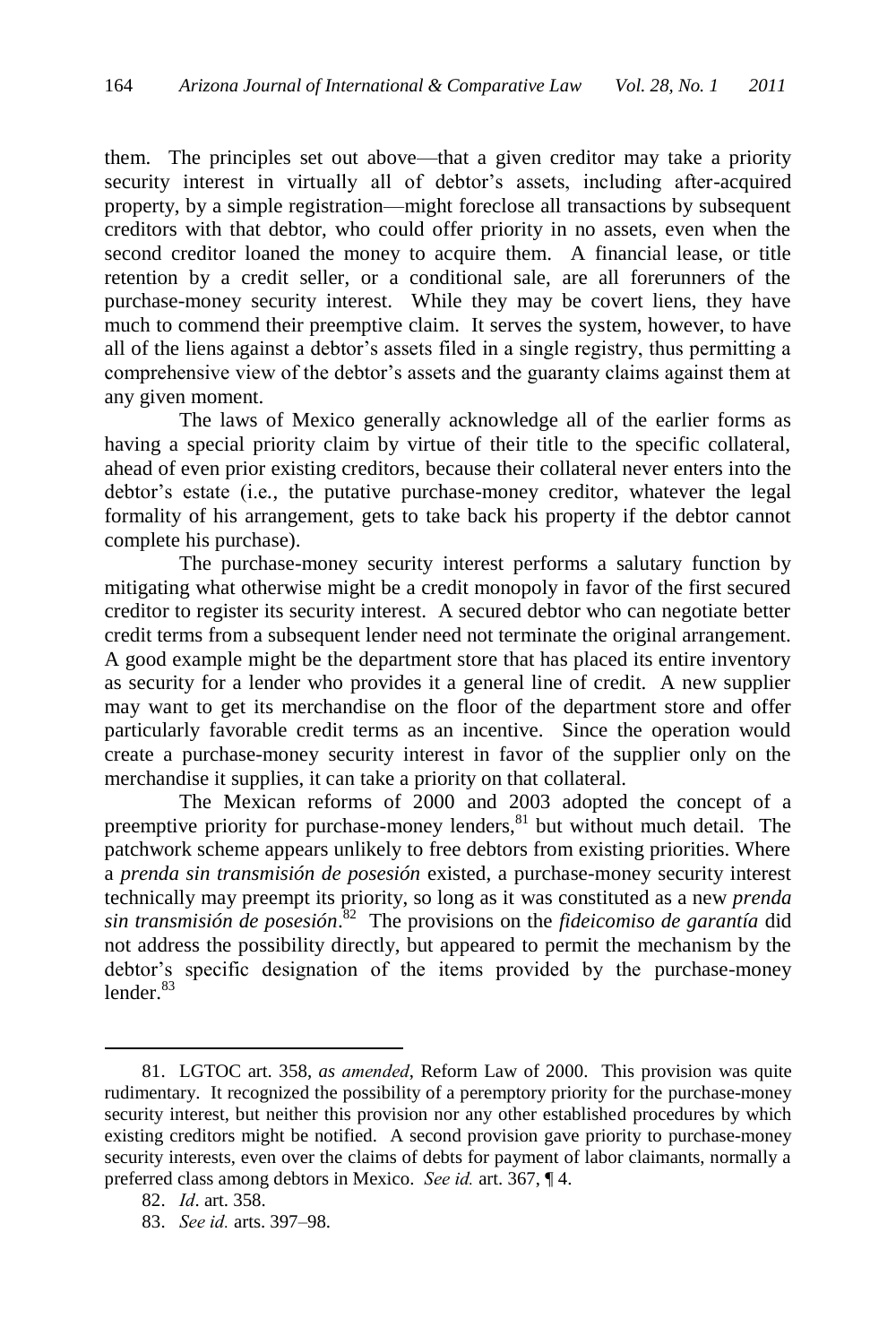In other words, the Reform Laws of 2000 and 2003 did nothing to address the existing preferential categories of credits and quasi-credits that functioned as purchase-money security interests. Loans classified as *créditos refaccionarios* and *de avío* or *habilitación*, available to debtors who wished to acquire equipment to improve their installations or to acquire inventory to engage in manufacturing or agricultural operations, enjoyed preemptive priority over other loans, and were, by their nature, purchase-money loans.<sup>84</sup> Likewise, conditional sales,  $85$  financial leases,  $86$  and other title retention mechanisms  $87$ functioned as purchase-money security interests and had a legitimate claim to a preferential priority, but they created hidden liens undiscoverable by third parties. A complete secured transactions system should treat such claims not as outlying, covert liens but as part of the registry record.<sup>88</sup> Only a comprehensive, universal system of all security interests, under the concept of a unitary security interest including such title-retention devices, can prevent these claims from disrupting the system. Permitting de facto purchase-money security interests to enjoy preemptive priority prevents third parties from relying on the registry to reveal all existing liens against debtor's assets. Yet, once again, the concept entered the system, however incomplete its actual application.

### **H. Buyers in the Ordinary Course**

Traditionally, a security interest, such as a conditional sale or retention of title, in movable goods follows the asset wherever it goes after the secured debtor handles it. Thus, any third party who buys a secured asset from the debtor later might have to give it up to the debtor's creditor. This is still the general rule, as stated in the UCC,  $89$  the OAS Model Law,  $90$  and the NLCIFT Principles,  $91$  but modern secured transactions law has carved out a major exception in favor of buyers in the ordinary course of debtor's business.  $92$  The asset that moves out of a debtor's estate in such a transaction, say, an item of inventory, is replaced by an asset of equal or greater value (cash payment, an account receivable, a bank deposit). Therefore, buyers in the ordinary course of secured debtor's business

 $\overline{a}$ 

87*. See id*. at 1-48 to 1-51.

<sup>84</sup>*. See* Furnish, *Mexican Law*, *supra* note 5, at 1-28.

<sup>85</sup>*. See id*. at 1-41 to 1-47.

<sup>86</sup>*. See id*. at 1-37 to 1-40.

<sup>88.</sup> *NLCIFT 12 Principles*, *supra* note 51, princs. 6, 8.

<sup>89.</sup> U.C.C. § 9-315(a)(1) (1999).

<sup>90.</sup> OAS MODEL LAW art. 47; *see also id.* art. 52.

<sup>91.</sup> *NLCIFT 12 Principles*, *supra* note 51, princ. 2.

<sup>92.</sup> *See* OAS MODEL LAW art. 48; U.C.C. § 9-320(a) (1999); *cf. NLCIFT 12 Principles*, *supra* note 51, princ. 9.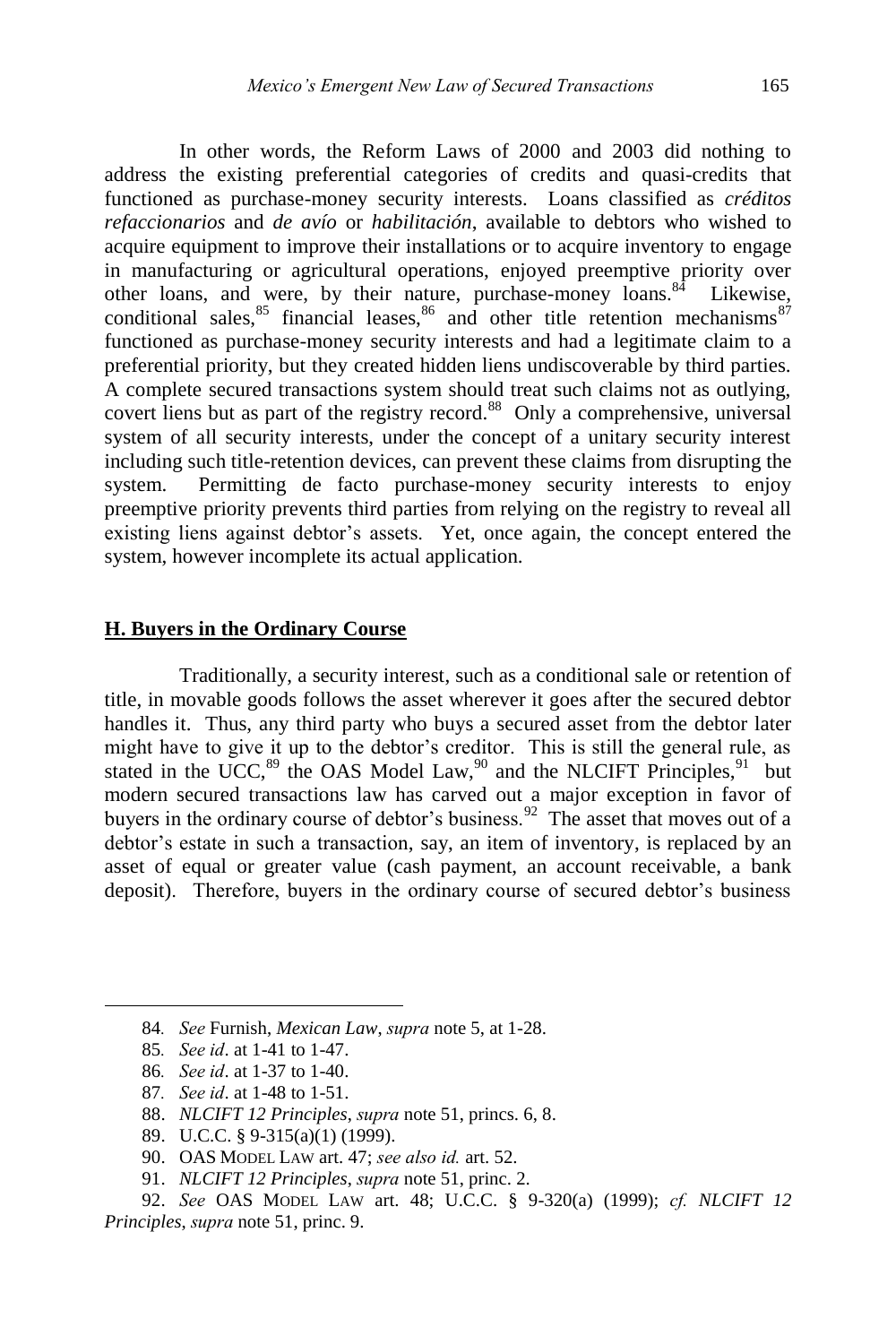may take clear title to items of collateral free of the security interest without diminishing the creditor's overall collateral value.<sup>93</sup>

The Mexican reforms of 2000 and 2003 accepted this proposition for the *prenda sin transmisión de posesión*, departing from civil law tradition<sup>94</sup> by providing for clear title to the "good faith buyer," another designation for the buyer in the ordinary course of business.<sup>95</sup> Specifically, the statute permitted the "alienation" of the secured goods "in the normal course of [the debtor's] preponderant activity," thereby cutting off "the effects of the [*prenda sin transmisión de posesión*] interest" and the creditor's right to pursue the goods, so long as they were acquired in good faith.<sup>96</sup> The Reform Law of 2000 did not give the secured debtor unilateral discretion in conducting his preponderant activity. It required clauses in any *prenda sin transmisión de posesión* that set out: 1) where the collateral goods shall be kept; 2) the minimum consideration the debtor should receive upon sale or transfer of the collateral; 3) categories or characteristics that define the persons to whom debtor may transfer collateral, as well as the place in which the debtor shall deposit the proceeds of such transfers; and 4) the data that the debtor must transfer to the creditor regarding disposition of collateral.<sup>97</sup>

The Reform Law of 2000 was not so liberal for goods secured under the *fideicomiso de garantía*. The basic dispensation for good-faith purchasers of goods under a *prenda sin transmisión de posesión* did not apply.<sup>98</sup> On the other hand, definitions of bad-faith purchasers and a list of purchasers to whom the debtor could not sell collateral without prior written authorization from the creditor did apply.<sup>99</sup> Finally, the clauses required in every *fideicomiso de garantía* for the debtor's handling of collateral were more extensive and more onerous than for the *prenda sin transmisión de posesión*. 100

<sup>93.</sup> *See NLCIFT 12 Principles*, *supra* note 51, princ. 1. A transfer to a third party outside the ordinary course of debtor's business would not cut the creditor's security interest, because such disposition frequently would not replace equal value in the debtor's estate. *See* OAS MODEL LAW art. 47 (stating this general rule), art. 48 (providing for the buyer in ordinary course to take free of any security interest in the collateral).

<sup>94</sup>*.* The Reform Law of 2000 appears to retain the traditional rule. *See* LGTOC art. 357, *as amended*, Reform Law of 2000. The provision seems to assume retention of the tradition more than state it explicitly, but the rule is inherent in establishing a security interest in described collateral. Unless the interest is terminated by agreement of the secured creditor or by legal exception, it should persist in the collateral, whatever its destiny.

<sup>95.</sup> *Id.* arts. 356(III), 398(III); *see also id.* art. 373 (stating that a "bad faith purchaser" would not escape the security interest when purchasing collateral).

<sup>96</sup>*. Id.* art. 356(III).

<sup>97.</sup> *Id.* art. 357, *as amended*, Reform Law of 2000.

<sup>98.</sup> LGTOC art. 414 (specifying that many of the provisions for the *prenda sin transmisión de posesión* also applied to the *fideicomiso de garantía.* Article 356 was not among them).

<sup>99.</sup> *Id.* (listing articles 373 and 374 among those that applied to the *fideicomiso de garantía*).

<sup>100.</sup> *Compare id.* art. 406 *with id.* art. 357.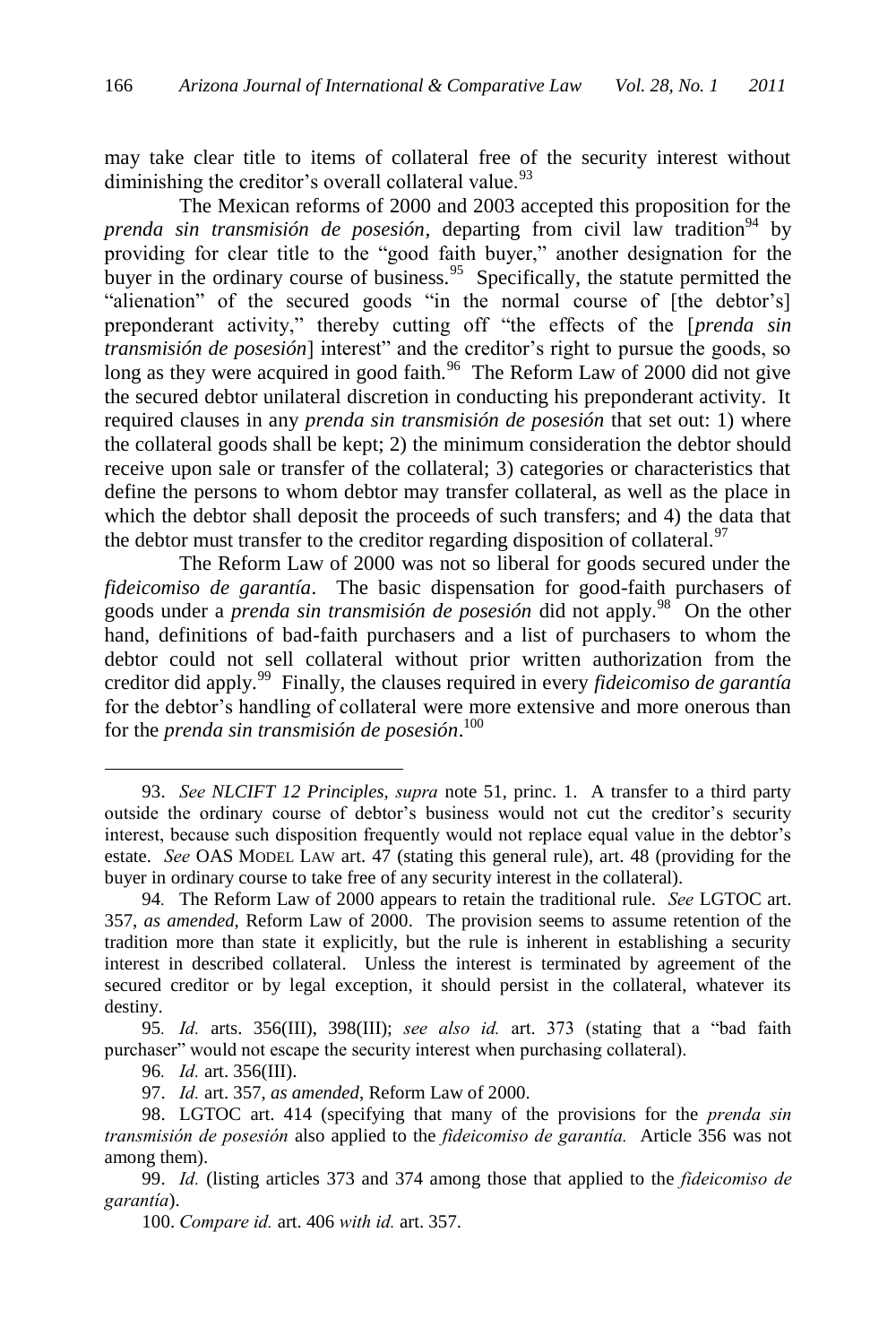Even though they had significantly limited the good-faith purchaser exception, perhaps Mexican legislators repented and felt they had gone too far. The Reform Law of 2003 made it even harder to qualify as a good-faith purchaser by defining a bad-faith purchaser as one who, knowing of the security interest, acquired the collateral without the creditor's consent.<sup>101</sup> A further modification in 2003, to article 361, made that provision read: "The debtor shall not transfer possession without prior authorization of the creditor, save where a contrary agreement exists." $10^2$  These restrictions, depending on how strictly they were applied and whether the creditor's authorization might be implicit in custom and usage, could virtually eliminate the possibility of a good-faith purchase from a secured debtor. But there was more. The same law also created suspect categories of purchasers for whom the debtor must obtain written authorization from the creditor before the purchaser could take free of the security interest.<sup>103</sup>

By the time one sums up the effects of the Reform Laws of 2000 and 2003, Mexico's embrace of the concept that a good-faith buyer in the normal course of the debtor's preponderant activity should take free of the security interest seems quite tentative. Although the basic article<sup>104</sup> appeared at first blush quite liberal, it was so attenuated by other provisions that the concept shrank almost out of the law. It would seem that the only sure way for a purchaser from the secured debtor to achieve good-faith status would be to obtain prior written authorization from the secured creditor. Conceivably, sufficient creditor's blessing might occur less formally, since the relevant provisions do not specify written consent or authorization.<sup>105</sup> But given the apparent hesitancy of the Mexican legislator to trust the secured debtor to adhere to good practices in the

<sup>101.</sup> *Id.* art. 373, *as amended*, Reform Law of 2003, significantly tightened this provision, not necessarily for the better. In the version of the Reform Law of 2000, article 373 had provided that the bad-faith purchaser was one who acquired through transactions whose terms and conditions departed "in a significant way" from the prevailing market conditions at the time of the transaction, from the general policies of commercialization followed by the debtor, or from salutary commercial practices and usages, with no mention of creditor's consent.

<sup>102</sup>*.* LGTOC art. 361, *as amended*, Reform Law of 2003. The same article had been amended in 2000, but only to provide that the debtor—at his cost—was obligated to preserve the value of the goods given as security in good faith. The 2003 modification substantially changes the provision's purpose and thrust.

<sup>103.</sup> *Id.* art. 374, *as amended*, Reform Law of 2003. After the 2000 reform, the statute provided that where the debtor sought such authorization and the creditor did not respond within ten calendar days, such authorization should be tacitly understood to have been given. The 2003 amendments turned that presumption around and now allow the creditor to deny authorization by simply ignoring debtor's request. *Id.* The categories set up in the Mexican law correspond to "insiders" in U.S. bankruptcy law. *See* 11 U.S.C. §§ 101(31), 547(b)(4)(B).

<sup>104.</sup> LGTOC art. 356(III), *as amended*, Reform Law of 2003.

<sup>105.</sup> *Id.* art. 361, *as amended*, Reform Law of 2003 (specifying (*autorización previa*) (prior authorization)); *but see id.* art. 373 (using the simpler term *consentimiento* (consent)).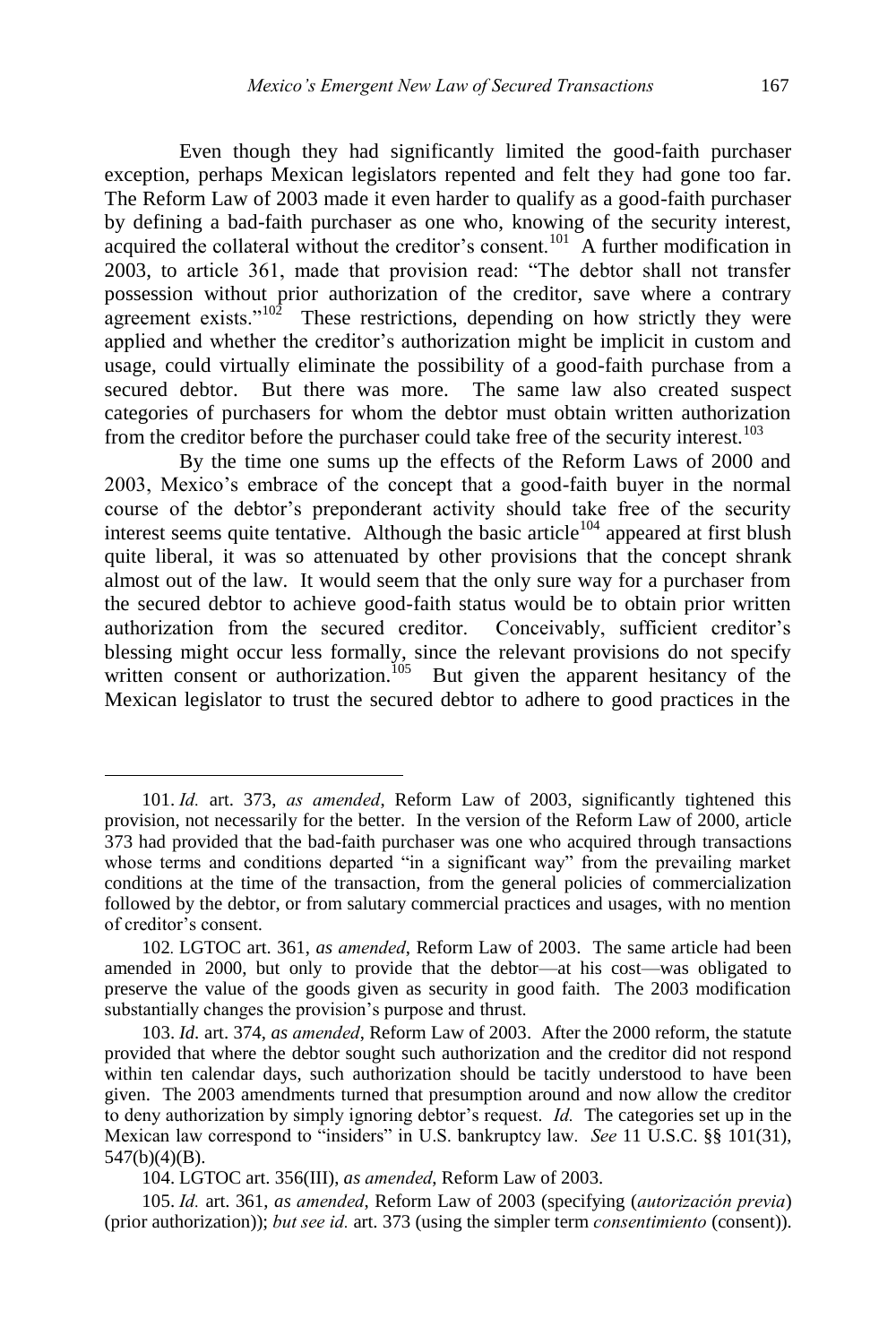ordinary course of his business, that would seem to run counter to the spirit and purpose of the law.

The concept of the buyer in the ordinary course of business has a toehold in Mexican law, but little more. Defending such a buyer's title to items purchased out of secured creditor's collateral could be difficult, if not impossible. The drafters of Mexico's law seem reluctant to leave deeply ingrained traditions of distrust, and thereby have rejected the essential concept, leaving the vital immunity of ordinary-course sales at the discretion of the secured creditor.

### **I. Creditors Remedies Against the Collateral Upon Default**

Reducing the cost to the lender of debtor's default is the motivating purpose of secured transactions. The rules of foreclosure have a great deal to do with the cost and availability of credit. Cheap, effective execution against collateral upon default provides the surest form of reducing that cost at the most crucial time.<sup>106</sup> Extra-judicial or summary procedures provide the surest means for expeditious execution. The venerated constitutional guaranties of due process and the right to notice and a hearing, however, stand in strong opposition to that approach. When the UCC adopted its self-help remedies, breaking with legal tradition around the world, many lawsuits in the United States attacked them as unconstitutional.<sup>107</sup> Although self-help withstood constitutional scrutiny in the United States and has proved benign in application, throughout Latin America, whenever lawyers hear of extra-judicial creditors' remedies against collateral in the hands of debtors, their first reaction is, "Clearly unconstitutional!" $108$  The Reform Law of 2000 came at the end of hard economic times in Mexico, when debtors enjoyed great sympathy in the legislature. Fears that creditors invested with liberal foreclosure powers might unleash a reign of abuse against defenseless debtors combined with deep-seated respect for due process to keep the reforms of 2000 and 2003 well short of providing expedited, clear procedures to repossessing or foreclosing creditors.<sup>109</sup>

The secured creditor's self-help repossession of collateral upon a debtor's default has become an article of faith in U.S. commercial practice. In general, it functions well and reduces creditors' risks, with the result that interest rates are lower and credit easier to obtain. Safeguards for debtors' rights seem sufficient to prevent abuse. First, creditors may not "breach the peace."<sup>110</sup> That simple requirement reins in the overzealous creditor and permits the debtor to halt the

<sup>106.</sup> *NLCIFT 12 Principles*, *supra* note 51, princ. 10.

<sup>107.</sup> *See, e.g.*, 45 UCC DIG. 233, 245–47 (West 2006); 9 Hawkland, UCC SERIES, § 9:503(2) nn.7–8 (West 2001).

<sup>108.</sup> Based on the author's participation in and observations of multiple discussions of the issue over the last twenty-five years or so, including in UNCITRAL, the OAS's CIDIP, and several individual Latin American countries.

<sup>109</sup>*. See* CCo. arts. 1414 bis–1414 bis 20, *as amended*, DO, 26 de Enero de 2006.

<sup>110</sup>*. See* U.C.C. § 9-609(a)(1), (b)(2) (1999).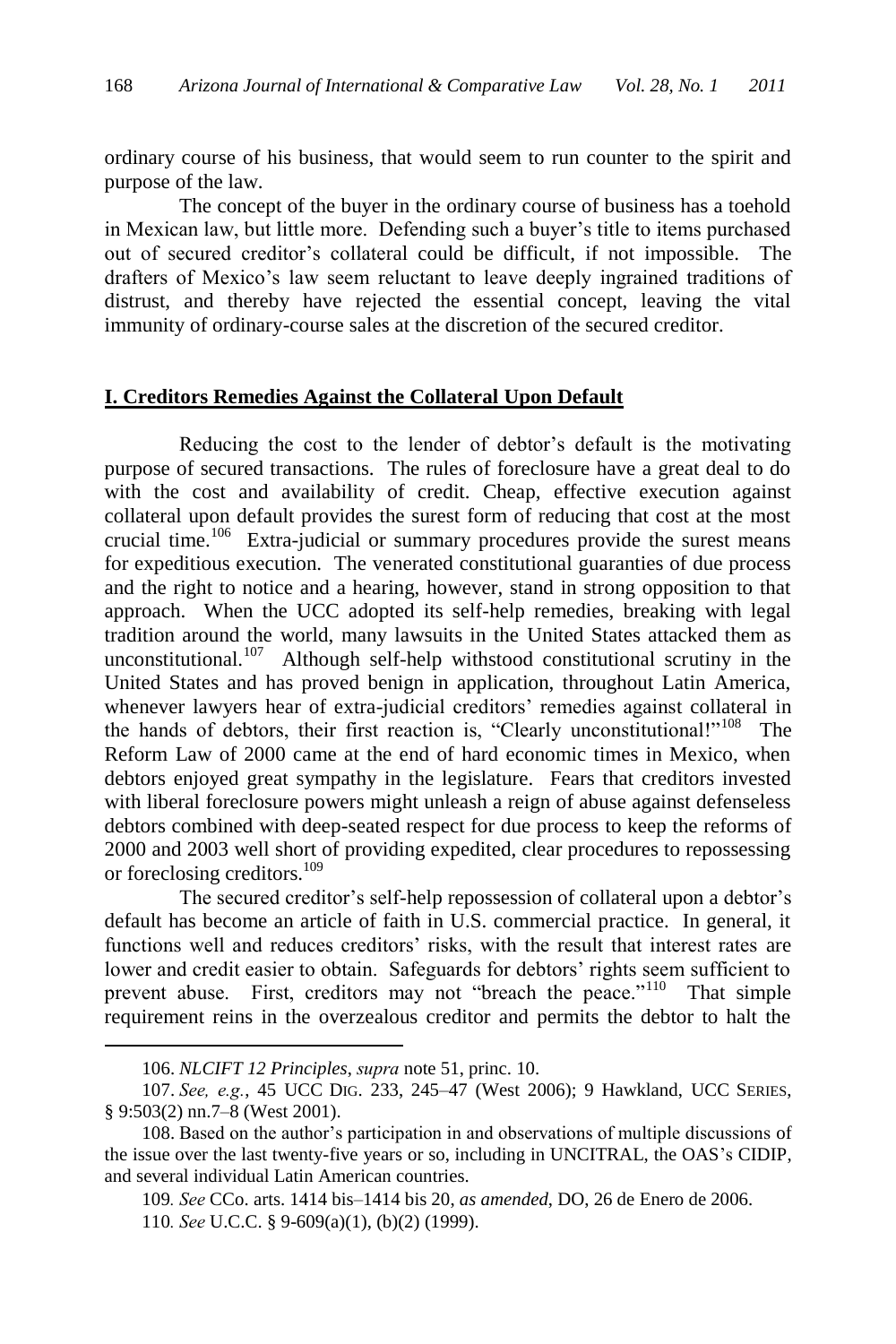extra-judicial remedy at any time by politely refusing to give the creditor access to the collateral<sup>111</sup> and throwing the foreclosure into the judicial forum and constitutional due process. Debtors frequently do not insist on their rights, but faced with an efficient process and the fact that they are in default—debtors simply cooperate by turning over the collateral and settling the debt.<sup>112</sup> There is little financial incentive for the defaulting debtor to drag out the inevitable and add court and attorney costs to the process.<sup>113</sup> In practice, creditors usually do not want to foreclose, and do so only as a last resort. Where the debtor does have a legitimate defense or wishes to restructure debts in bankruptcy, the creditor can be turned away with a simple word and trigger all the due process that the law provides.

As with so many of the fundamental concepts of secured transactions, Mexico could accept the concept of self-help repossession by the creditor, or "extra-judicial procedure of execution."<sup>114</sup> As we shall see, however, the Mexican legislature was not prepared to accept the system developed in the United States and Canada, although it did introduce modifications in the Reform Law of 2003 that substantially improved the process first adopted in 2000. Most notably, in 2003 it rolled back what had been one of the strongest disincentives to repossession in Mexico. The Reform Law of 2000 had prohibited deficiency judgments for the creditor who elected to foreclose against its collateral. The Reform Law of 2003 modified the statute to permit deficiency judgments after foreclosure.<sup>115</sup> Overall, however, the Mexican foreclosure procedure—nominally utilized to foreclose on both the *prenda sin transmisión de posesión* and the *fideicomiso de garantía*<sup>116</sup>—established excessive safeguards for the debtor, creating a high-cost, time-consuming process that favored the debtor at the expense of the creditor, thus raising the cost of credit by increasing the risks associated with default.

At the outset, the Reform Law of 2000 imposed a set of onerous preconditions to foreclosure: no dispute could exist over whether the debt was due and owing, the amount of the debt claimed, or the creditor's right to possess the goods in question.<sup>117</sup> Further, before goods could be sold, their value must be established, either by expert appraisal or according to terms included in the original security agreement between the parties.<sup>118</sup>

<sup>111</sup>*. See, e.g.*, Dixon v. Ford Motor Credit Co., 391 N.E.2d 493 (Ill. App. 1979).

<sup>112</sup>*. See* U.C.C. § 9-609(c) (1999).

<sup>113</sup>*. See id.* § 9-608 (a)(1)(A).

<sup>114.</sup> CCo. arts. 1414 bis–1414 bis 20, *as amended*, Reform Law of 2000, Reform Law of 2003.

<sup>115</sup>*. Id.* art. 1414 bis 17(II). The 2003 reform did preserve the no-deficiency rule for foreclosures on residential real estate where payments to the point of default had covered over half the original debt. *Id*. art. 1414 bis 17(III).

<sup>116.</sup> *Id.* arts. 1414 bis–1414 bis 20.

<sup>117.</sup> *Id*. art. 1414 bis, *as amended*, 2000.

<sup>118</sup>*.* CCo. art. 1414 bis (I)–(II). Conceivably, the parties could agree that the value might be set by the price received at public sale.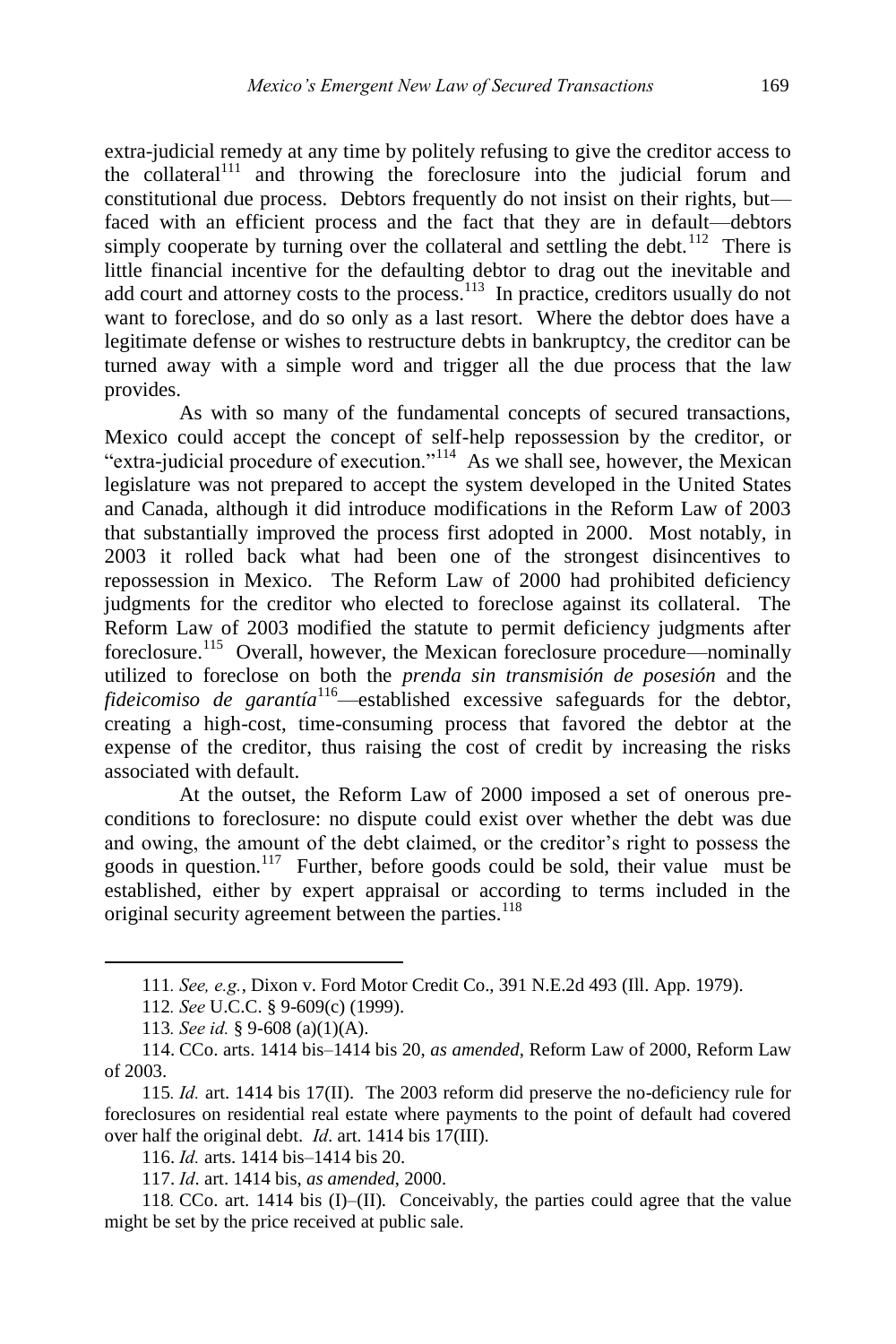Should the creditor see beyond these initial hurdles, the law required that he initiate the process by a formal request notified to the debtor to turn over the collateral.<sup>119</sup> The debtor could terminate all possibility of any extra-judicial remedy by the simple expedients of "oppos[ing] the material delivery of the goods or the payment of the respective debt, $\frac{120}{120}$  by failing to agree on the value of the collateral by designated expert appraisal, or by "any other procedure that the parties may agree to in writing."<sup>121</sup>

Even if the creditor managed to proceed to repossess the collateral, he must do so by formal act officiated over by a notary or other public fiduciary charged with documenting the act and recording a detailed inventory of the goods involved,<sup>122</sup> thereby adding further delay and substantial cost. Only after negotiating this gauntlet of delays, costs, and debtor discretion could a Mexican secured creditor liquidate the collateral.<sup>123</sup> A Mexican secured debtor can with virtual impunity complicate his secured creditor's life after default by simply throwing down in his path delays, costs, and complications written into the law in the name of due process. The Mexican law's formalities seem to foreordain the debtor's resistance and make probable the failure of any creditor's attempt at extra-judicial foreclosure.

## 1. A Special, More Effective Foreclosure Regime for the *Fideicomiso de Garantía*

The Reform Law of 2003 brought relief for secured creditors operating under a *fideicomiso de garantía*, or guaranty trust, by creating an exemption from the normal foreclosure procedures. The 2003 reform allowed the parties to agree in their *fideicomiso* that "the fiduciary institution [which also may and often will be the secured creditor] shall proceed to liquidate the collateral under guaranty," so long as their contract provided that such foreclosure may be initiated upon receipt of a written communication from the creditor to the fiduciary requesting foreclosure and specifying the debtor's default.<sup>124</sup> The fiduciary gives the debtor written notification of the creditor's request.<sup>125</sup>

Upon such notification, the onus passes to the debtor to offer payment of the debt, offer proof that he has already paid the debt, or present any document that establishes terms and conditions contrary to those claimed by the creditor.<sup>126</sup> Should the debtor fail to provide one of the permitted responses, the fiduciary may

<sup>119</sup>*. Id.* art. 1414 bis 1.

<sup>120</sup>*. Id.* art. 1414 bis 2(I).

<sup>121</sup>*. Id.* art. 1414 bis(II).

<sup>122</sup>*. Id.* art. 1414 bis 3.

<sup>123.</sup> CCo. art. 1414 bis 4.

<sup>124.</sup> LGTOC art. 403(I), *as amended*, Reform Law of 2003.

<sup>125</sup>*. Id.* art. 403(II).

<sup>126</sup>*. Id*.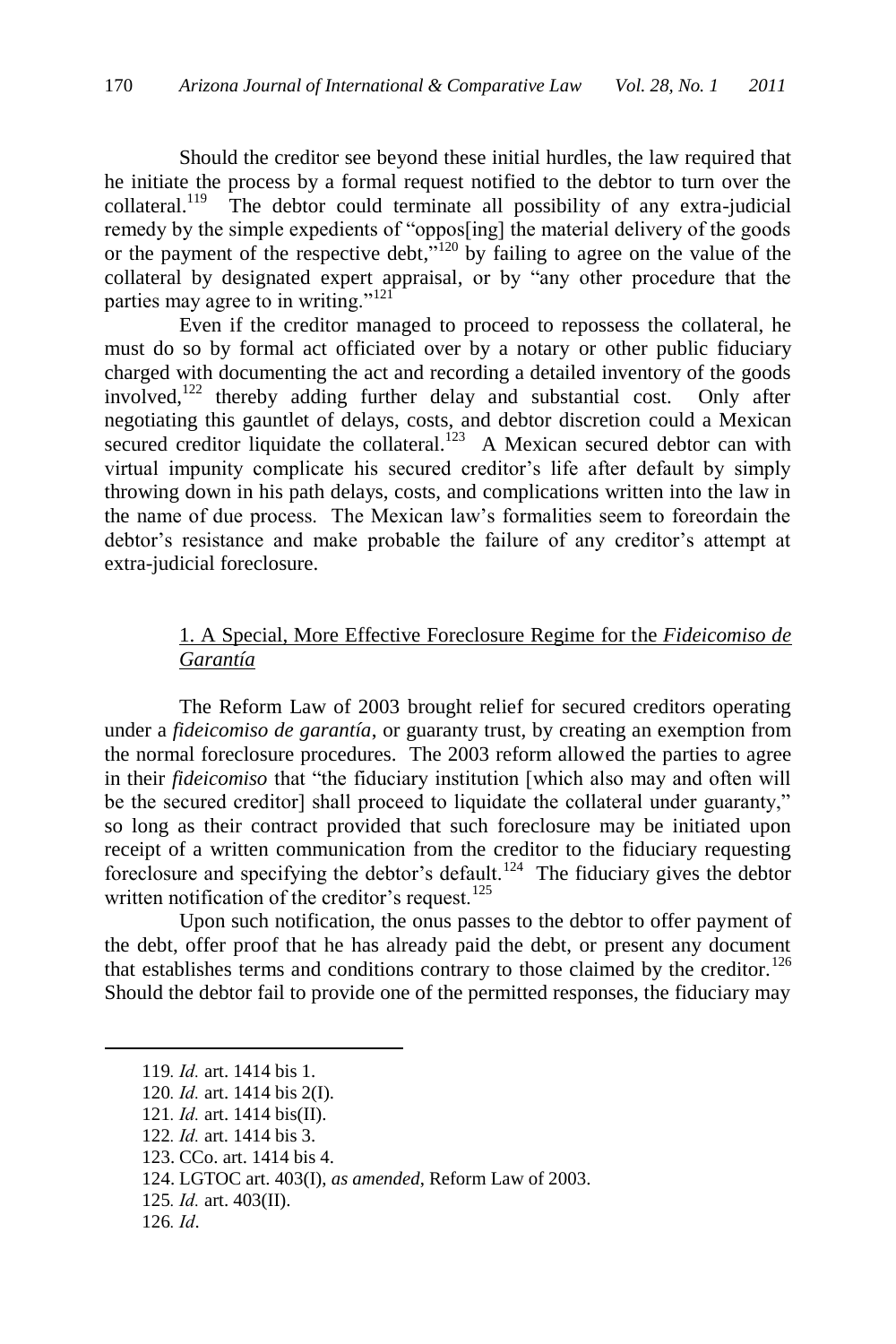proceed to liquidate the collateral.<sup>127</sup> Specific, reasonable time periods are given for each step.<sup>128</sup> To activate the special procedures, the required terms shall appear in a "special section" of the *fideicomiso* agreement and must bear the debtor's signature, separate and apart from his signature on the document as a whole. $129$  Absent agreement on such special foreclosure procedures in the *fideicomiso* itself, the general provisions of the law apply, as discussed above.<sup>130</sup> Needless to say, Mexican secured creditors and their attorneys have not wasted time in including the more favorable foreclosure terms as boilerplate in their *fideicomiso de garantía* agreements.

## 2. Summary of Foreclosure Reforms and the Destiny of Self-Help in Mexico

As with so many of the concepts basic to a functional secured transactions system, the Mexican reforms of 2000 and 2003 adopted extrajudicial, or self-help, repossession as a legal concept, but by halfway measures that sap its basic purpose. The Mexican legislator seems to harbor a fundamental distrust of the marketplace, wary of the secured creditor's capacity to restrain himself from abuses against his debtor if foreclosure is made too easy and of the debtor's capacity to assert himself when he has a valid defense or cooperate in an expeditious foreclosure when appropriate. The more liberal procedures available by agreement in a *fideicomiso de garantía* offer hope to parties who can afford to set up that device, which should function well for larger loans to more substantial debtors. For smaller debtors, however, the laborious foreclosure procedures open to their secured creditors will continue to raise the risks and prices of credit, and limit their access to it. It is a hard reality that the law does the debtor no favor when it limits the secured creditor's right to foreclose.

## **IV. THE SUM OF MEXICO'S SECURED TRANSACTIONS REFORMS OF 2000 AND 2003**

At the end of its initial run at secured transactions reform with the Reform Law of 2000, the Reform Law of 2003, and the Registry Regulations of 2003, Mexico had neither instigated a coherent overall system nor transformed many of the traditional rules and attitudes that handicapped its system before 2000. Perhaps there was one solid success: by all indications, the *fideicomiso de garantía* has emerged as a durable, widely used mechanism fostered by the reforms. Notably also, as detailed above, the reforms of 2000 and 2003 introduced into the Mexican legal system a series of quintessential concepts

<sup>127</sup>*. Id*. art. 403(III).

<sup>128.</sup> *Id*. art. 403(IV).

<sup>129.</sup> LGTOC art. 403, *as amended*, Reform Law of 2003.

<sup>130.</sup> *Id*.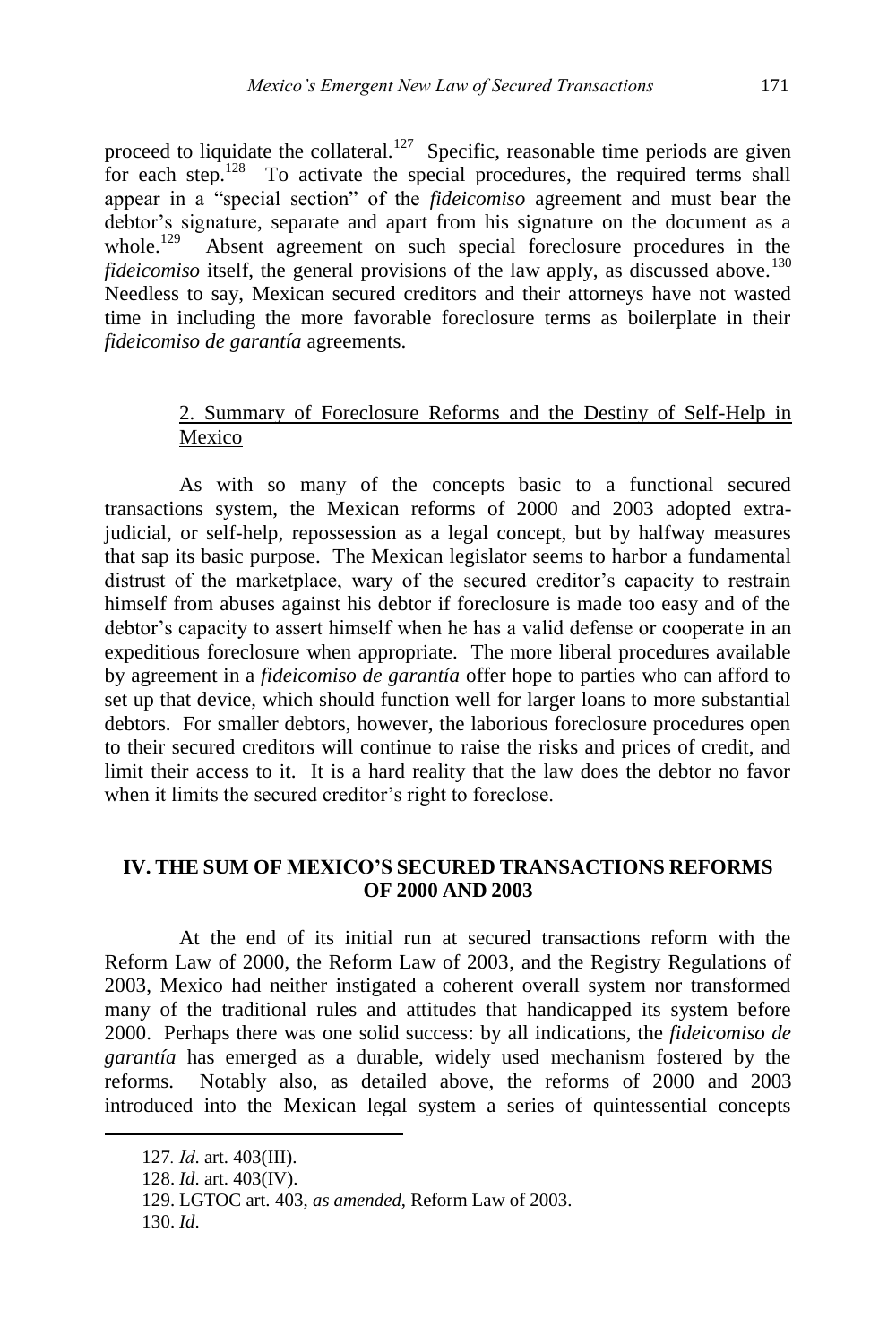subversive of the traditional stumbling blocks to a proper secured transactions regime. If the revolution did not succeed in ousting the old regime, at least it armed the populace and implanted revolutionary doctrine. In many ways, the reforms put in place enabling provisions, ineffective because they were limited to the special device of *prenda sin transmisión de posesión* and/or *fideicomiso de garantía*, or otherwise kept from universal application. Remove the limitations in their effect, however, and such concepts have the power to bring the whole system into line.

Observers and policymakers might have hoped that the Mexican Congress would try yet again to promulgate amendments that could bring the country's law into greater harmony with secured transactions laws in the United States and Canada. The six-year presidency of Vicente Fox (2000-2006) lost momentum, however, and could accomplish little with a rebellious Congress during his last years in office. Secured transactions languished. When President Felipe Calderón succeeded Fox, his administration noted the need to finish the reforms, but Mexico's drug wars began to occupy the new government's attention. It looked as if any further amendment would have to await a calmer time. Apparently, however, Calderón's office found time to push the reform forward, with impressive, if limited, results.

#### **V. THE REFORM LAW OF 2009**

On August 27, 2009, to the surprise of some observers who had concluded that nothing would happen in this prosaic area of the law, Mexico's official gazette, the *Diario Oficial de la Federación*, published a new law<sup>131</sup> adding further reforms to the secured transactions provisions of the *Código de Comercio*, specifically to the part having to do with the national commercial registry and its dispositions on filing security interests. The Reform Law of 2009 was relatively short, with few provisions, but it worked powerful change in the area of secured transactions.

Its central reform added a new section to the law, titled *Del Registro Único de Garantías Mobiliarias*<sup>132</sup> (RUG, or Single Registry of Security Interests), which complemented SIGER, the national registry system instigated by the 2000 and 2003 reforms. SIGER had never quite gotten secured transactions filings off the ground since its inception, in large part because the *prenda sin transmisión de posesión* and the *fideicomiso de garantía* were the only security devices required to register there. The Reform Law of 2009 went right to the heart of SIGER's failure to create a universal registry, stating at the outset:

<sup>131.</sup> Reform Law of 2009. Curiously, the delay between legislative approval of the Reform Law of 2009 and its official publication, which established its effective date, was notably longer than usual.

<sup>132.</sup> *Id.* arts. 32 bis 1–32 bis 9.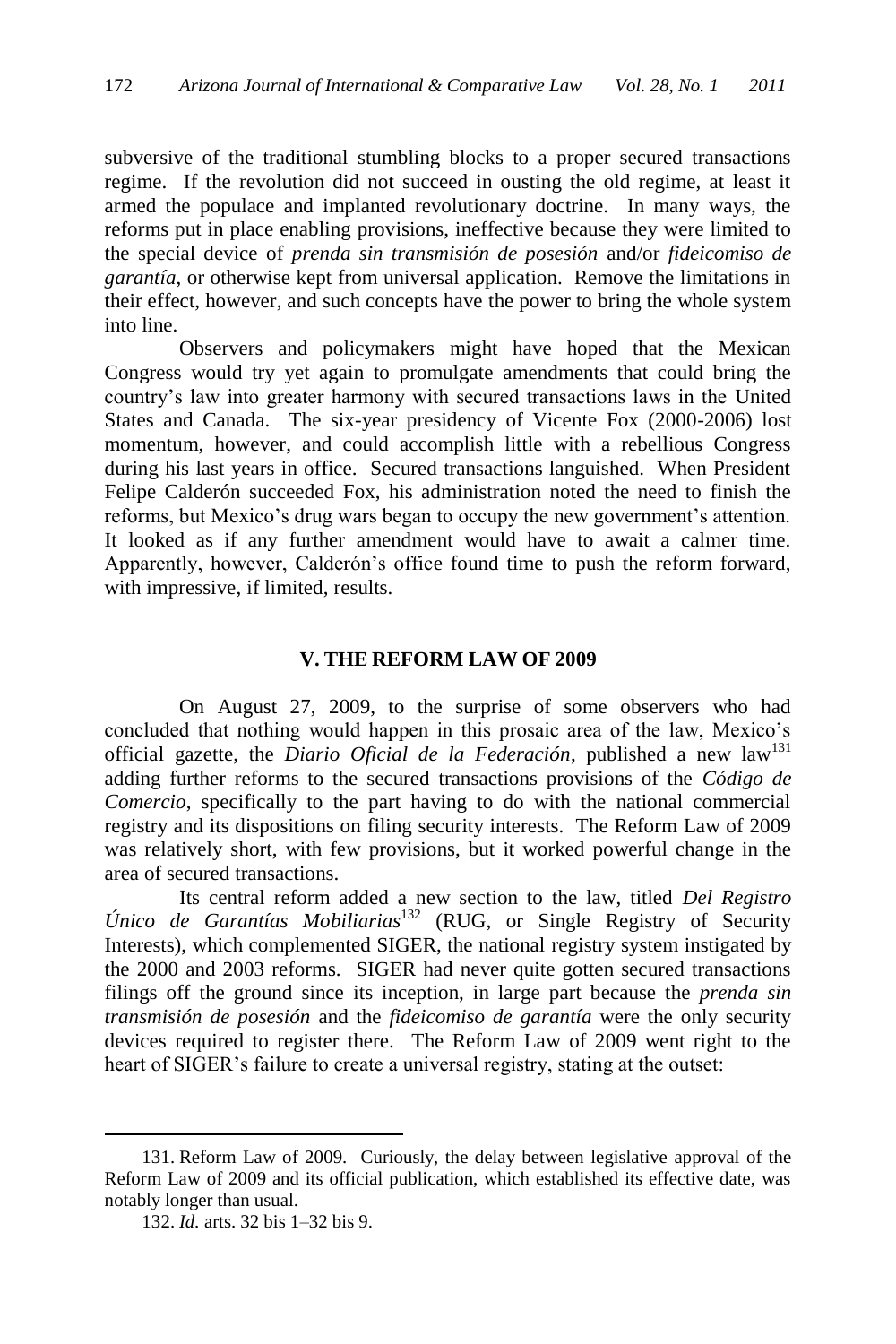The security interests created in compliance with this or other commercial laws, their modification, assignment or cancellation, as well as any other juridical act carried out in relation to them, shall be subject to registration under the terms of this Section. Security interests include, without prejudice to those which by their nature achieve the same effect, all commercial juridical acts by which one may create, modify, assign or cancel a special privilege or right of retention over movable goods in favor of third parties. Security interests granted in favor of a merchant are presumed to be commercial, and shall be subject to registration only under the terms of this Section.<sup>133</sup>

Lest the new legislation leave any doubt as to its purpose, its next provision stated:

> The Single Registry of Security Interests, hereinafter the Registry, is hereby constituted as a section of the Public Registry of Commerce, in which all the security interests referred to in the preceding article shall be registered, thereby publicizing them [to third parties] for the purposes of this or other legal regulations.<sup>134</sup>

The Regs of 2003 had prepared the way by providing for the use of a summary form, *not* the security agreement itself, to register the security interest represented by the *prenda sin transmisión de posesión*, a little-used type of security interest that still has not caught on in Mexico. The Reform Law of 2009 turned the stepchild into the model of behavior for the whole family; all the unruly gang of other, more-favored security devices now had to use the same summary form or have no effect against third parties. Where anarchy reigned, a legislative stroke imposed order.

The Reform Law of 2009 contained several other provisions setting out the operation of the RUG, $^{135}$  delegated further details to regulations to be issued

<sup>133.</sup> Id. art. 32 bis 1 (translation by author). The original Spanish reads: "Las garantías mobiliarias que se constituyan con apego a éste u otros ordenamientos jurídicos del orden mercantil, su modificación, transmisión o cancelación, así como cualquier acto jurídico que se realice con o respecto de ellas, serán susceptibles de inscripción en los términos de esta Sección. En las garantías mobiliarias quedan comprendidos, sin perjuicio de aquellos que por su naturaleza mantengan ese carácter, los actos jurídicos mercantiles por medio de los cuales se constituya, modifique, transmita o cancele un privilegio especial o derecho de retención sobre bienes muebles en favor de terceros. Se presumen mercantiles todas las garantías mobiliarias otorgadas en favor de un comerciante, las cuales únicamente estarán sujetas a inscripción en los términos de esta Sección."

<sup>134.</sup> *Id.* art. 32 bis 2 (translation by author).

<sup>135.</sup> *Id.* arts. 32 bis 3–32 bis 9.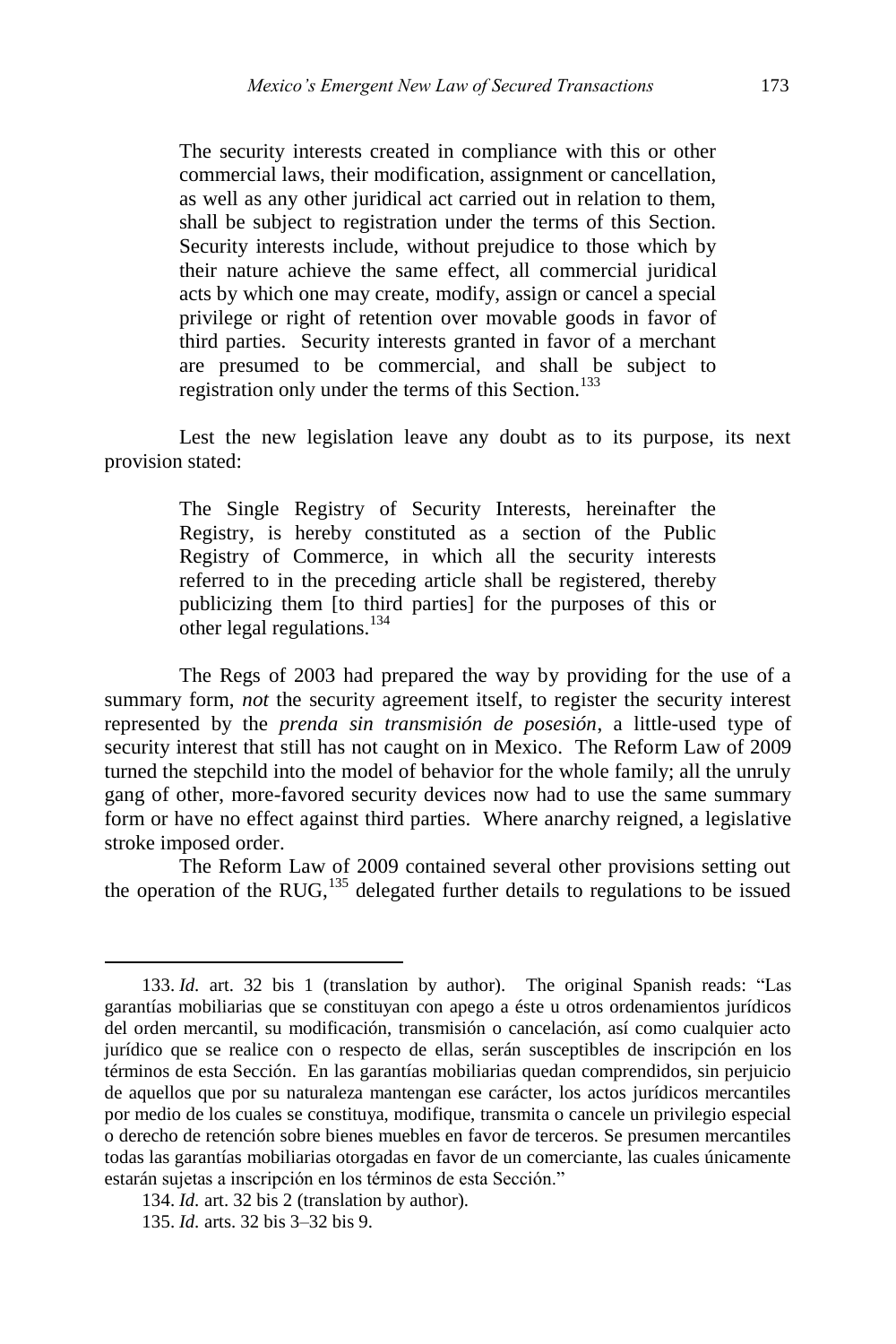by the Secretariat of the Economy,<sup>136</sup> and mandated that the RUG should be functioning within a year of the law's entry into effect (perhaps a reason to delay its official promulgation after the Congress passed it)<sup>137</sup> but that no registrations under it could be required until the RUG was fully operational.<sup>138</sup>

The Reform Law of 2009 thus attended to one major loose end in the fabric of Mexican secured transactions. Until 2009, a national SIGER electronic registry existed in theory, but even as it became fully operational, only two types of security interests—the *prenda sin transmisión de posesión* and the *fideicomiso de garantía*—had to file there, and the *fideicomiso* did not use the summary form. After the Reform Law of 2009 added the RUG as a special registry within SIGER, all legal mechanisms in Mexico that have the effect of creating a guaranty against movable collateral in favor a creditor must file with the RUG by summary form or forfeit any and all priorities over other creditors who claim the same assets.

The Reform Law of 2009 used a term that may appear strange to foreign lawyers, "special privilege or right of retention." It did so because the Mexican *Ley de Concursos Mercantiles* of 2000 (Mexico's bankruptcy law, an analog to the U.S. Bankruptcy Code's Chapter 11 on reorganization) had used the term to encompass all of the various forms and artifices in use at the time that might comprise potential claims to priority.<sup>139</sup> Thus, use of the strange term in the Reform Law of 2009 made its purpose crystal clear: call them whatever you may, from this point on, any legal transaction with the effect of creating a security interest—a lien against movable property—must be registered in a single national registry, the RUG.

### **A. The Reform Law of 2009 and UCC Section 9-307(c)**

The Reform Law of 2009 may have resolved an issue raised by UCC Section 9-307(c). The UCC provided a general rule on where to file in Section 9- 301(1), specifying the jurisdiction where the debtor is located. Section 9-307 then set out rules for determining where the debtor was located, generally the debtor's "place of business." In contemplation of the large number of secured transactions taking place across international borders, however, the UCC took account of the fact that many secured debtors may have their place of business in a jurisdiction whose law does not "generally require information concerning the existence of a nonpossessory security interest to be made generally available in a filing,

<sup>136.</sup> Reform Law of 2009 arts. 32 bis 3, 32 bis 5.

<sup>137.</sup> *Id.* Transitional Art. 2d.

<sup>138.</sup> *Id.* Transitional Art. 3d.

<sup>139.</sup> Ley de Concursos Mercantiles, [LCM] [Bankruptcy Law], arts. 153, 217, 220, *as amended*, DO, 12 de Mayo de 2000 (Mex.). While the law defines the term "special privilege or right of retention" in Article 220, that definition is frustratingly circular, a tautology, ―[C]reditors with a special privilege are all those who, under the Code of Commerce or related laws, may have a special privilege or right of retention." *Id.* (translation by author).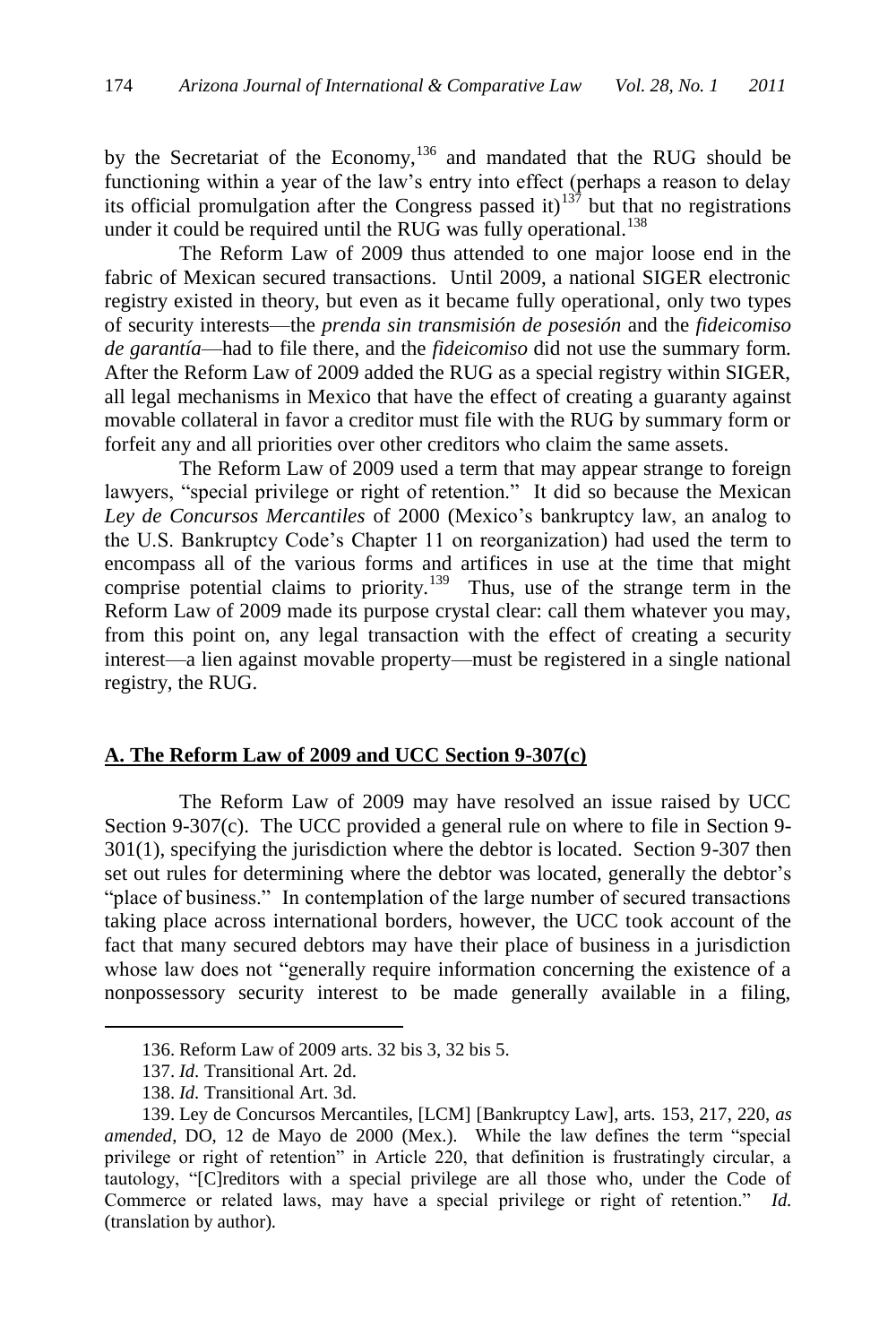recording or registration system." In a jurisdiction without a universal registry for all security interests, UCC Section 9-307(c) deemed a debtor from such a jurisdiction to be "located in the District of Columbia."

Initially, one might object that such a filing made little sense. The UCC provision may appear arrogantly presumptuous. It arrogated jurisdiction to the D.C. registry even though neither the debtor nor the movable assets may have any contact whatsoever with that jurisdiction. It should seem virtually impossible that any foreign jurisdiction would recognize the validity of a D.C. filing.

If the borrower and the collateral were both in Mexico, a Mexican court in such circumstances would be unlikely to enforce the D.C. filing. While a U.S. court might apply the D.C. filing, enforcement of such a judgment could create insurmountable problems in Mexico. Mexico would seem the better place to attempt perfection of a security interest against the Mexican assets of a Mexican debtor, even given the historical dysfunction of the Mexican system. Prior to 2009, a U.S. secured creditor could do the best it could in Mexico, consider it a better bet than D.C., and hope for a solvent, responsible debtor. After the reforms of 2009, that hope may prove much better founded.

This dynamic shifts, however, when the Mexican debtor's movable assets wind up in the United States. Crop loans to Mexican growers who export all of their produce to the United States—a huge sector worth billions of dollars annually—represent a significant example. The produce itself or the proceeds of its sale may be found physically in the United States. In application, then, a creditor who, prior to the reforms of 2009 and the advent of the RUG, loaned money to a Mexican borrower and wanted to perfect a security interest should have made a UCC filing in the D.C. registry, secure in the knowledge that such a filing would enable it to proceed against its collateral in the United States should debtor fail to pay. Foreclosing on a Mexican secured debtor's U.S. assets should have been direct, effective, and expeditious, much more than any filing or perfection in Mexico ever could have been. While discretion probably counseled perfecting to the extent possible under Mexican law as well, the UCC filing in D.C. should have proved fail-safe as long as the assets wound up in the United States.

The Reform Law of 2009 and its establishment of the RUG probably change this equation. The RUG entered into full functions in October 2010 as a central, national, electronic registry. Since then, Mexico has had a single, universal registry for all security interests in movable goods that easily fulfills the criteria of UCC Section 9-307(c) and should negate any necessity to deem Mexican debtors located in Washington, D.C. The Official Comment to Section 9-307(c), like many of the UCC's comments, offers a tautology, explaining the provision by citing it verbatim.<sup>140</sup> Nonetheless, the test seems clear: only when a potential creditor could not find all prior security interests by a search in a single registry in the jurisdiction in which the secured debtor is located, would the D.C. filing be appropriate. Since October 2010, all the potential creditor needs do is

<sup>140.</sup> *See* U.C.C. § 9-307(c) cmt. 3 (2002).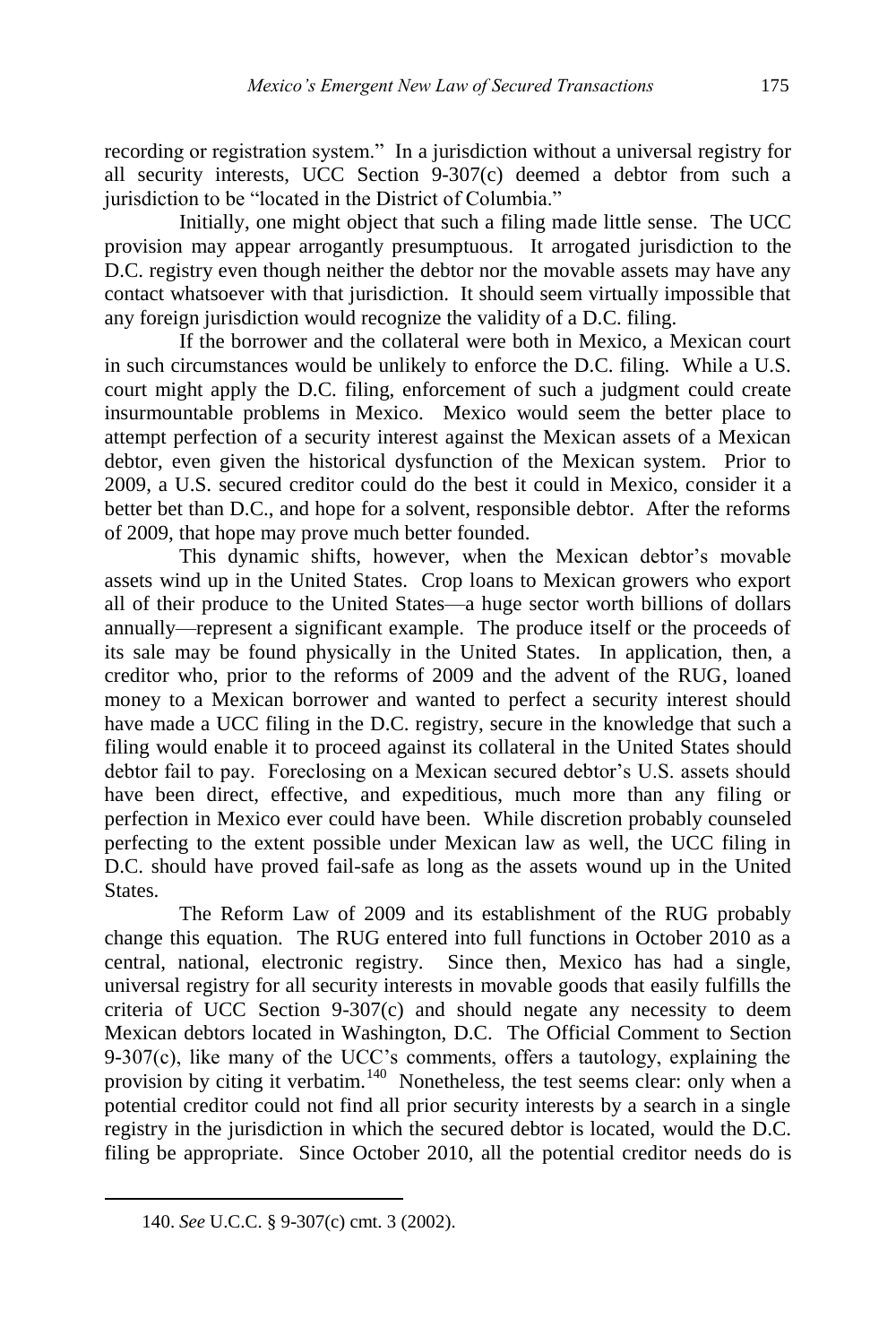search the RUG to find all prior perfected security interests against the movable collateral of his Mexican debtor. If a security interest did not appear in the RUG, it could neither affect him nor take priority over the secured claim he perfected by filing in the RUG.

U.S. creditors secured against Mexican debtors with Mexican assets may still be advised to file in D.C., against the possibility that a U.S. court might find that sufficient to perfect their security interests against assets that wind up in the United States. The D.C. filing should be regarded as superfluous, however. It cannot hurt and it might help. By proper application of the law, it should simply be thrown out. It is not the essential filing, the basis for successful perfection of the security interest. After the advent of the RUG in Mexico, our U.S. secured creditor relying on the Mexican assets of a debtor located in Mexico must file in Mexico, even if the U.S. creditor ultimately makes his claim in a U.S. court against assets located in the United States. Failure to file with the RUG in Mexico leaves him unperfected under UCC Section 9-307, an unsecured creditor in the eyes of the U.S. law, with no claim against such assets. His fate would certainly be no better in Mexico.

## **B. The RUG Implemented: The Regulations and Pre-Codified Electronic Forms of 2011**

In September 2010, Mexico issued regulations fully implementing the new regime established by the Reform Law of 2009, the RUG within the  $SIGER$ <sup>141</sup> Less than a month later, a second set of regulations appeared in the *Diario Oficial*, this time publishing fifty-three different updated "pre-codified" forms to carry out the registration of commercial documents, $142$  the first eight of which referred to secured transactions*.*

The Regulations of 2010 set about clarifying any ambiguity left by the Reform Law of  $2009$ 's definition of security interests<sup>143</sup> by reiterating the earlier language with a small addition. The first set of Regs included, in Article 1, a Definitions section that defined a *garantía mobiliaria* ("security interest") as:

> The effect of a commercial juridical act by means of which one creates, modifies, assigns or cancels *a guaranty* or a special privilege or a right of retention in favor of a Creditor,  $144$  over a

<sup>141.</sup> *See* RUG Regulations.

<sup>142.</sup> *See* Forms Reg. Almost immediately, the executive corrected two of the forms. The forms corrected did not deal with forms for secured transactions. *See* Clarification Reg.

<sup>143.</sup> *See supra* text accompanying notes 133–34, 139*.*

<sup>144.</sup> Also defined as, "the person in whose favor a Security Interest is granted." RUG Regulations art. 1(I).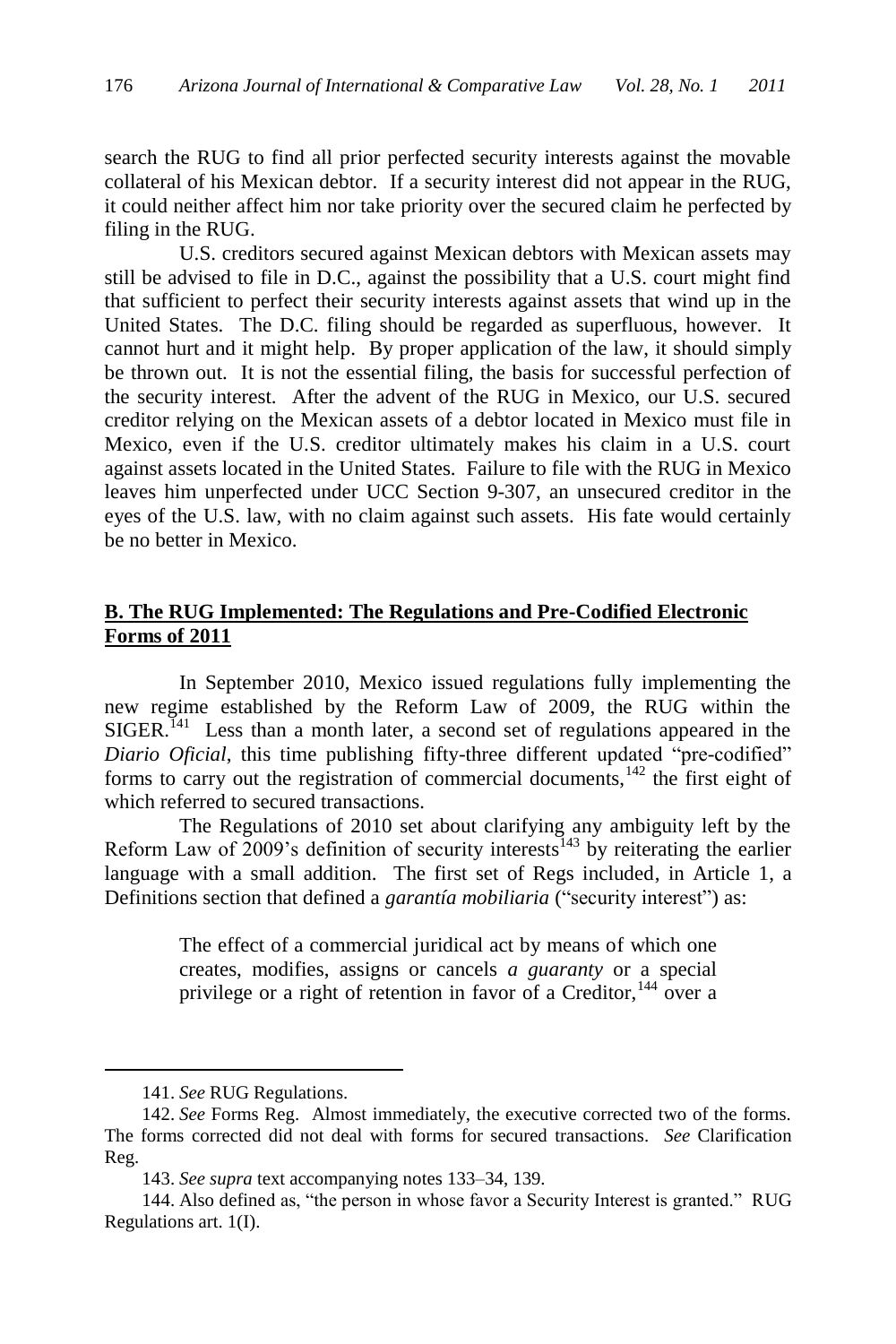movable good or a group of moveable goods, *to guaranty the fulfillment of an obligation*. 145

The Regs only tweak the Reform Law's 2009 definition, but they nudge it in the right direction, making it broader by using the word left out in 2009: "guaranty." Read together with the requirement that made all security interests subject to registration under the SIGER and its exclusive RUG for security interests, the Regs' definition should remove any possibility that any type of security interest against movable collateral—whatever its legal form—might escape registration in the RUG if it wishes to enjoy a priority against third parties.

The pre-codified forms for security interests consummated the approach. The standard form that should serve to make the initial registration of a security interest, known as  $G-2$ ,  $^{146}$  is three pages long and requires detail, including a reference to the "act or contract that creates the obligation guarantied" and the date of its celebration.<sup>147</sup> This requirement subverts the principle that a single registration should serve notice and fix priority for any number of subsequent security agreements between the same parties covering the encumbered assets described in a single original filing. It seems to run against the possibility established by the Reform Law of 2000 of creating such a durable priority for the *prenda sin transmisión de posesión*. 148

The Regulations of 2010 provided that potential secured creditors may fix a date of priority before they have an actual security agreement with their debtor by filing an *aviso preventivo*,<sup>149</sup> perhaps best translated as an "advisory" notice.‖ The *aviso preventivo* remains effective only for a fifteen-day grace period during which the parties must complete the transaction with a security agreement consummated and registered within that time.<sup>150</sup> Failure to complete inscription of the definitive security interest within the appointed time forfeits the priority date fixed by the *aviso preventivo*. While fifteen days may seem unduly short for working out an agreement embodying complex financing arrangements, it does give the secured creditor an opportunity to fix a date of priority before reaching final agreement, and thus be sure of that priority before committing to the secured loan.

<sup>145.</sup> *Id.* art. 1(II) (emphasis added) (translation by author). The original Spanish reads: "Garantía Mobiliaria: Es el efecto de un acto jurídico mercantil por medio de lo cual se constituye, modifica, transmite o cancela una garantía o un privilegio especial o un derecho de retención a favor del Acreedor, sobre un bien o un conjunto de bienes muebles, para garantizar el cumplimiento de un obligación."

<sup>146.</sup> *See* Forms Reg, Anexo I, G-2 [hereinafter G-2]*.* The enabling provision is in the RUG Regulations, art. 33 bis 2 (providing a more general set of criteria, giving rise to the possibility of revising Form G-2 in the future).

<sup>147.</sup> *See* G-2, *supra* note 146, items 2, 8–12.

<sup>148.</sup> *See supra* note 65 and accompanying text.

<sup>149.</sup> *See* Forms Reg Anexo I, G-1.

<sup>150.</sup> *See* RUG Regulations arts. 33 bis, 33 bis 3.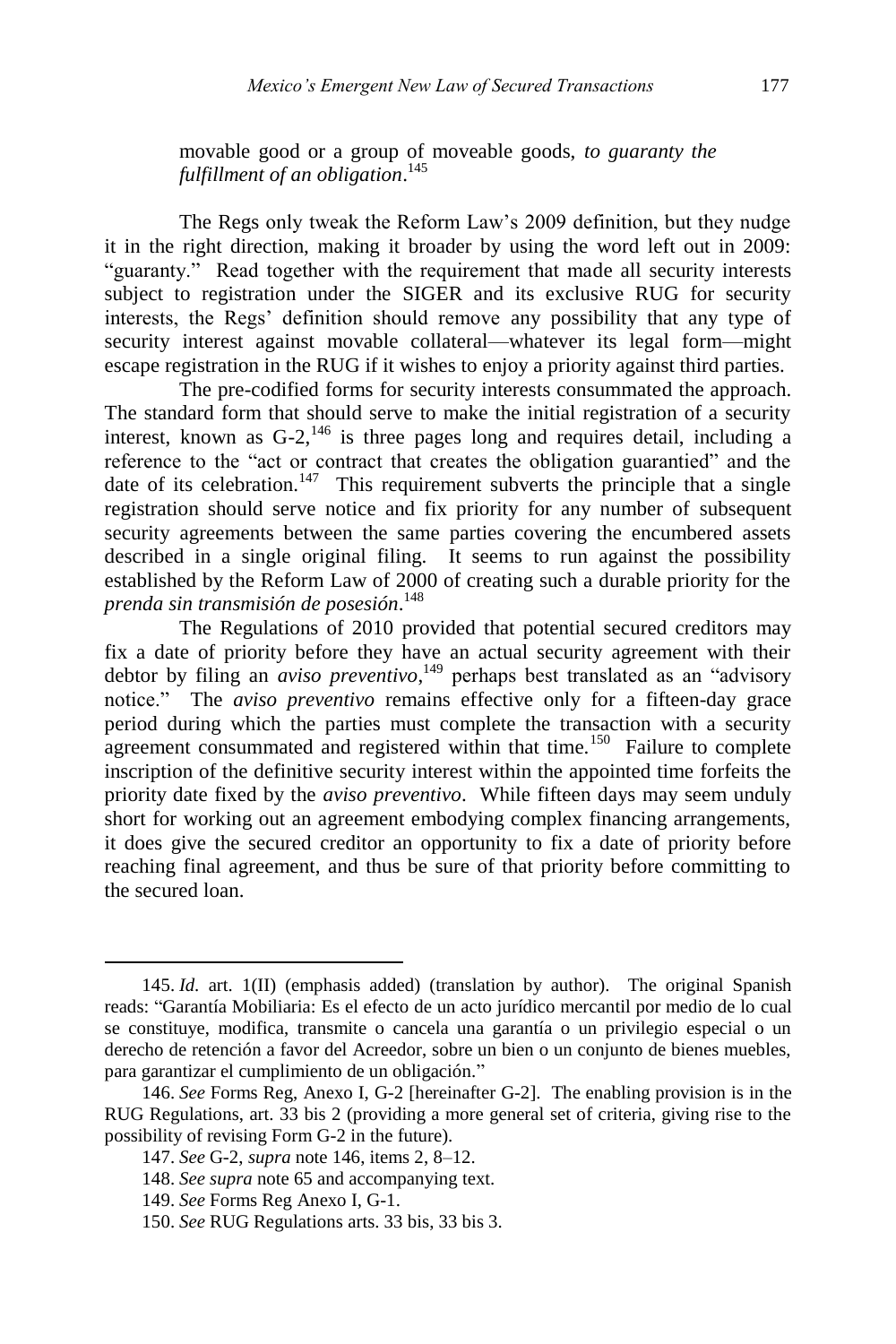The *aviso preventivo* cannot, however, protect later transactions between the same parties that might transform the original security agreement, a typical and salutary occurrence in a standing credit relationship. Such varying operations in reliance on an original, often decades-old, priority date occur routinely in the United States and Canada, should begin to do so in Honduras and Guatemala, and are endorsed by authoritative analyses of how secured transactions should function.<sup>151</sup>

Initially for the Mexican practice, the requirement under the 2010 Regs that the secured creditor needed a security agreement in place<sup>152</sup> to complete the G-2 Form, inscribe it in the RUG, and fix a priority,<sup>153</sup> with at most a fifteen-day reach back, might seem to prevent long-standing secured credit arrangements that rely on a single priority date good for all the security agreements that the parties may work out over years of loans involving the same category of collateral.

While this presents a speed bump to the flow of credit transactions, able commercial lawyers should quickly find their way over it by drafting broad security agreements good for the duration and then maintaining the original priority by working transactions under the umbrella of the original security agreement, modifying but neither rescinding nor terminating it. The secured creditor could thus preserve his original date of priority by filing modifications with Form G-5. The restriction also further commends the *fideicomiso de garantía* as the security agreement of choice because it naturally tends to involve an agreement—establishment of the trust—that predates registration.

The G-2 Form asks what kind of security interest the creditor has (offering a list of eleven, including *prenda sin transmisión de posesión*, "derived from" a *fideicomiso de garantía*, derived from a financing lease, and "other special privileges")<sup>154</sup> and what type of goods serve as collateral (a list of nine, including machinery and equipment, inventory, agricultural products, rights of collection, and "others")<sup>155</sup> along with their descriptions.<sup>156</sup> It also requires entry

<sup>151.</sup> *See, e.g.*, *NLCIFT 12 Principles*, *supra* note 51, princs. 1, 6; U.N. COMM'N ON INT'L TRADE LAW, UNCITRAL LEGISLATIVE GUIDE ON SECURED TRANSACTIONS, at 31–97, 149–78, U.N. Sales No. E.09.V.12 (2010), *available at* http://www.uncitral.org/ pdf/english/texts/security-lg/e/09-82670\_Ebook-Guide\_09-04-10English.pdf (covering basic approaches to secured transactions, creation of a security right, and registry systems).

<sup>152.</sup> The security agreement need not, however, be a registered public instrument, a requirement for the validity of most juridical acts. *See* G-2, *supra* note 146, item 7.

<sup>153.</sup> Apparently, priority dates from the instant that the party making a filing signs with an electronic signature, at which point registration is complete. *See* CCo. arts. 21 bis 1, 21 bis 29; RUG Regulations art. 30 bis. Nonetheless, the RUG states, "The security interests inscribed under the terms of the present Regulation, shall have effect against third parties in conformity with the applicable laws." RUG Regulations art. 31. This may seem unduly vague, but, to cite one possible example, it leaves open the possibility of priority under a *fideicomiso de garantía* that dates from establishment of the trust, rather than from registration of the secured creditor claiming as a beneficiary under the trust.

<sup>154.</sup> *See* G-2, *supra* note 146, item 1 (repeating substantially the same criteria included in RUG Regulations art. 32(A)).

<sup>155.</sup> *See id.* item 4 (the same list may be found in RUG Regulations art. 32(B)).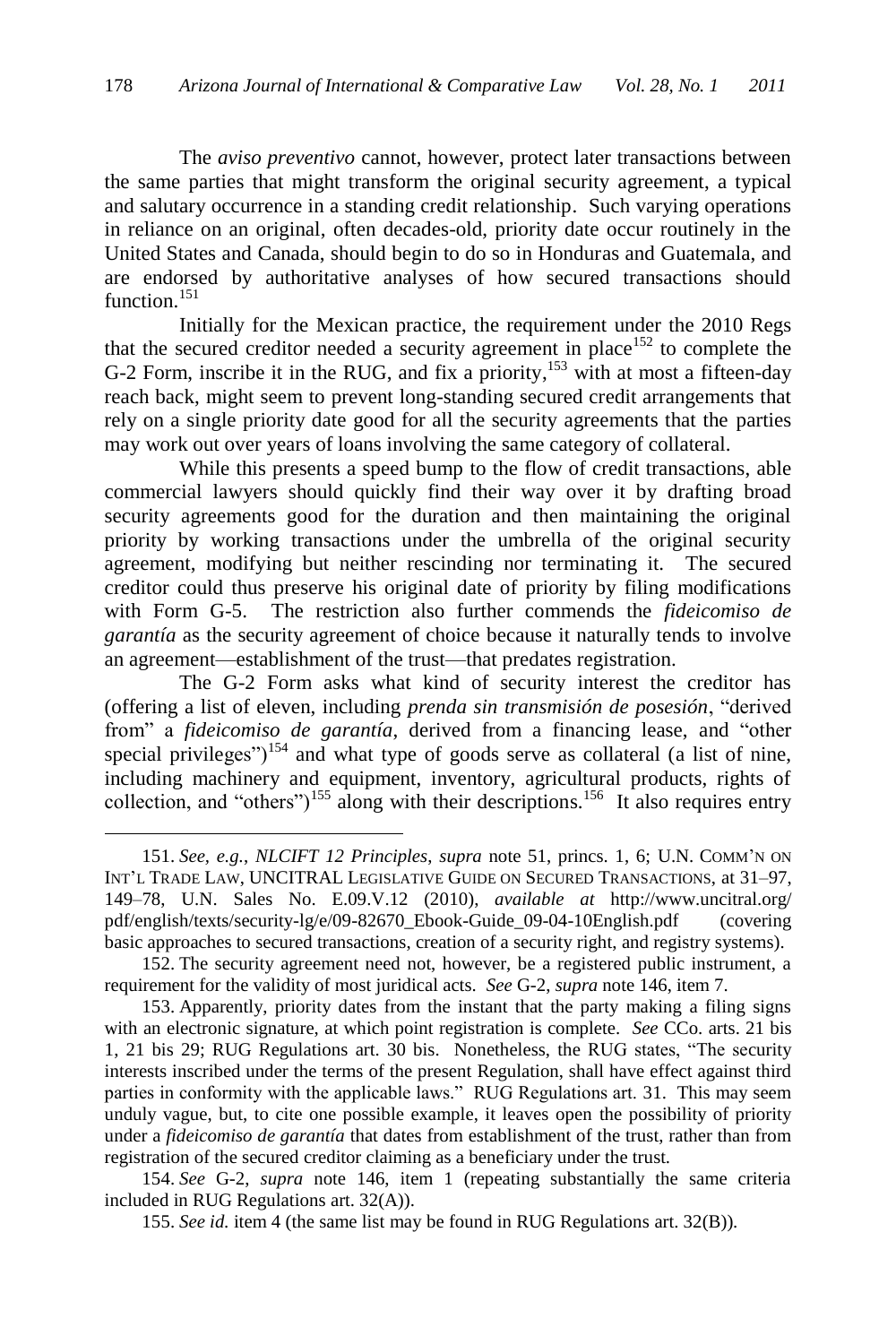of the maximum amount guarantied $157$  and whether the security agreement foresees "increases, reductions or substitutions" in the collateral goods or the amount secured.<sup>158</sup> Complete data on creditors<sup>159</sup> and debtors<sup>160</sup> must be set out.

Over time, practice and use will find the best ways to work within the new system. The RUG is envisioned as an electronic recipient system, organized by debtor's name<sup>161</sup> and transparent to the public,<sup>162</sup> involving no review of documents incoming under authorized electronic signature.<sup>163</sup> The RUG should also become a complete repository of all security interests, including those filed in special registries, such as for automobiles, which are charged with submitting "replicas" of their filings to the RUG.<sup>164</sup> All in all, Mexico now has what seems on paper an excellent, nationwide, exclusive registry system for security interests, fulfilling all of the criteria for best modern practices<sup>165</sup> and, to use one measure, easily surpassing the United States's state-by-state registry system in technology, convenience, and coverage.

## **VI. FINAL WORD: SECURED TRANSACTIONS IS STILL A WORK IN PROGRESS IN MEXICO**

Over the last decade, Mexico has legislated major changes in its laws on secured transactions on three separate occasions. Mexico still has not achieved a complete, well-functioning secured transactions system. It does have a system, and a pretty good one, where it had no system at all three years ago.

 $\overline{a}$ 

162. *Id*. art. 34. In fact, the RUG Regulations make the entire SIGER open to public access. *Id.* art. 21.

163. SIGER in general is converting to an electronic filing system, even for complete commercial documents, that accepts without review electronic filings from notaries or public brokers. *Id.* art. 10 bis. Documents may still be filed in paper form, but in that case, they will be reviewed as to proper form and validity. *Id.* art. 10.

164. RUG Regulations art. 31 bis. This may take some time to set up. *See id.* Transitional Art. 5th.

165. *See NLCIFT 12 Principles*, *supra* note 51, princs. 6, 7; OAS Model Registry Regulations Under the Model Inter-American Law on Secured Transactions (2009), http://www.oas.org/dil/cidip-vii\_doc\_3-09\_rev3\_model\_regulations.pdf [hereinafter OAS Model Registry Regulations] (adopted Oct. 9, 2009, by the Seventh Inter-American Specialized Conference on Private International Law). The OAS Model Registry Regulations came too late for Mexico and Honduras—the countries nearest in time to promulgating similar regulations—to use them directly, but the Mexican and Honduran drafters clearly were aware of the OAS Model Registry Regulations, and some of them participated in the OAS process.

<sup>156.</sup> *See id.* item 5.

<sup>157.</sup> *Id.* item 3.

<sup>158.</sup> *Id.* item 6.

<sup>159.</sup> G-2, *supra* note 146, items 13–15, 21–23.

<sup>160.</sup> *Id.* items 16–20.

<sup>161.</sup> RUG Regulations art. 30 bis 1.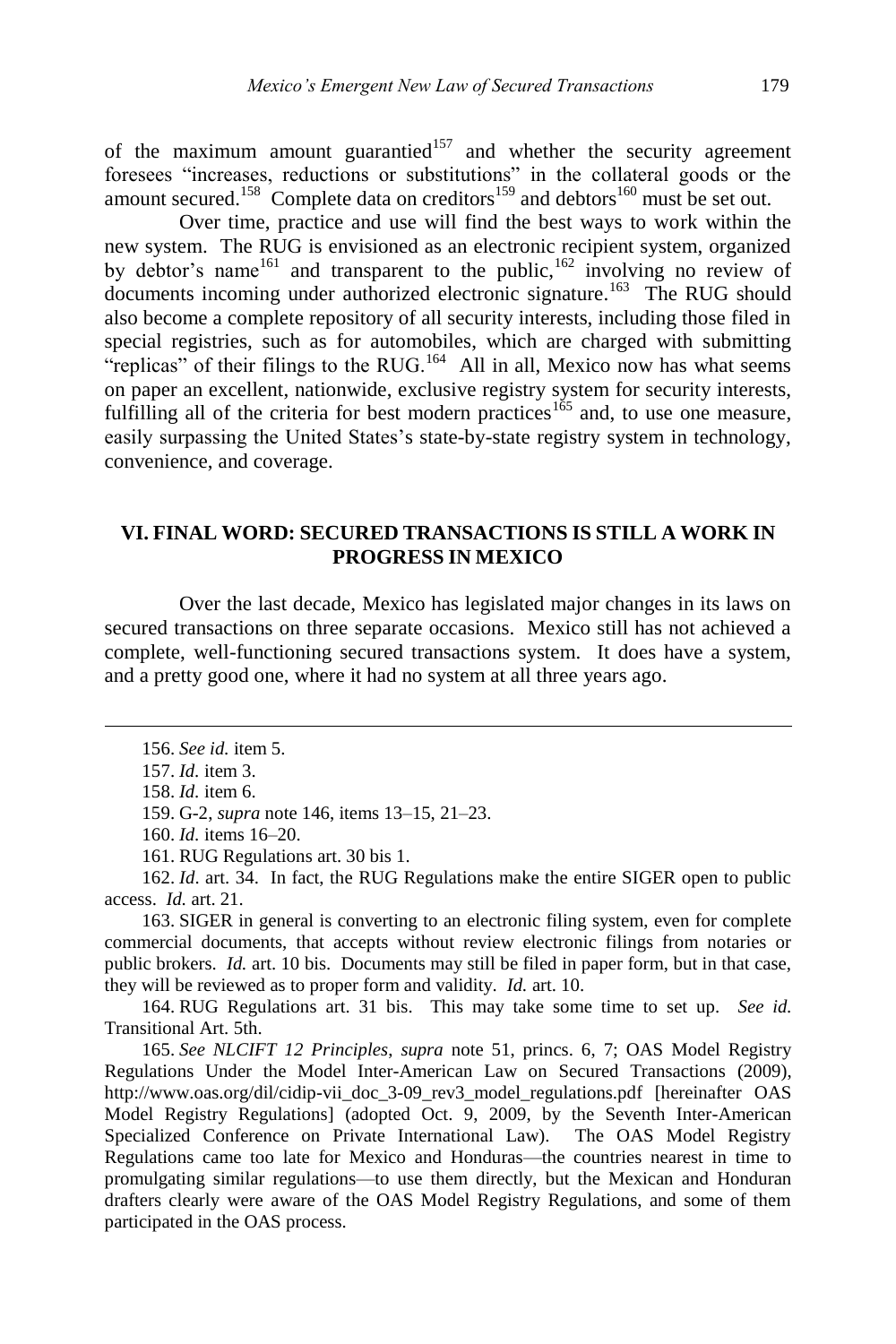One hopes that Mexico has not reached the end of its legislative sojourn in this area of the law. In September 2011, this author had the privilege to participate in discussions with Jan Boker, General Director of National Commercial Regulation and the man in charge of the RUG, at the National Law Center for Inter-American Free Trade in Tucson, Ariz. Boker explained a set of proposed amendments to the LGTOC and the Code of Commerce that would further tighten up and clarify the Mexican system of secured transactions, principally the coverage and procedures of the RUG. The process of creating a proper modern secured transactions regime in Mexico continues, with functional utility the goal and willingness to make necessary changes to the resident attitude. That approach must prevail for some time, for the proposed amendments do not address most of the basic shortcomings of the Mexican system set out in this article, including its treatment of after-acquired property,<sup>166</sup> continuing priority from the time of original filing for subsequent transactions,  $167$  purchase-money security interests,<sup>168</sup> buyers in the ordinary course,<sup>169</sup> and a creditor's ability to execute against the collateral upon a debtor's default.<sup>170</sup>

Mexico has good models. Its two NAFTA partners, the United States and Canada, represent the two most developed secured transactions systems in the world today,<sup>171</sup> and they agree on virtually all aspects of their regimes. Mexico actively participated in the drafting and ratification of the OAS Model Law on Secured Transactions, a vision that contains all the essential principles and concepts practiced in United States and Canada, better and more concisely expressed than in either of the two nations' laws.

In a larger forum, the United Nations Commission on International Trade Law (UNCITRAL) recently spent several years debating and drafting its 539-page *UNCITRAL Legislative Guide on Secured Transactions*, <sup>172</sup> ratified by the General Assembly in 2008.<sup>173</sup> UNICTRAL's guide tracks and expounds the OAS Model Law and the NLCIFT Principles, adding greater currency to and discussion of the fundamental concepts of what a modern system of secured transactions should embody. The UNCITRAL guide provides a superb and definitive treatise on modern secured transactions, with recommendations for what a national system should include. Again, as in the OAS effort, Mexico's representatives were present and active throughout the sessions in UNCITRAL. Mexico has jurists who emphatically get it; they understand secured transactions, but they have not yet had the legislative power to bring their vision to ground in their own country.

<sup>166.</sup> *See supra* text accompanying notes 53–63*.*

<sup>167.</sup> *See supra* text accompanying notes 64–79, 148–49*.*

<sup>168.</sup> *See supra* text accompanying notes 80–88.

<sup>169.</sup> *See supra* text accompanying notes 89–105.

<sup>170.</sup> *See supra* text accompanying notes 106–23.

<sup>171.</sup> With the exception of the Honduran system, since 2011.

<sup>172.</sup> *See* UNCITRAL LEGISLATIVE GUIDE, *supra* note 151*.*

<sup>173.</sup> G.A. Res. 63/121, U.N. Doc. A/Res./63/121 (Dec. 11, 2008), [http://www.uncitral](http://www.uncitral/) .org/pdf/english/assemblyresolutions/A-RES-63-121-e.pdf.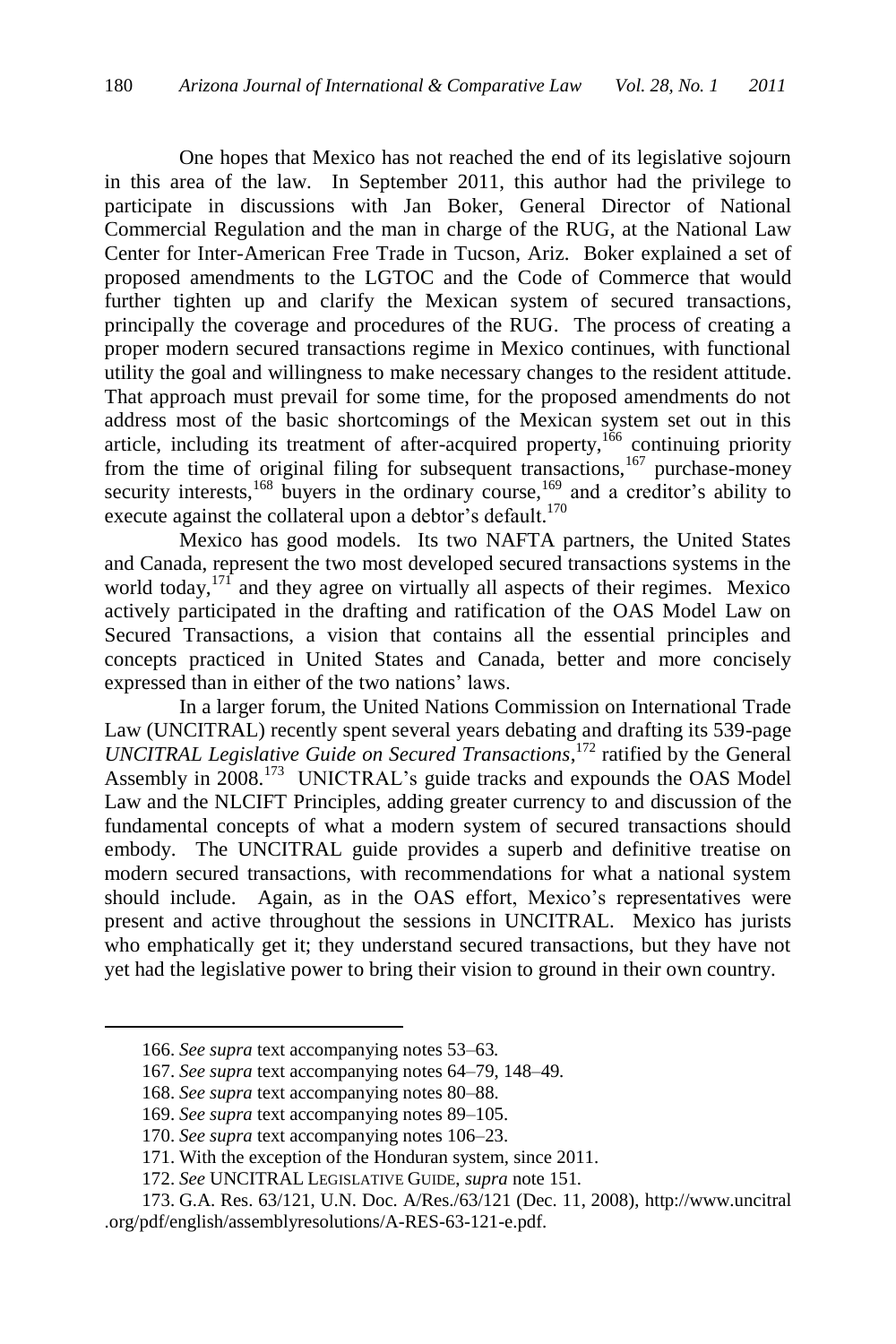Central American countries, specifically Guatemala<sup>174</sup> and Honduras,  $175$ have adapted faithful versions of the OAS Model Law for their countries, improving it substantially in the process. Honduras's model seems especially well drafted and applied, a legislative benchmark for the international community, with a state-of-the-art electronic registry.<sup>176</sup> Other Central American countries seem close to the same result, specifically El Salvador, with legislation expected to come before its legislature.

The Mexican process is thus not so much an attempt to define the proper law and its necessary elements. Those are well known and have now been adapted to civil law regimes in Latin America. Mexico has to surmount the stumbling blocks inherent in its complex political and legal systems, and the vested interests that inhabit them. Major changes to legal rules are seldom popular, no matter how salutary, but legal change struggles doubly hard in the Mexican context, with its powerful interest groups.

One should view the Mexican reforms of 2000, 2003, 2009, and 2010 as most remarkable for confronting traditional legal principles that go back millennia in the civil law, and supplanting some of them. While the reforms have recognized and placed in Mexican law new concepts that accurately reflect modern commercial reality and practice, those new concepts most often struggle in the midst of entrenched institutions, traditions, and principles that do not accommodate them, begrudging them their place in the mix and leaving them incapable of imposing their full effect. The new concepts have gained a foothold and jostle somewhat awkwardly with the venerable principles and traditions of times past for the right to define their system and make it work.

Make no mistake. Mexico has achieved signal success. The implementation of a modern electronic, national registry, in which all security interests of whatever cast must be registered, takes a huge step toward a true secured transactions system, a primordial concept first insinuated partially and now applied universally. Note that the reforms of 2000 and 2003 put the concept in place, ready for the Reform Law of 2009 to apply it and create a comprehensive, universal, exclusive national registry of security interests. All the 2009 law had to do was expand electronic registration by summary form from the *prenda sin transmisión de posesión* to include all legal acts that create a security interest in movables, regardless of what they might be called. A simple legislative change in the language of the law, a sea change in registry scope and practice in Mexico.

Notably, the change to a universal registry also should foster the concept of priority from the moment of registration and the companion concept of permitting a security interest in after-acquired property. These two concepts in

<sup>174.</sup> *See* Guatemala LGM.

<sup>175.</sup> *See* Honduras LGM.

<sup>176.</sup> *See* Reglamento del Registro de Garantías Mobiliarias [Regulations for the Secured Transactions Registry], 14 de marzo del 2011, D.O. (Hond.), *available at* http://www.garantiasmobiliarias.hn/reglamento.pdf.